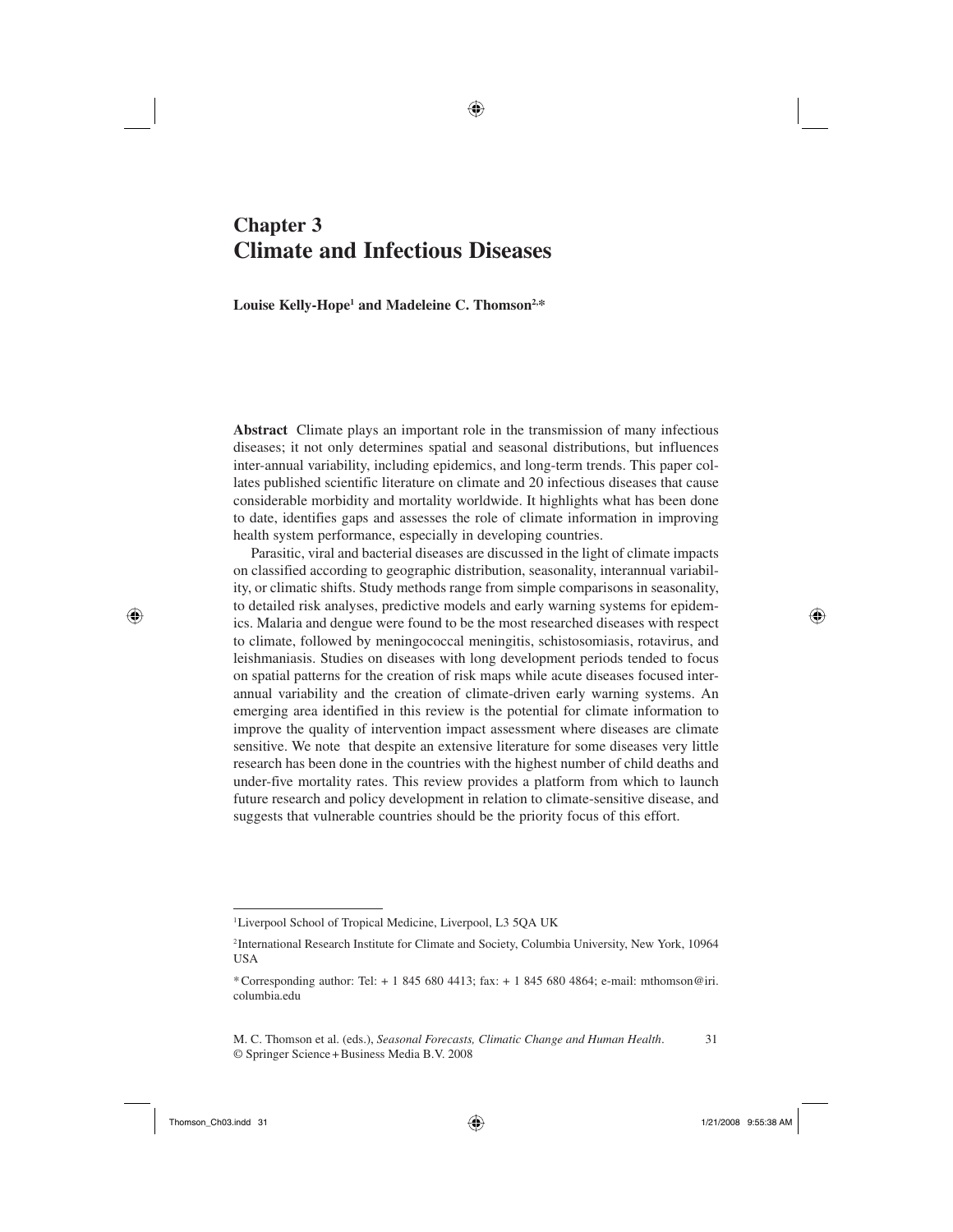**Keywords** Infectious disease, parasite, bacteria, virus, climate, climate variability, climate change, rainfall, temperature, sea surface temperature, NDVI, geographic distribution

⊕

# **3.1 Introduction**

The importance of infectious disease as a determinant and outcome of poverty in developing countries is a prominent argument for international and national investment in controlling patterns of infectious disease transmission (WHO 1999, 2001; Black et al. 2003). This argument is reflected in the United Nations Millennium Development Goals (MDGs) (UN 2002; Sachs 2004; Sachs and McArthur 2005). Although the infectivity and transmission processes unique to many diseases are likely complex, several factors have been identified as direct drivers of disease risk. Among these are climatic factors such as rainfall and temperature. Indeed, climate plays an important role in the transmission of many of the diseases whose control is important to the achievement of the MDGs to the extent that in some ecological and economic settings climate variability may undermine the potential for achieving these goals. Climate not only determines the spatial and seasonal distribution of many infectious diseases (Burke et al. 2001), but is likely a key determinant of interannual variability, including epidemics (Kovats et al. 1999, 2003; WHO 2004; Kuhn et al. 2005), and long-term trends (Haines and Patz 2004; Patz et al. 2005). More specifically, climate information can be used to improve our assessment of interventions for climate-sensitive diseases and human health (McMichael et al. 2003; Hansen et al. 2004; IRI 2005; Connor et al. 2006). While many other factors undoubtedly play critical roles in disease propagation (e.g. immune status, socioeconomic status, etc.), this review focuses specifically on how climate is associated with disease incidence in the human population.

There is heightened interest in supporting health systems to improve the management of climate-sensitive diseases. A special report to the third IPCC (Intergovernmental Panel on Climate Change (IPCC) 2001) stated that '*An effective health system can help to address the adverse health impacts of climate change*' and '*Thus, in terms of technology transfer there is a need to ensure that technologies are available at national and local levels for coping with any changes in the burden of disease that might be associated with climate change*'.

Despite a rapidly increasing interest in the use of climate data by the public health sector (Kovats et al. 1999, 2003; Burke et al. 2001; IPCC 2001; McMichael et al. 2003; Haines and Patz 2004; Hansen et al. 2004; WHO 2004; Kuhn et al. 2005; Patz et al. 2005; IRI 2005), a considerable effort is still required to develop policy-relevant evidence for decision-makers involved in controlling climate-sensitive diseases. In order to achieve the MDGs it is crucial that appropriate polices are developed and implemented to improve health system performance (Anon 2004; Travis et al. 2004; Wyss 2004). Climate information services may play a role in this if appropriate tools and analysis can be used effectively to improve the ability of

⊕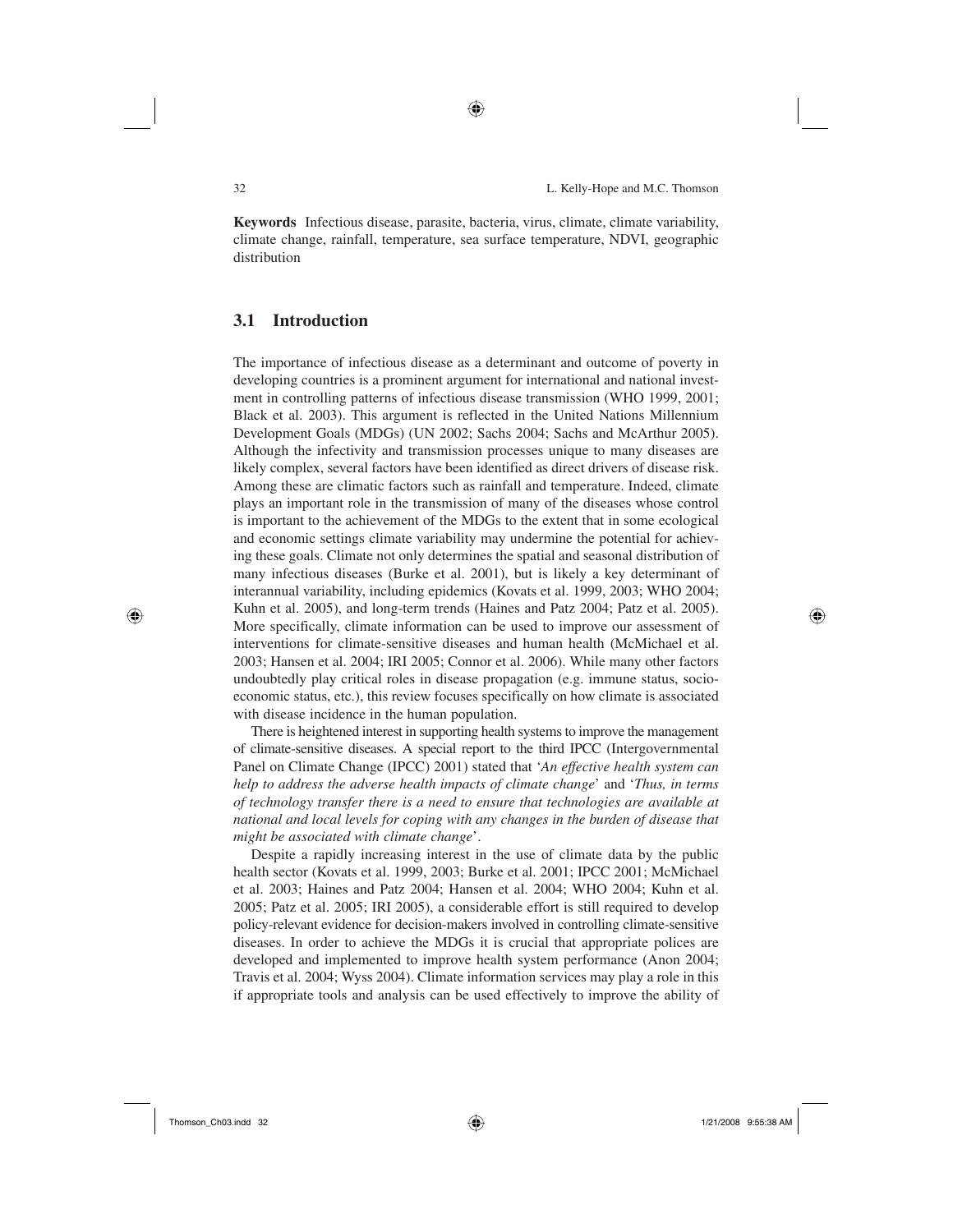those engaged in promoting, preventing or improving the health of populations to (a) detect and treat diseases, (b) monitor and predict epidemics, (c) implement intervention and control strategies, and (d) monitor the impact of interventions (Connor et al. 2006).

⊕

This review collates published scientific literature on climate and infectious diseases. It focuses on 20 major diseases, which are influenced by climatic factors and cause considerable morbidity and mortality worldwide. Studies included herein are restricted to those that have quantified the relationship between climate and human infectious disease through statistical association. These range from simple comparisons in seasonality, to detailed risk analyses, predictive models and early warning systems for epidemics. Additionally, these studies are classified according to climates impact on their spatial distribution, seasonality, interannual variability, and trends. This extensive compilation of historical and contemporary literature will highlight what has been done to date, identify gaps and assess the role of climate in improving health system performance, especially in developing countries. It will provide a platform from which to launch future research and policy development in relation to climate-sensitive disease.

The diseases presented in the Table 3.1 are grouped as parasitic, viral and bacterial and include those with both short and long development periods. Their sensitivities to climate differ; those with a short development period tend to be highly seasonal or epidemic in nature, with clinical manifestations readily identified (often severe), and usually the basis of epidemiological research. Recently, several diseases were identified as candidates for climate-based early warning systems as a means of improving preparedness for and in response to epidemics (Kuhn et al. 2005) (Table 3.2). In contrast, chronic diseases with long development periods, in which the pathogen may survive for many years in the human host (e.g. lymphatic filariasis), may exhibit little or no seasonal or interannual variability, even though transmission may be driven by climatic factors. In this case, subclinical infections or preliminary disease are detected by other means, such as skin biopsies/snips (e.g. onchocerciasis; Botto et al. 2005), thick blood films (e.g. loa loa; Wanji et al. 2005) and urine or stool samples (e.g. schistosomiasis; Brooker et al. 2001; Kabatereine et al. 2004).

# **3.2 Geographical/Spatial Distribution**

Defining the geographical distribution of a disease within a country or region is a fundamental step to understanding its epidemiology, as it allows health systems to identify epidemic/endemic zones and vulnerable groups at risk. It also allows comparisons among diseases, analysis of temporal trends and identification of climatic and other factors that may influence the spatial heterogeneity of disease. No disease is uniformly distributed, even though there appear to be broad influential spatio-climatic parameters, patterns and trends. For instance, mosquito-borne parasitic and arboviral diseases are commonly found in hot, humid regions of the world, while

⊕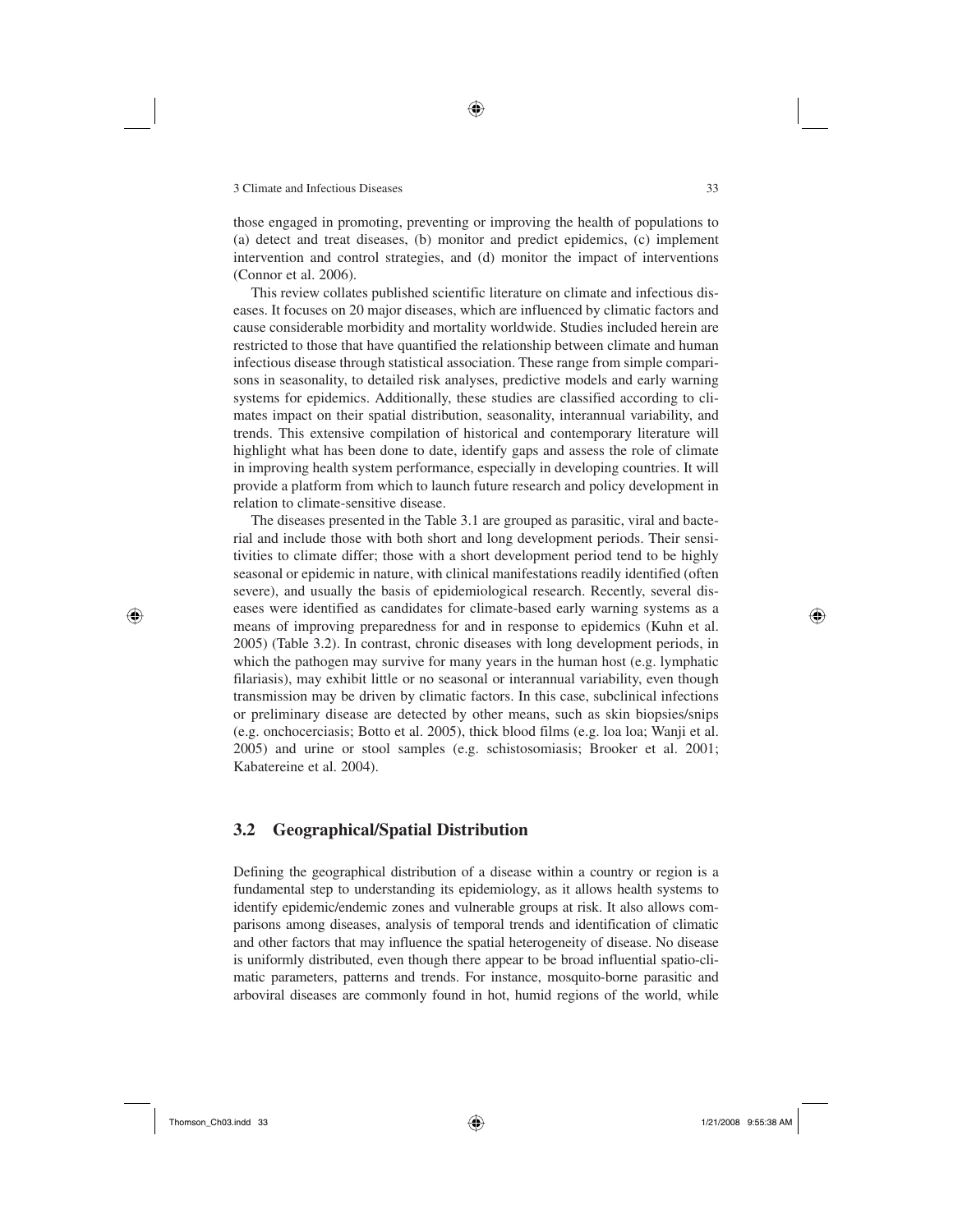**Table 3.1** Disease, transmission mechanism, climate and environmental drivers, country of study and references

 $\bigoplus$ 

| Disease/Transmission<br>Characteristics                                                                           | Country                     | References                                                                                                                                                                                                        |
|-------------------------------------------------------------------------------------------------------------------|-----------------------------|-------------------------------------------------------------------------------------------------------------------------------------------------------------------------------------------------------------------|
| Parasitic                                                                                                         |                             |                                                                                                                                                                                                                   |
| 1. Malaria                                                                                                        | Space                       |                                                                                                                                                                                                                   |
| Plasmodium sp.                                                                                                    |                             |                                                                                                                                                                                                                   |
|                                                                                                                   | Africa                      | Le Sueur et al. 1997; Craig et al. 1999;<br>Snow et al. 1999; Small et al. 2003                                                                                                                                   |
| Mosquitoes Anopheles sp.                                                                                          | <b>Brazil</b>               | Camargo et al. 1996                                                                                                                                                                                               |
|                                                                                                                   | China                       | Yang et al. 2002                                                                                                                                                                                                  |
| Rainfall, humidity, temperature,<br>surface water puddles, river<br>margins, irrigation, altitude,<br><b>NDVI</b> | China                       | Bi et al. 2003b                                                                                                                                                                                                   |
|                                                                                                                   | <b>East Africa</b>          | Hay et al. 2002b; Omumbo et al. 2005a;<br>Omumbo et al. 2005b                                                                                                                                                     |
|                                                                                                                   | <b>Ecuador</b>              | Cedeno 1986; Moreira 1986 Belize Hakre<br>et al. 2004                                                                                                                                                             |
|                                                                                                                   | Ethiopía                    | Abeku et al. 2003; Teklehaimanot et al.<br>2004a, b                                                                                                                                                               |
|                                                                                                                   | <b>India/Pakistan</b>       | Christophers 1911; Gill 1921, 1923; Yacob<br>and Swaroop 1945, 1946; Mathur et al.<br>1992; Bouma and van der Kaay 1994;<br>Akhtar and McMichael 1996; Gupta<br>1996; Singh and Sharma 2002; Bouma<br>et al. 1996 |
|                                                                                                                   | <b>IndoChina</b>            | Nihei et al. 2002                                                                                                                                                                                                 |
|                                                                                                                   | Kenya                       | Omumbo et al. 2004                                                                                                                                                                                                |
|                                                                                                                   | Peru                        | Guthmann et al. 2002                                                                                                                                                                                              |
|                                                                                                                   | Peru                        | Guthmann et al. 2002                                                                                                                                                                                              |
|                                                                                                                   | <b>Philippines</b>          | Leonardo et al. 2005                                                                                                                                                                                              |
|                                                                                                                   | <b>South Africa</b>         | Craig et al. 2004                                                                                                                                                                                                 |
|                                                                                                                   | Sri Lanka                   | Gill 1936; Ramasamy et al. 1992; Van Der<br>Hoek et al. 2003                                                                                                                                                      |
|                                                                                                                   | <b>Tanzania</b>             | Bodker et al. 2003                                                                                                                                                                                                |
|                                                                                                                   | <b>Tanzania</b>             | Bodker et al. 2003                                                                                                                                                                                                |
|                                                                                                                   | <b>Thailand</b>             | Rosenberg et al. 1990; Nacher et al. 2004a, b;                                                                                                                                                                    |
|                                                                                                                   | <b>West Africa</b>          | Kleinschmidt et al. 2001                                                                                                                                                                                          |
|                                                                                                                   | <b>Zimbabawe</b>            | Siziya et al. 1997; Mabaso et al. 2005                                                                                                                                                                            |
|                                                                                                                   | Seasonal                    |                                                                                                                                                                                                                   |
|                                                                                                                   | Cameroon<br><b>Ethiopia</b> | van der Kolk et al. 2003; Akenji et al. 2005<br>Abeku et al. 2002, 2003; Teklehaimanot et                                                                                                                         |
|                                                                                                                   | Ghana                       | al. 2004a, b<br>Afari et al. 1993; Baird et al. 2002; Koram<br>et al. 2003                                                                                                                                        |
|                                                                                                                   | Kenya                       | Hay et al. 2001; Shanks et al. 2002;<br>Munyekenye et al. 2005                                                                                                                                                    |
|                                                                                                                   | Mali                        | Bouvier et al. 1997; Dicko et al. 2005                                                                                                                                                                            |
|                                                                                                                   | Rwanda                      | Loevinsohn 1994                                                                                                                                                                                                   |
|                                                                                                                   | Sudan                       | Giha et al. 2000                                                                                                                                                                                                  |
|                                                                                                                   |                             | (continued)                                                                                                                                                                                                       |

 $\bigoplus$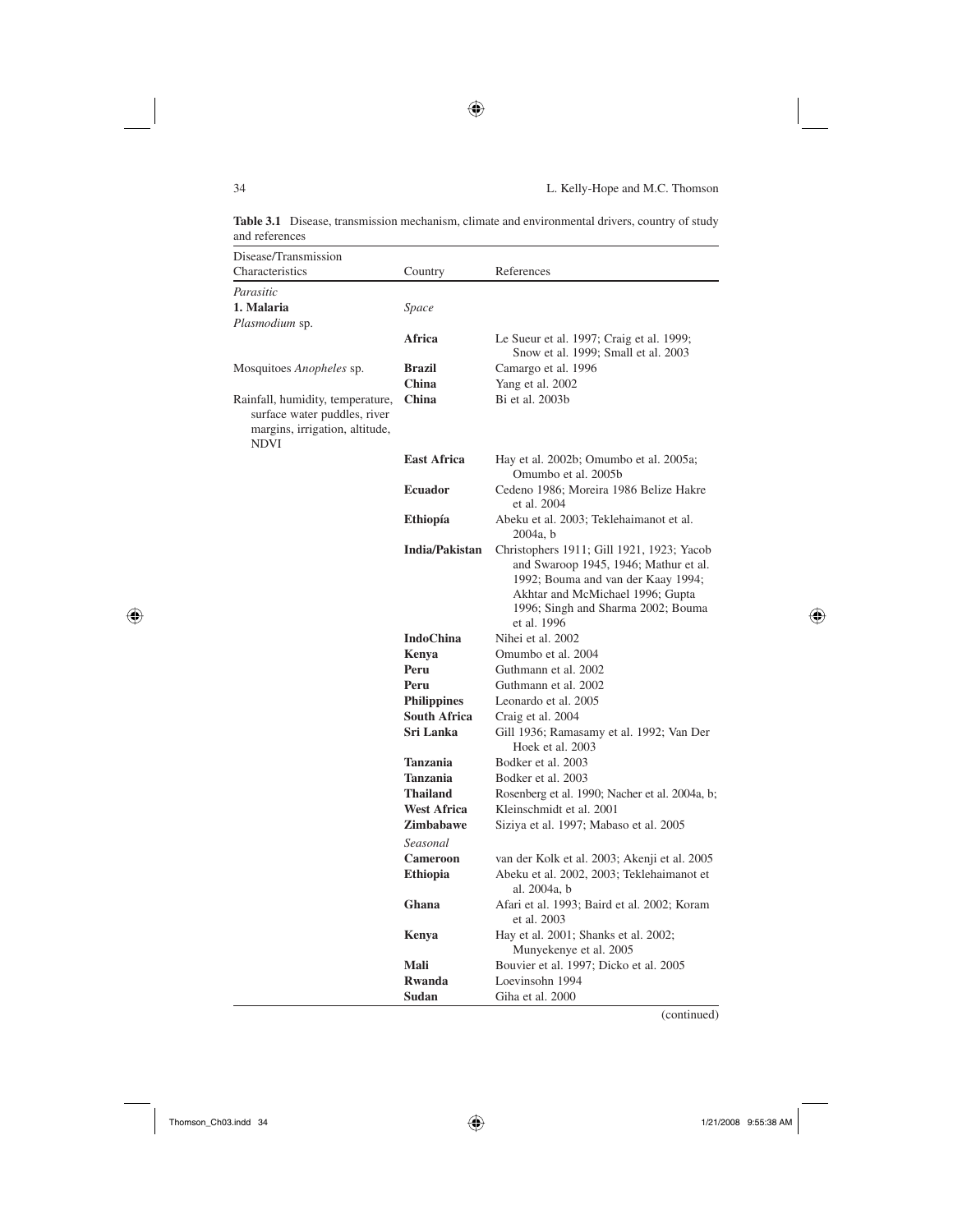| Disease/Transmission                                            |                       |                                                                                                                                           |
|-----------------------------------------------------------------|-----------------------|-------------------------------------------------------------------------------------------------------------------------------------------|
| Characteristics                                                 | Country               | References                                                                                                                                |
| Malaria cont.                                                   | The Gambia            | Greenwood et al. 1987; Brewster and<br>Greenwood 1993                                                                                     |
|                                                                 | Uganda                | Kilian et al. 1999; Lindblade et al. 1999;<br>Odongo-Aginya et al. 2005                                                                   |
|                                                                 | <b>Interannual</b>    |                                                                                                                                           |
|                                                                 | <b>Botswana</b>       | Thomson et al. 2005, 2006a                                                                                                                |
|                                                                 | China                 | Bi et al. 2005                                                                                                                            |
|                                                                 | Colombia              | Bouma et al. 1997; Poveda et al. 2001                                                                                                     |
|                                                                 | <b>East Africa</b>    | Zhou et al. 2004, 2005                                                                                                                    |
|                                                                 | <b>Ethiopia</b>       | Abeku et al. 2002; Teklehaimanot et al.<br>$2004a$ , b                                                                                    |
|                                                                 | <b>India/Pakistan</b> | Gill 1923; Swaroop 1946                                                                                                                   |
|                                                                 |                       | India/Sri Lanka Bouma and van der Kaay 1996                                                                                               |
|                                                                 | <b>Indonesia</b>      | Anon 1999                                                                                                                                 |
|                                                                 | Kenya                 | Hay et al. 2001                                                                                                                           |
|                                                                 | Kenya                 | Hay et al. 2001                                                                                                                           |
|                                                                 | Madagascar            | Bouma 2003                                                                                                                                |
|                                                                 | <b>Niger</b>          | Julyez et al. 1997                                                                                                                        |
|                                                                 | Peru                  | Valencia Tellería 1986                                                                                                                    |
|                                                                 | Senegal               | Ndiaye et al. 2001                                                                                                                        |
|                                                                 | <b>South America</b>  | Organization 1998; Gagnon et al. 2002<br>Southern Africa Anon 2002; DaSilva et al. 2004; Grover-<br>Kopec et al. 2005; Connor et al. 2007 |
|                                                                 | <b>Tanzania</b>       | Lindsay et al. 2000                                                                                                                       |
|                                                                 | <b>Thailand</b>       | Hay et al. 2000                                                                                                                           |
|                                                                 | Uganda                | Kilian et al. 1999; Lindblade et al. 1999                                                                                                 |
|                                                                 | <b>Venezuela</b>      | Bouma and Dye 1997                                                                                                                        |
|                                                                 | <b>Trend</b>          |                                                                                                                                           |
|                                                                 | Africa                | Small et al. 2003                                                                                                                         |
|                                                                 | <b>East Africa</b>    | Hay et al. 2002b                                                                                                                          |
|                                                                 | Pakistan              | Bouma et al. 1996                                                                                                                         |
|                                                                 | Rwanda                | Loevinsohn 1994                                                                                                                           |
|                                                                 | <b>West Africa</b>    | Brewster and Greenwood 1993; Trape 1999                                                                                                   |
| 2. African Trypanosomiasis /<br><b>Sleeping Sickness, Ngana</b> | Space                 |                                                                                                                                           |
| e.g. Trypanosoma brucei<br>gambiensis                           | Africa                | Rogers 1991; Rogers and Williams 1993                                                                                                     |
|                                                                 | Togo                  | Hendrickx et al. 1999, 2000                                                                                                               |
|                                                                 | Uganda                | Rogers 2000; Odiit et al. 2005                                                                                                            |
| Tsetse Glossina sp.                                             | Seasonal              |                                                                                                                                           |
| Gallery forests, savannah wood-<br>land, temperature, NDVI      | Africa                | Rogers and Williams 1993                                                                                                                  |
|                                                                 | Kenya                 | Wellde et al. 1989                                                                                                                        |
|                                                                 | <b>Uganda</b>         | Rogers 2000                                                                                                                               |

 $\bigoplus$ 

(continued)

 $\bigoplus$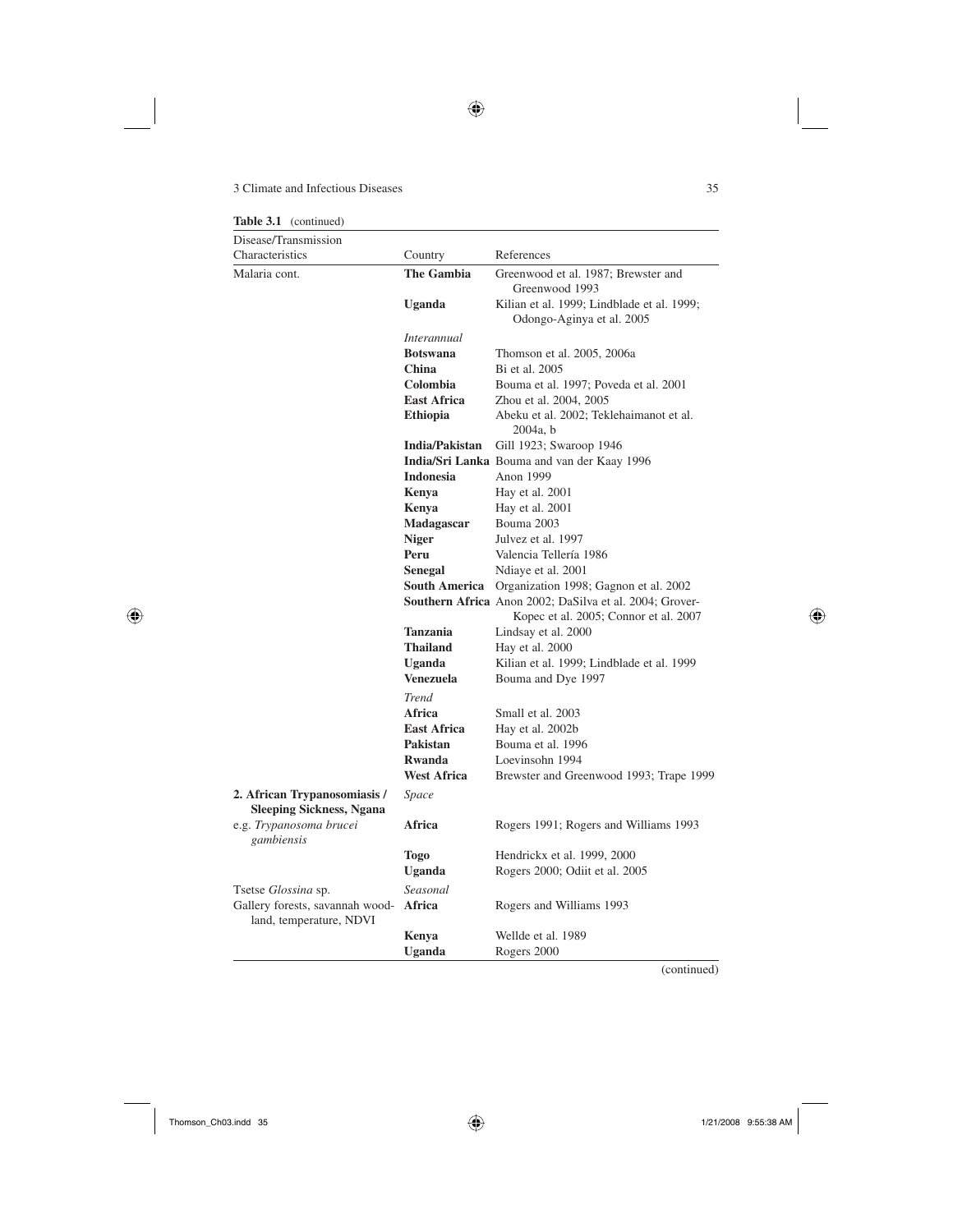| Table 3.1 (continued)                                                               |                                                                                                                     |                                                                                                                                                |
|-------------------------------------------------------------------------------------|---------------------------------------------------------------------------------------------------------------------|------------------------------------------------------------------------------------------------------------------------------------------------|
| Disease/Transmission<br>Characteristics                                             | Country                                                                                                             | References                                                                                                                                     |
| 3. Schistosomiasis / Bilharzias<br>Schistosoma sp.<br>Snails e.g. Bulinus Africanus | Space<br><b>Brazil</b><br><b>China</b>                                                                              | Bavia et al. 1999, 2001a; 2005c<br>Zhou et al. 2001; Yang et al. 2005a; 2005c                                                                  |
| Surface water, NDVI, tempera-<br>ture, rainfall, elevation                          | Cote d'Ivoire<br>Egypt                                                                                              | Raso et al. 2005<br>Malone et al. 1994                                                                                                         |
|                                                                                     | <b>Ethiopia</b><br><b>Philippines</b><br><b>Tanzania</b><br>Uganda                                                  | Kristensen et al. 2001<br>Cross et al. 1984; Leonardo et al. 2005<br>Brooker et al. 2001<br>Kabatereine et al. 2004; Stensgaard et al.<br>2005 |
|                                                                                     | Seasonal<br><b>Brazil</b>                                                                                           | Bavia et al. 1999, 2001                                                                                                                        |
| 4. Leishmaniasis<br>genus Leishmania                                                | Space<br><b>Brazil</b>                                                                                              | Thompson et al. 2002; Werneck and<br>Maguire 2002; Bavia et al. 2005                                                                           |
| e.g. Phlebotomine Sandflies                                                         | Colombia<br>Sudan                                                                                                   | King et al. 2004<br>Elnaiem et al. 2003 Thomson et al. 1999                                                                                    |
| Rainfall, temperature, NDVI,<br>land cover, elevation                               | Tunisia                                                                                                             | Ben Salah et al. 2000                                                                                                                          |
|                                                                                     | Seasonal<br><b>Brazil</b><br><b>French Guiana</b><br><b>Turkey</b><br>Turkmenistan<br><b>Interannual</b><br>Bolivia | Thompson et al. 2002; Martins et al. 2004<br>Nacher et al. 2001, 2002<br>Uzun et al. 1999<br>Neronov and Malkhazova 1999<br>Gomez et al. 2006  |
|                                                                                     | <b>Brazil</b><br><b>Costa Rica</b>                                                                                  | Franke et al. 2002a, b<br>Chaves and Pascual 2007                                                                                              |
| 5. Lymphatic filariasis<br>e.g. Wuchereria bancrofti<br>in Africa                   | Space<br><b>Africa</b>                                                                                              | Lindsay and Thomas 2000                                                                                                                        |
| Mosquitoes: Anopheles, Aedes<br>and <i>Culex</i> sp.                                | Egypt<br><b>West Africa</b>                                                                                         | Thompson et al. 1996; Hassan et al. 1998a, b<br>Kelly-Hope et al. 2006                                                                         |
| Rainfall, humidity, temperature,<br>surface water, NDVI                             | Seasonal<br>Ghana                                                                                                   | Gyapong et al. 1996                                                                                                                            |
| 6. Onchocerciasis / River<br><b>Blindness</b><br>Onchocerca volvulus                | Space<br><b>Ethiopia</b><br><b>Venezuela</b>                                                                        | Gebre-Michael et al. 2005<br>Botto et al. 2005                                                                                                 |
| Blackflies: Simulium sp.                                                            | Seasonal<br><b>Ethiopia</b>                                                                                         | Gebre-Michael et al. 2005                                                                                                                      |

 $\bigoplus$ 

(continued)

Thomson\_Ch03.indd 36 1/21/2008 9:55:38 AM 1/21/2008 9:55:38 AM

 $\bigoplus$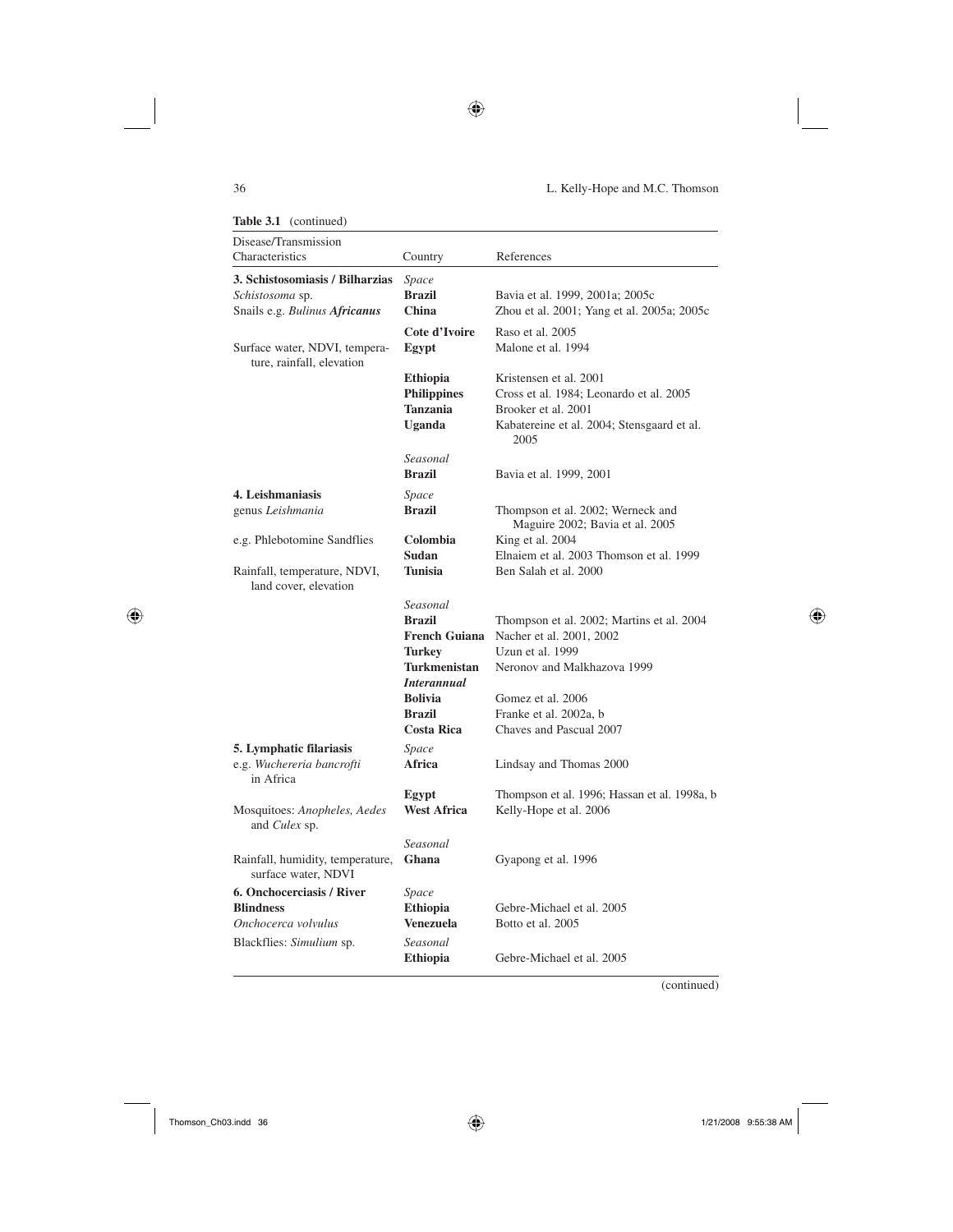| Disease/Transmission                                               |                                           |                                                                                                 |
|--------------------------------------------------------------------|-------------------------------------------|-------------------------------------------------------------------------------------------------|
| Characteristics                                                    | Country                                   | References                                                                                      |
| Rainfall, temperature, NDVI,<br>wind, river discharge              | <b>Nigeria</b>                            | Nwoke et al. 1992                                                                               |
|                                                                    | <i>Interannual</i><br><b>Sierra Leone</b> | Thomson et al. 1996                                                                             |
| 7. African Eye Worm<br>Loa loa                                     | Space<br>Cameroon                         | Wanji et al. 2003; Thomson et al. 2004a                                                         |
| Chrysops sp. Forest canopy,<br>forest soils. NDVI                  |                                           |                                                                                                 |
| 8. Guinea worm                                                     | Space                                     |                                                                                                 |
| Dracunculus medinensis                                             | Ghana                                     | Belcher et al. 1975; Hunter 1997                                                                |
| Cyclops sp.                                                        | Seasonal                                  |                                                                                                 |
|                                                                    | <b>Burkina Faso</b>                       | Steib and Mayer 1988                                                                            |
| Surface water, high and low<br>rainfall                            | Ghana                                     | Belcher et al. 1975                                                                             |
|                                                                    | <i>Interannual</i>                        |                                                                                                 |
|                                                                    | Ghana                                     | Hunter 1997                                                                                     |
|                                                                    | <b>Trend</b>                              |                                                                                                 |
|                                                                    | Ghana                                     | Hunter 1997                                                                                     |
| Viral                                                              |                                           |                                                                                                 |
| 9. Yellow Fever                                                    | Seasonal                                  |                                                                                                 |
| Flavivirus                                                         | <b>Brazil</b>                             | Vasconcelos et al. 1997, 2001                                                                   |
| Mosquitoes Aedes, Haemagogus<br>and Sabethes sp.)                  | <b>West Africa</b>                        | Traore-Lamizana et al. 1996                                                                     |
|                                                                    | <b>Trend</b>                              |                                                                                                 |
|                                                                    | <b>Brazil</b>                             | Vasconcelos et al. 1997, 2001                                                                   |
| Rainfall, Temperature                                              |                                           |                                                                                                 |
| 10. Rift Valley Fever                                              | Space                                     |                                                                                                 |
| Phlebovirus                                                        | Africa                                    | Anyamba et al. 2002                                                                             |
| Mosquitoes Aedes and Culex sp.                                     | Kenya                                     | Linthicum et al. 1987                                                                           |
|                                                                    | Saudi Arabia                              | Elfadil et al. 2006                                                                             |
| Rainfall, humidity, surface water, <b>Kenya</b>                    | Seasonal                                  | Davies et al. 1985; Linthicum et al. 1987,                                                      |
| temperature, NDVI                                                  |                                           | 1999                                                                                            |
|                                                                    | <b>Nigeria</b>                            | Olaleye et al. 1996                                                                             |
|                                                                    | <i>Interannual</i>                        |                                                                                                 |
|                                                                    | Kenya<br><b>Senegal</b>                   | Linthicum et al. 1999; Anyamba et al. 2001<br>Thonnon et al. 1999' Thiongane and Martin<br>2003 |
| 11. St Louis encephalitis                                          | Seasonal                                  |                                                                                                 |
| Mosquitoes Culex sp.                                               | <b>United States</b>                      | Anon 1994; Barker et al. 2003                                                                   |
|                                                                    | <b>Interannual</b>                        |                                                                                                 |
| Low rainfall, drought high<br>temperature, land surface<br>wetness | <b>United States</b>                      | Shaman et al. 2004                                                                              |

 $\bigoplus$ 

(continued)

 $\bigoplus$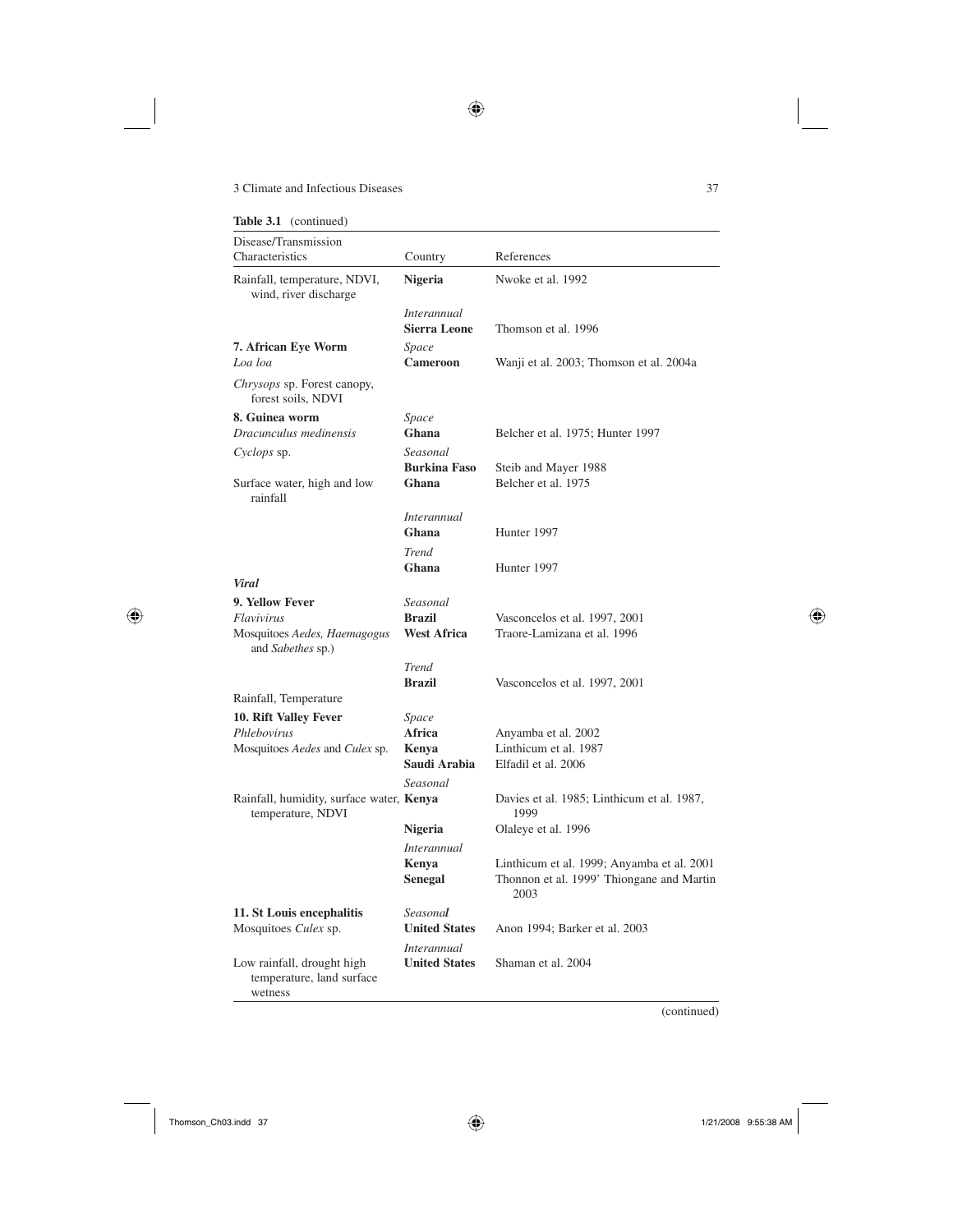| Table 3.1 (continued)                                                           |                                       |                                                                                                                                                                                                                               |
|---------------------------------------------------------------------------------|---------------------------------------|-------------------------------------------------------------------------------------------------------------------------------------------------------------------------------------------------------------------------------|
| Disease/Transmission<br>Characteristics                                         | Country                               | References                                                                                                                                                                                                                    |
| 12. Japanese encephalitis                                                       | Space<br>China                        | Okuno et al. 1975                                                                                                                                                                                                             |
| Mosquitoes Culex sp.<br>Monsoon, rainfall, temperature,                         | Seasonal<br>China<br>India            | Okuno et al. 1975; Bi et al. 2003a<br>Kanojia et al. 2003; Phukan et al. 2004                                                                                                                                                 |
|                                                                                 | <i>Interannual</i><br><b>Thailand</b> | Suwannee et al. 1997                                                                                                                                                                                                          |
| 13. Murray Valley encephalitis/ Space<br><b>Australian encephalitis</b>         |                                       |                                                                                                                                                                                                                               |
|                                                                                 | <b>Australia</b>                      |                                                                                                                                                                                                                               |
| Mosquitoes Culex, Anopheles<br>and Mansonia sp.                                 | Seasonal                              |                                                                                                                                                                                                                               |
| Wet season, rainfall, flooding                                                  | <b>Australia</b>                      | Broom et al. 2002, 2003; Whelan et al.<br>2003; Cordov et al. 2000                                                                                                                                                            |
| 14. Ross River virus/Epidemic Space<br>polyarthritis                            |                                       |                                                                                                                                                                                                                               |
| Alphavirus                                                                      | <b>Australia</b>                      | Done et al. 2002; Tong et al. 2002;<br>Woodruff et al. 2002; Kelly-Hope et al.<br>2004a, 2004b, 2004c, Gatton et al. 2005                                                                                                     |
| Mosquitoes mainly Culex,<br>Ochlerotatus, Aedes, Man<br>sonia and Anopheles sp. | Seasonal                              |                                                                                                                                                                                                                               |
|                                                                                 | <b>Australia</b>                      | Tong et al. 1998; Tong and Hu 2001; Done<br>et al. 2002; Kelly-Hope et al. 2002;<br>Tong et al. 2002; Whelan et al. 2003;<br>Hu et al. 2004; Kelly-Hope et al. 2004a,<br>2004c; Tong et al. 2004, 2005; Gatton<br>et al. 2005 |
|                                                                                 | <i>Interannual</i>                    |                                                                                                                                                                                                                               |
| Rainfall, flooding temperature,<br>humidity, high tides                         | <b>Australia</b>                      | Harley and Weinstein 1996; Maelzer et al.<br>1999; Done et al. 2002; Woodruff et al.<br>2002; Kelly-Hope et al. 2004b                                                                                                         |
| 15. Hemorrhagic fever with<br>renal syndrome                                    | Seasonal                              |                                                                                                                                                                                                                               |
| HFRS group                                                                      | China                                 | Chen and Qiu 1993, 1994; Bi et al. 1998,<br>2002                                                                                                                                                                              |
| Rodents mainly Rattus,<br>Apodemus and<br>Clethrionomys sp.                     | Croatia<br><b>Russia</b>              | Mulic and Ropac 2002; Mulic et al. 2003<br>Nurgaleeva et al. 1988                                                                                                                                                             |
|                                                                                 | <i>Interannual</i><br>China           | Bi et al. 2002, 2005; Bi and Parton 2003                                                                                                                                                                                      |
| Rainfall, temperature, humidity,<br>flooding                                    |                                       |                                                                                                                                                                                                                               |

 $\bigoplus$ 

(continued)

 $\bigoplus$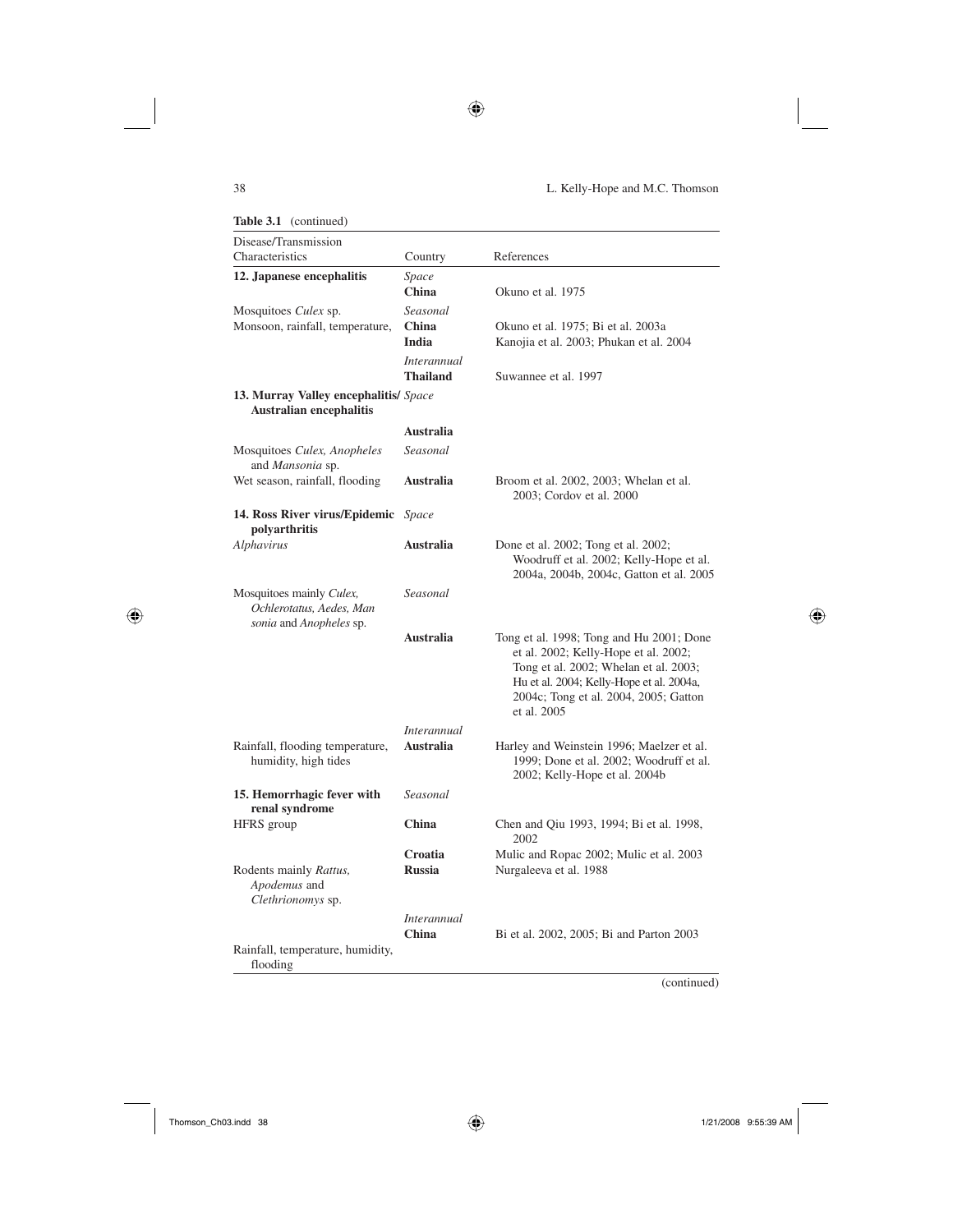**Table 3.1** (continued) Disease/Transmission Characteristics Country References **16. Dengue and Dengue Hemorrhagic Fever** *Space Flavivirus* **Global** Hales et al. 2002 **Mexico** Peterson et al. 2005 Mosquitoes *Aedes* sp. **Taiwan** Wu et al. 2006 Temperature, rainfall, humidity *Seasonal* **Bangladesh** Amin et al. 1999 **Barbados** Depradine and Lovell 2004<br> **India** Chakravarti and Kumaria 2 **India** Chakravarti and Kumaria 2005 **Indonesia** Corwin et al. 2001 **Malaysia** Li et al. 1985 **Mexico** Koopman et al. 1991; Peterson et al. 2005<br> **Thailand** Nakhapakorn and Tripathi 2005; Nakhapakorn and Tripathi 2005; Thammapalo et al. 2005 **Venezuela** Barrera et al. 2002 *Interannual* Gagnon et al. 2001 Surinam Gagnon et al. 2001 **French Guiana** Gagnon et al. 2001 **Indonesia** Depradine and Lovell 2004, Kovats 2000; Corwin et al. 2001; Gagnon et al. 2001 **Mexico** Hurtado-Diaz et al. 2006 **Puerto Rico** Schreiber 2001<br>**South Pacific** Hales et al. 199 **South Pacific** Hales et al. 1996, 1999 **Thailand** Hay et al. 2000; Cazelles et al. 2005 *Trend* **Global** Hales et al. 2002 **17. Rotavirus** *Seasonal* Filth flies e.g. *Musca* sp. via mechanical transmission **Africa** Cunliffe et al. 1998 **Bangladesh** Ahmed et al. 1991; Fun et al. 1991<br>**Brazil** Coiro et al. 1983; Bittencourt et al. Humidity, cool/winter, dry months, low rainfall, water shortages, flood **Brazil** Coiro et al. 1983; Bittencourt et al. 2000; da Rosa e Silva et al. 2001 **Ghana** Armah et al. 1994 **Global** Cook et al. 1990 **India** Ram et al. 1990; Phukan et al. 2003 **Indonesia** Corwin et al. 2005 **Japan** Konno et al. 1983 Kuwait Al-Nakib et al. 1980 **Kenya** Mutanda et al. 1984 Zambia Mpabalwani et al. 1995 **Nigeria** Gomwalk et al. 1990, 1993 **South Africa** Steele et al. 1986; Haffejee and Moosa 1990 **South America** Kane et al. 2004

⊕

(continued)

⊕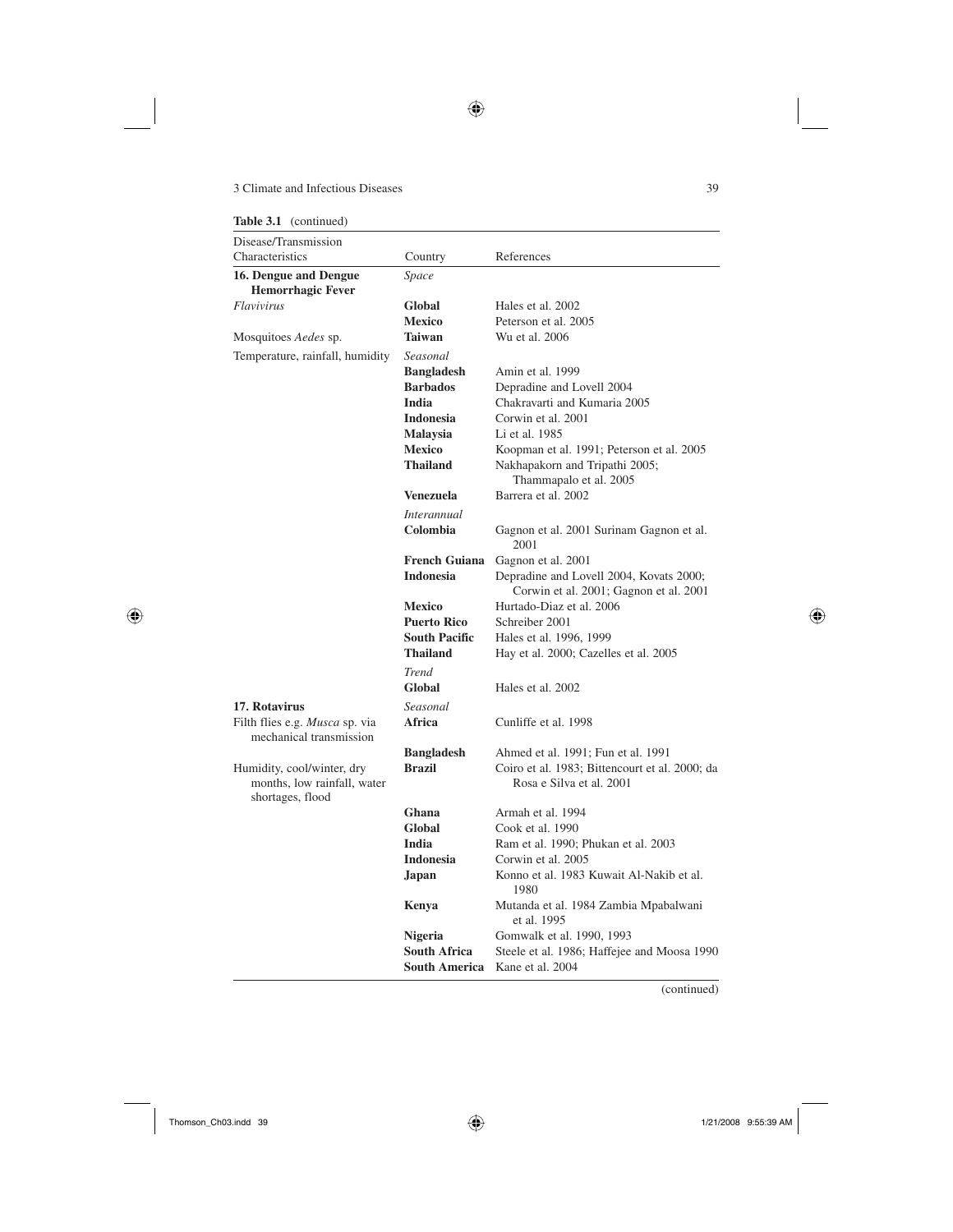| Disease/Transmission<br>Characteristics                                           | Country            | References                                                                   |
|-----------------------------------------------------------------------------------|--------------------|------------------------------------------------------------------------------|
|                                                                                   | <b>The Gambia</b>  | Hanlon et al. 1987; Brewster and                                             |
|                                                                                   |                    | Greenwood 1993                                                               |
|                                                                                   | <b>United Arab</b> | Ijaz et al. 1994                                                             |
| <b>Bacterial</b>                                                                  | <b>Emirates</b>    |                                                                              |
|                                                                                   |                    |                                                                              |
| 18. Meningococcal meningitis                                                      | Space              |                                                                              |
| Neisseria meningitides                                                            | Africa             | Lapeyssonnie 1963; Cheesbrough et al.<br>1995; Molesworth et al. 2003        |
| Airborne aerosol                                                                  | <b>Benin</b>       | Besancenot et al. 1997                                                       |
|                                                                                   | Seasonal           |                                                                              |
| Absolute humidity, dry, dusty,<br>wind, temperatures                              | <b>Cameroon</b>    | Cunin et al. 2003 Democratic Rep. of<br>Congo/Zaire Cheesbrough et al. 1995  |
|                                                                                   | Egypt              | Girgis et al. 1993 Djibouti Haberberger<br>et al. 1990                       |
|                                                                                   | Mali               | Sultan et al. 2005                                                           |
|                                                                                   | Mongolia           | Skalova 1984                                                                 |
|                                                                                   | <b>Niger</b>       | Campagne et al. 1999; Molesworth et al.<br>2001 Benin Besancenot et al. 1997 |
|                                                                                   | <b>Nigeria</b>     | Greenwood et al. 1979, 1984                                                  |
|                                                                                   | The Gambia         | Greenwood et al. 1985; Brewster and<br>Greenwood 1993                        |
|                                                                                   | <b>West Africa</b> | Cvjetanovic et al. 1978; Skalova 1984                                        |
|                                                                                   | <b>Interannual</b> |                                                                              |
|                                                                                   | Mali               | Sultan et al. 2005                                                           |
|                                                                                   | West Africa        | Thomson et al. 2006b                                                         |
| 19. Trachoma                                                                      | Space              |                                                                              |
| Chlamydia trachomatis                                                             | <b>Australia</b>   | Tedesco 1980                                                                 |
| Flies e.g. Musca sorbens via<br>mechanical transmission                           | <b>India</b>       | Gupta and Preobragenski 1964                                                 |
|                                                                                   | Kenya              | Schwab et al. 1995                                                           |
| Aridity, dust, environmental/<br>dryness, relative humidity                       | Mali               | Schemann et al. 2002                                                         |
|                                                                                   | Sudan              | Salim and Sheikh 1975                                                        |
|                                                                                   | Seasonal           |                                                                              |
|                                                                                   | India              | Cooper 1964; Gupta and Preobragenski<br>1964                                 |
|                                                                                   | Sudan              | Salim and Sheikh 1975                                                        |
| 20. Cholera                                                                       | Space              |                                                                              |
| Vibrio cholerae                                                                   | <b>Bangladesh</b>  | Hug et al. 2005                                                              |
| Fecal/oral route and filth flies<br>e.g. Musca sp. via<br>mechanical transmission | Seasonal           |                                                                              |
|                                                                                   | <b>Bangladesh</b>  | Huq et al. 2005; Koelle et al. 2005a                                         |
|                                                                                   | Peru               | Franco et al. 1997; Lama et al. 2004                                         |

 $\bigoplus$ 

(continued)

 $\bigoplus$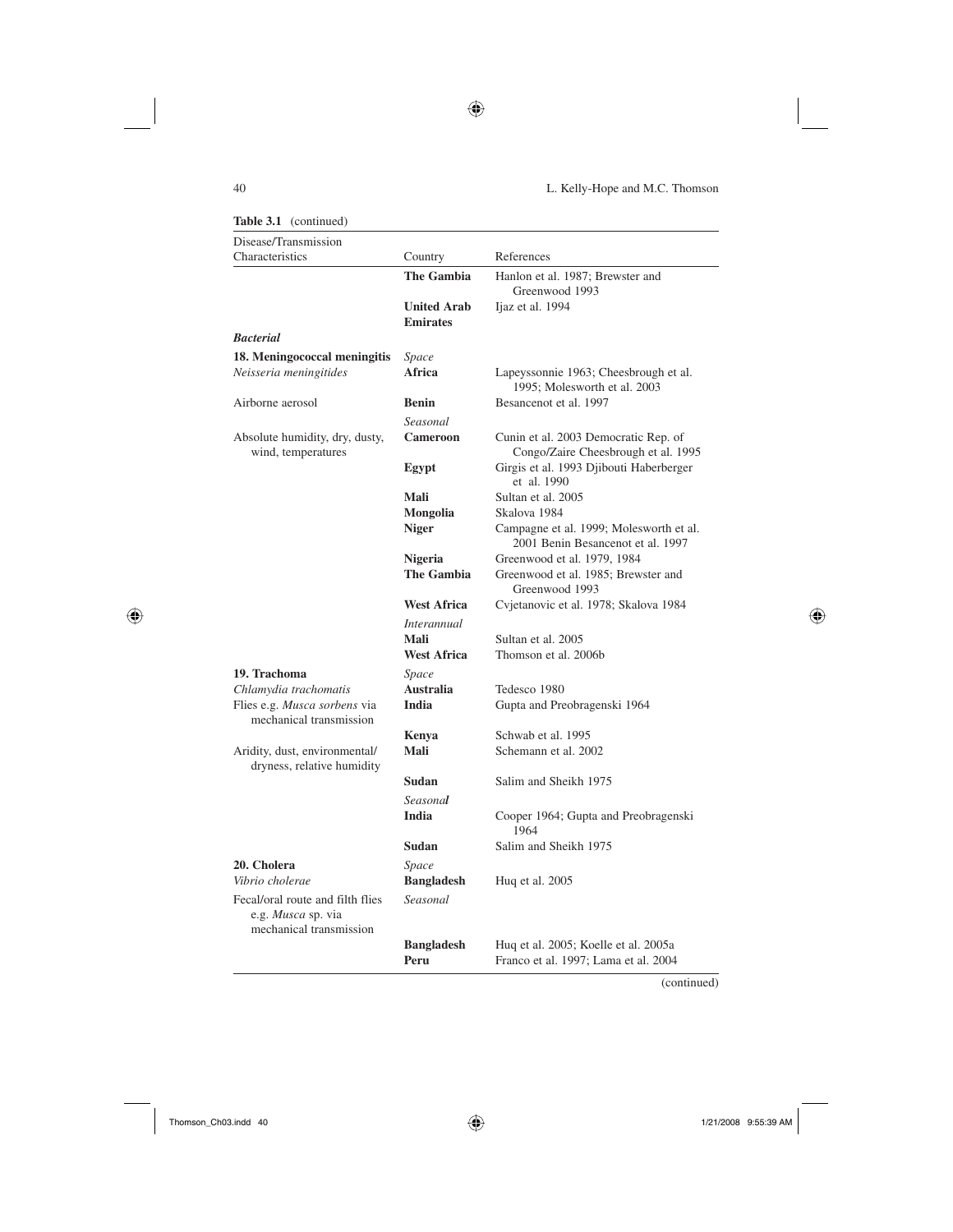## **Table 3.1** (continued)

| Disease/Transmission<br>Characteristics                                                                           | Country            | References                                                                        |
|-------------------------------------------------------------------------------------------------------------------|--------------------|-----------------------------------------------------------------------------------|
| Water and air temperature,<br>water depth, rainfall and<br>conductivity, algal blooms,<br>flooding, sunlight, SST | <b>Mexico</b>      | Chavez et al. 2005                                                                |
|                                                                                                                   | <i>Interannual</i> |                                                                                   |
|                                                                                                                   | <b>Bangladesh</b>  | Lobitz et al. 2000; Pascual et al. 2000; Rodo<br>et al. 2002; Koelle et al. 2005b |
|                                                                                                                   | Peru               | Speelmon et al. 2000; Lama et al. 2004                                            |
|                                                                                                                   | <b>West Africa</b> | Constantin et al. 2006                                                            |
|                                                                                                                   | Ghana              | de Magny et al. 2006                                                              |

⊕

**Table 3.2** Climate-sensitive diseases, include those with EWS potential (Kuhn et al. 2005) Early warning system potential Malaria African trypanosomiasis Leishmaniasis Yellow fever

Rift Valley fever Dengue and dengue hemorrhagic fever St. Louis encephalitis Japanese encephalitis Murray Valley encephalitis Ross River virus Meningococcal meningitis

bacterial infections such as trachoma and epidemic meningococcal meningitis prevail in countries with a prolonged dry season. (Cooper 1964; Sarkies 1967; Schwab et al. 1995). Specifically, high rates of trachoma in northwest India have been associated with low humidity, winds (*Arabian*) and dust storms (Cooper 1964), and in Kenya and Sudan with climatic aridity (Salim and Sheikh 1975; Schwab et al. 1995). Winds (*Harmattan*) and dusty conditions have also been linked to meningococcal epidemics the Sahel region of West Africa (Greenwood et al. 1984; Besancenot et al. 1997; Sultan et al. 2005), an area known as the 'Meningitis Belt' which coincides with 300–1,100 mm annual rainfall (Lapeyssonnie 1963; Molesworth et al. 2003). Notably, meningococcal outbreaks tend not to occur in humid, forested or coastal region areas, as high continuous humidity appears to reduce transmission (Haberberger et al. 1990; Cheesbrough et al. 1995; Molesworth et al. 2003). Changes to the micro-climate as a result of landuse/cover change is an important driver of changes in transmission in some areas. For example, deforestation in the Amazon has increased the abundance of anopheline vectors which thrive in open sunlight than the jungle breeding sites, thereby increasing the risk of disease (Vittor et al. 2006).

⊕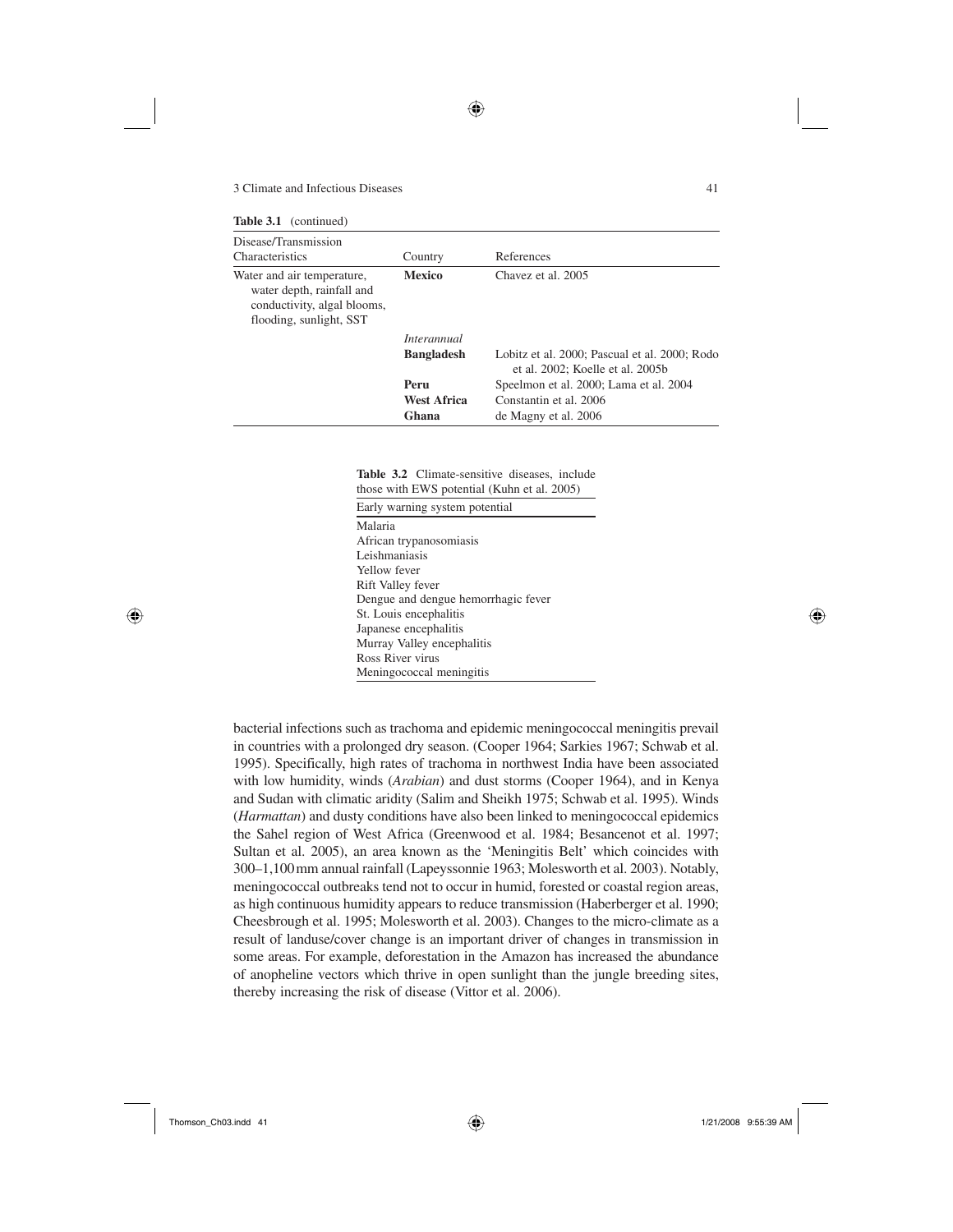Defining exclusion zones based on climate is also useful. It provides further insight into a disease's ecology, and helps allocate human and financial resources to high-risk areas. This is exemplified in Uganda with schistosomiasis, in which a large parasitological survey found no transmission at altitudes >1,400 m, or where total annual rainfall was < 900 mm. Subsequently, this information helped the design and implementation of the national control program currently underway (Kabatereine et al. 2004). The filarial worm *Loa loa* has recently emerged as a parasite of significant public health importance as a consequence of its impact on the African Programme for Onchocerciasis Control. Severe, sometimes fatal, encephalopathic reactions to ivermectin (the drug of choice for onchocerciasis control) have occurred in some individuals with high *Loa loa* microfilarial counts in West and Central Africa including Cameroon. A modeled distribution map of the *Loa loa* prevalence in Cameroon has been created based on epidemiological data, altitude (as a proxy for temperature), satellite derived vegetation indices and knowledge of transmission dynamics. The map indicates areas where the risk of *Loa loa* is exceeding low and ivermectin distribution may be undertaken safely (Thomson et al. 2004a).

⊕

Similarly, as part of the global elimination program for lymphatic filariasis, prevalence surveys have been conducted to identify high/low risk locations prior to mass drug administration (Gyapong et al. 2002). In West Africa, filariasis prevalence was found to be high in the Sahel region, and positively correlated with low rainfall and low vegetation greenness (Kelly-Hope et al. 2006). Interestingly, a negative spatial association was found with malaria, which was more prevalent in the humid savanna zone of this region. This suggests that within defined regions, different climate and ecological factors may drive different disease distributions. This is also evident in the Philippines, where the magnitude and distribution of malaria and schistosomiasis differ in two distinct regions (Leonardo et al. 2005).

In addition to spatial differences, identifying the locations where diseases overlap is valuable. This can help to identify common risk factors, ecological niches and may facilitate coordinated control and intervention strategies. This is becoming increasingly relevant with the number of disease elimination and control programs currently underway globally (Molyneux 2004; Molyneux et al. 2005). Unfortunately, data on different diseases are not usually collected simultaneously, and are rarely examined in relation to climate variables. As shown in Table 3.1, our comparisons were restricted by the spatial distributions of studies of malaria, Rift Valley fever and trachoma in Kenya, trypanosomiasis and schistosomiasis in Uganda, and leishmaniasis and schistosomiasis in Brazil, which have all been examined using different climate parameters, on different scales, at different times. This disparate data collection process prevents any meaningful comparisons. We posit that the formation of a *disease atlas* comprising high resolution, subnational data may be useful to national health systems, for policy discussions, guiding interventions and costeffective monitoring at a range of spatial scales. However, standard ways in which to collect and analyze field data are first needed to optimize such an endeavor.

Maps are useful visual tools, and have long been used for displaying prevalence and infection intensity data. Mapping the spatial relationship between climate and disease has been described during the early 1900s in India (Punjab) (Christophers 1911; Gill 1921, 1923; Yacob and Swaroop 1945, 1946) and Sri Lanka (Gill 1936),

⊕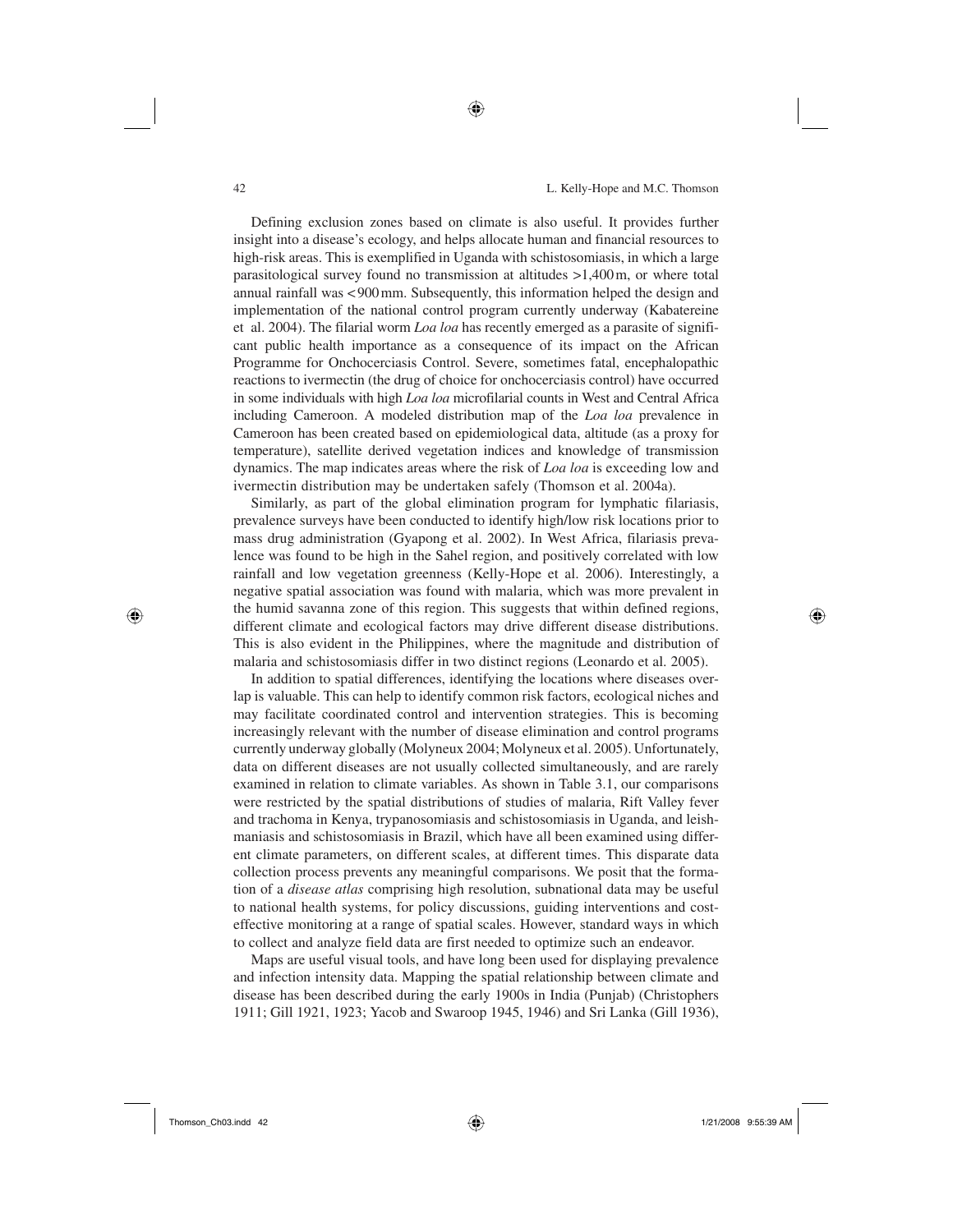where factors defining malaria outbreaks were compared. Throughout the 1940– 1970s, a series of simple maps, graphs and methodologies were used to examine the climatic impact on diseases such as meningitis (Lapeyssonnie 1963), Japanese encephalitis (Okuno et al. 1975), lymphatic filariasis (Brengues 1975) and trachoma (Cooper 1964; Salim and Sheikh 1975). However, it was not until the introduction and widespread availability of environmental satellite images and computer-based geographic methods in the early 1980s that more sophisticated spatial and statistical methods have been developed and utilized. Geographic information systems (GISs) and remote sensing (RS) were used initially to define the ecological parameters of schistosomiasis in the Philippines (Cross et al. 1984) and Rift Valley fever in Kenya (Linthicum et al. 1987). Since then, scientists have studied many more diseases in different geographical regions, largely due to the increased affordability and accessibility of computers, specialized software and geo-referenced spatial data. Recently, a number of malaria risk maps, based on climatic parameters, have been modeled for Africa (Le Sueur et al. 1997; Craig et al. 1999; Snow et al. 1999; Kleinschmidt et al. 2001; Omumbo et al. 2005b), and an international collaboration of scientists and institutions have developed an Atlas of Malaria for Africa available via the internet(MARA/ ARMA 1998). Recently, researchers have linked climate with many other infectious diseases, including trypanosomiasis in Uganda (Odiit et al. 2005), schistosomiasis in Philippines (Leonardo et al. 2005), China (Yang et al. 2005a), Cote d'Ivoire (Raso et al. 2005) and Uganda (Stensgaard et al. 2005), dengue and dengue hemorrhagic fever in Thailand (Nakhapakorn and Tripathi 2005), leishmaniasis in Brazil (Bavia et al. 2005), onchocerciasis in Ethiopia (Gebre-Michael et al. 2005), filariasis in West Africa (Kelly-Hope et al. 2006) and Ross River virus disease in Australia (Gatton et al. 2005), using these advances in GIS and RS technologies.

⊕

# **3.3 Seasonality**

⊕

Climate-sensitive diseases usually have distinct seasonal patterns, especially those with short development periods. Knowing a specific disease's incubation period and associated climatic influences will help health workers determine when to expect high incidences or outbreaks of the disease, aid diagnosis and direct timely interventions. Clearly, broad temporal climatic patterns exist, and it is useful to recognize that the prevalence of diseases such as malaria, dengue and Rift Valley fever increase during and immediately following the warm, rainy season, while that of meningococcal meningitis and trachoma peak in the dry pre-monsoonal period, and rotavirus prevails during the dry and/or cold months of the year. However, it is also important to be aware that one disease may exhibit different seasonal patterns in different ecological zones. In West Africa, for example, guinea worm transmission occurs during the dry season in the humid savanna zone (southern) (Belcher et al. 1975), but during the wet season in the dry savanna zone (northern) (Steib and Mayer 1988). Similar differences have been noted for malaria in Asia, where an outbreak in the dry region of India (Punjab) occurred with the onset of the monsoonal rainfall (Christophers 1911; Gill 1923; Yacob and Swaroop 1945,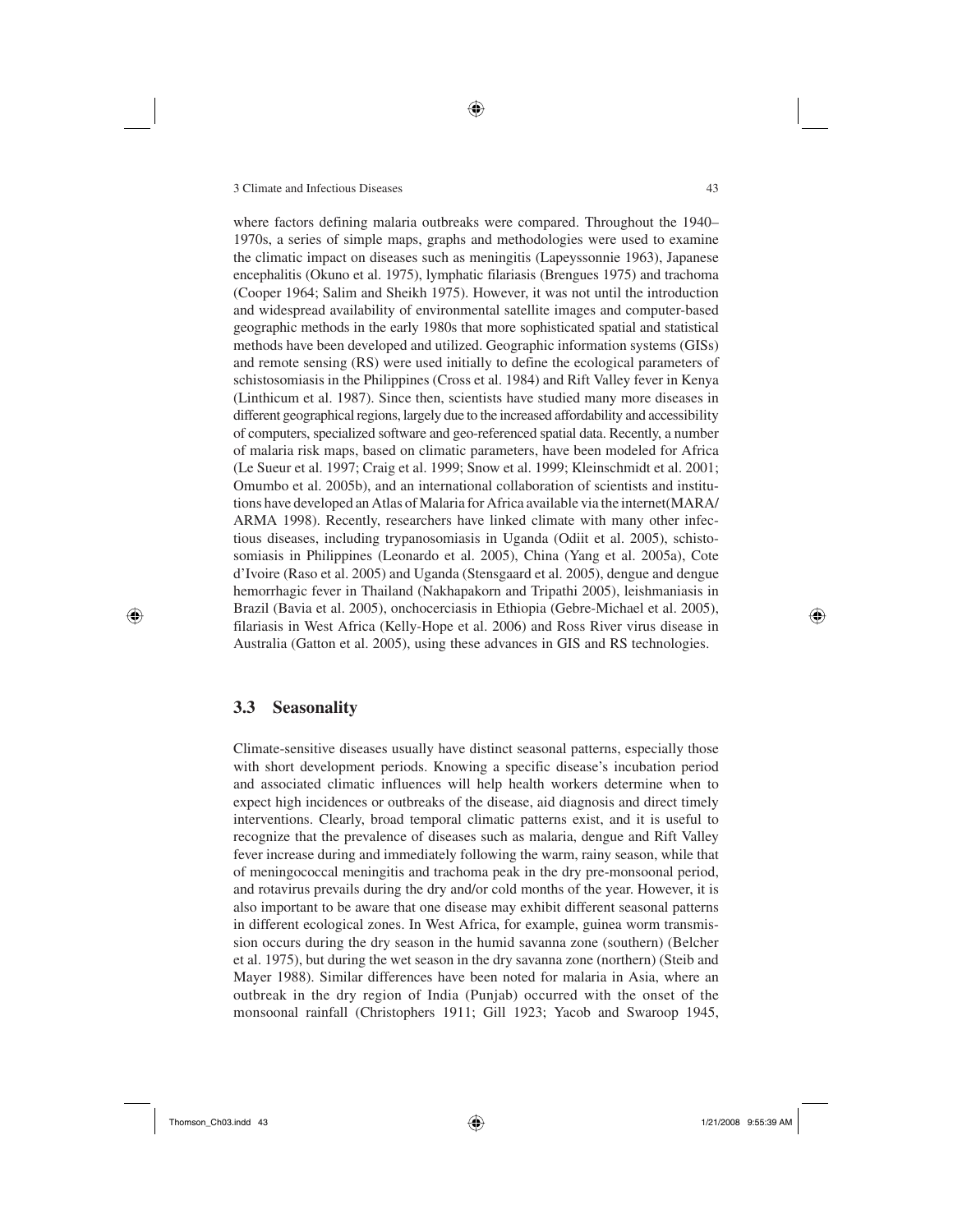1946). Conversely, drought and a rise in humidity seemed to be important malarial onset factors in the wet zone of Sri Lanka (Gill 1936). This latter pattern is supported by local knowledge noted by Gill (1936), '*it has long been known to medical men and laymen alike that a wet year in the Wet Zone is a healthy year, and that in this zone a failure of the monsoon is almost invariably followed by an unusual prevalence of malaria*', and highlights the importance of engaging local people and their knowledge in directing empirical research to quantify climate and disease patterns.

⊕

Clearly, identifying the specific climatic factors driving high risk disease outbreak and transmission periods is important, as they can vary greatly among diseases and regions. Many studies have compared morbidity and mortality variables among the wet, dry, hot and/or cold seasons, but few have conducted any time series analyses on more than one disease. Developing a calendar, namely a *disease calendar*, depicting the high-risk months of a few key diseases may useful for national health systems. It may help to determine when and where human and financial resources should be allocated, and help regional health workers detect and treat diseases appropriately (Mabaso et al. 2005, 2007a). For example, in India high rates of Japanese encephalitis (June– October) (Kanojia et al. 2003; Phukan et al. 2004) occur during the rainy season, dengue is prevalent in the post-monsoonal period (October–December) (Chakravarti and Kumaria 2005) and rotavirus peaks during the winter months (November–February) (Ram et al. 1990; Phukan et al. 2003). Furthermore, retrospective analyses of historical disease data may elucidate climate connections, which are now more readily achievable with the recent advances in GIS and RS technology and access to climate datasets. In addition to seasonal differences, a number of studies have quantified associations among specific climatic variables and the time to disease onset or peak period. For example, scientists identified correlations between rainfall, temperature and cholera with a 4–8-week lag time in Bangladesh (Huq et al. 2005), between heavy rainfall and dengue with a 2–3-month lag in Malaysia (Li et al. 1985), and between high rainfall and guinea worm with a year lag period in West Africa (Steib and Mayer 1988). These studies provide some insight into climatic factors that are potentially important for the disease-causing organism's incubation, development and transmission periods, and may help to develop early warning protocols.

Defining low risk periods of disease outbreak and transmission identifies specific factors that may inhibit or halt disease transmission. Though anecdotal, reports have indicated a lack of malaria during drought years in Sudan (Theander 1998; Giha et al. 2000), the cessation of meningococcal disease epidemics with the onset of rains in West Africa (Lapeyssonnie 1963), and a reduced threat of meningococcal meningitis during the hot summer months in Djibouti (Haberberger et al. 1990). Similarly, an area of Honduras was considered too hot for anopheline mosquitoes to survive, which accounted for a drop in malarial cases (Almendares et al. 1993), and in Thailand the transmission of dengue ceased with the onset of the cold dry season (Barbazan et al. 2002).

⊕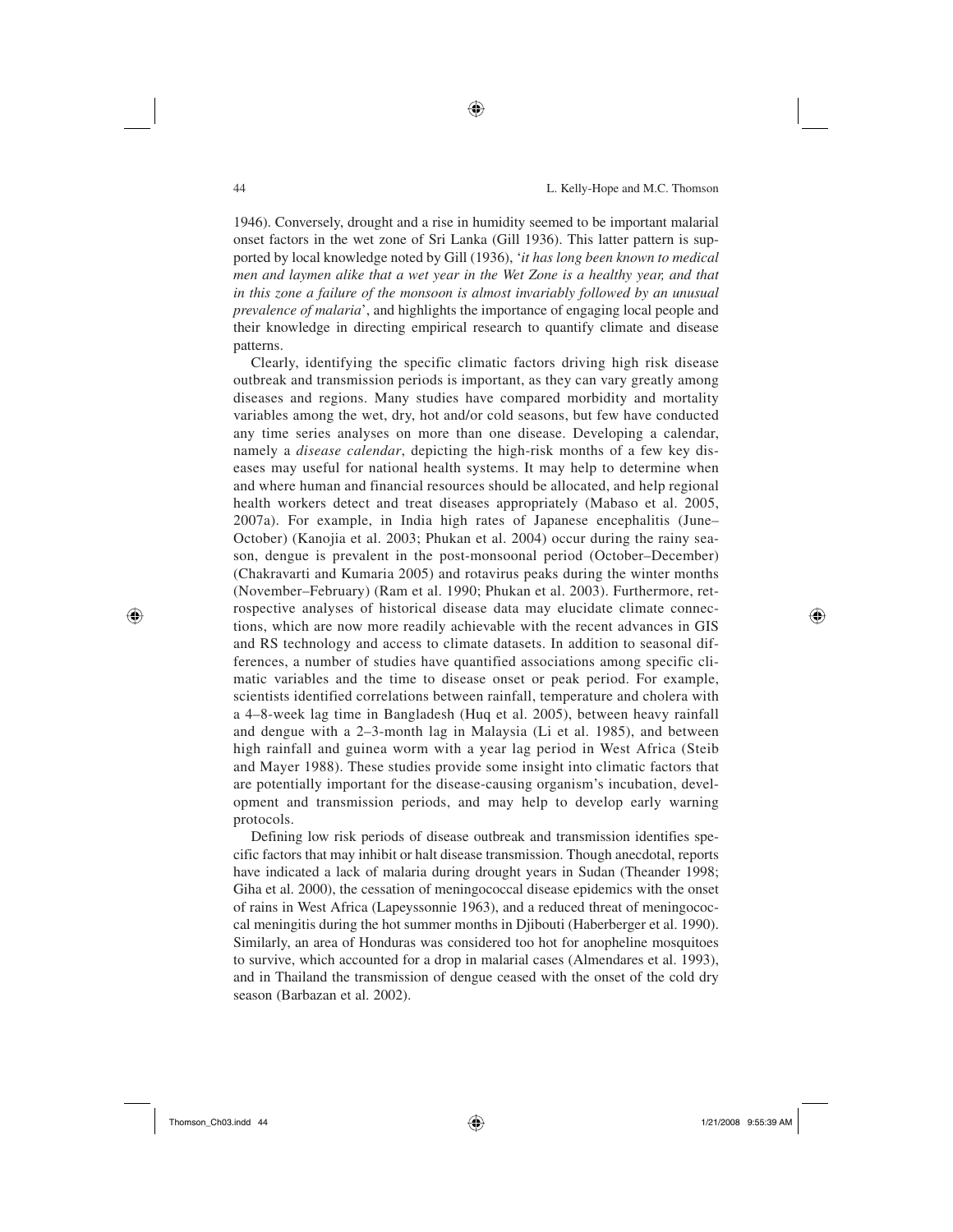# **3.4 Inter-Annual Variability**

# *3.4.1 Extreme Events*

Extreme or adverse weather conditions have the potential to either promote or inhibit disease transmission, and are often linked to long-term, large-scale or cyclic climate phenomena. Furthermore, it has been suggested that climate changes could also affect large-scale weather patterns by increasing the frequency and intensity of extreme events, such as prolonged droughts and heavy rainfall, including severe tropical storms and floods (McMichael et al. 2003) see Hewitt this book.

⊕

For example, the incidence of hemorrhagic fever with renal syndrome (HFRS; e.g. Korean hemorrhagic fever, epidemic hemorrhagic fever, and nephropathis epidemica) carried and transmitted by rodents, may be negatively associated with heavy rainfall in China which destroys rodent habitats in some instances (Bi et al. 1998). Likewise dengue and/or dengue hemorrhagic fever is negatively associated with anomalously high rainfall in Malaysia (Li et al. 1985), Thailand (Thammapalo et al. 2005) and Barbados (Depradine and Lovell 2004), which may be related to the fact that the *Aedes* mosquito larvae are washed away from containers during heavy downpours.

This has potentially important public health implications for disease incidence forecasting, as extra rainfall does not necessarily imply an immediate risk of dengue or other vector/ rodent borne disease. This type of prediction may be important for other vector-based diseases like malaria and Japanese encephalitis, whose vectors have different environmental requirements. However, it is possible that the risk of dengue will be greater following heavy rainfall when mosquitoes can re-establish breeding sites and the seasonal larval index of *Aedes* mosquitoes increases (Strickman and Kittayapong 2002), which may have occurred in Delhi, India where an unexpected outbreak followed the wettest monsoon in 25 years (Chakravarti and Kumaria 2005).

The potential consequences of extreme events are evident, as torrential rainfall from Hurricane Mitch in 1998 killed 11,000 people in Central America, and Honduras reported 30,000 cholera, 30,000 malaria and 1,000 dengue cases (Epstein 1999). Similarly, severe flooding in southern Mozambique in 2000 killed hundreds of people, displaced thousands and caused the spread of malaria, typhoid and cholera (Kondo et al. 2002; Ahern et al. 2005). During this period, roughly 17,000 cases of cholera were reported. The impact of natural disasters is devastating worldwide (as recently shown by hurricane Katrina), but particularly in developing countries where populations are highly vulnerable, frequently displaced, homes and livelihoods are destroyed and local infrastructure is severely damaged (Allan et al. 1998; Few et al. 2004). Such events also have a severe impact on the health care sector and its ability to respond adequately. This further emphasizes the value of developing early warning systems – including cyclone warning systems – to aid health systems and health workers to be better prepared for impending disaster. This would, in turn, reduce the population's vulnerability to disasters and improve disaster management. A detailed international disaster database (EM-DAT http://www.em-dat.net/)

⊕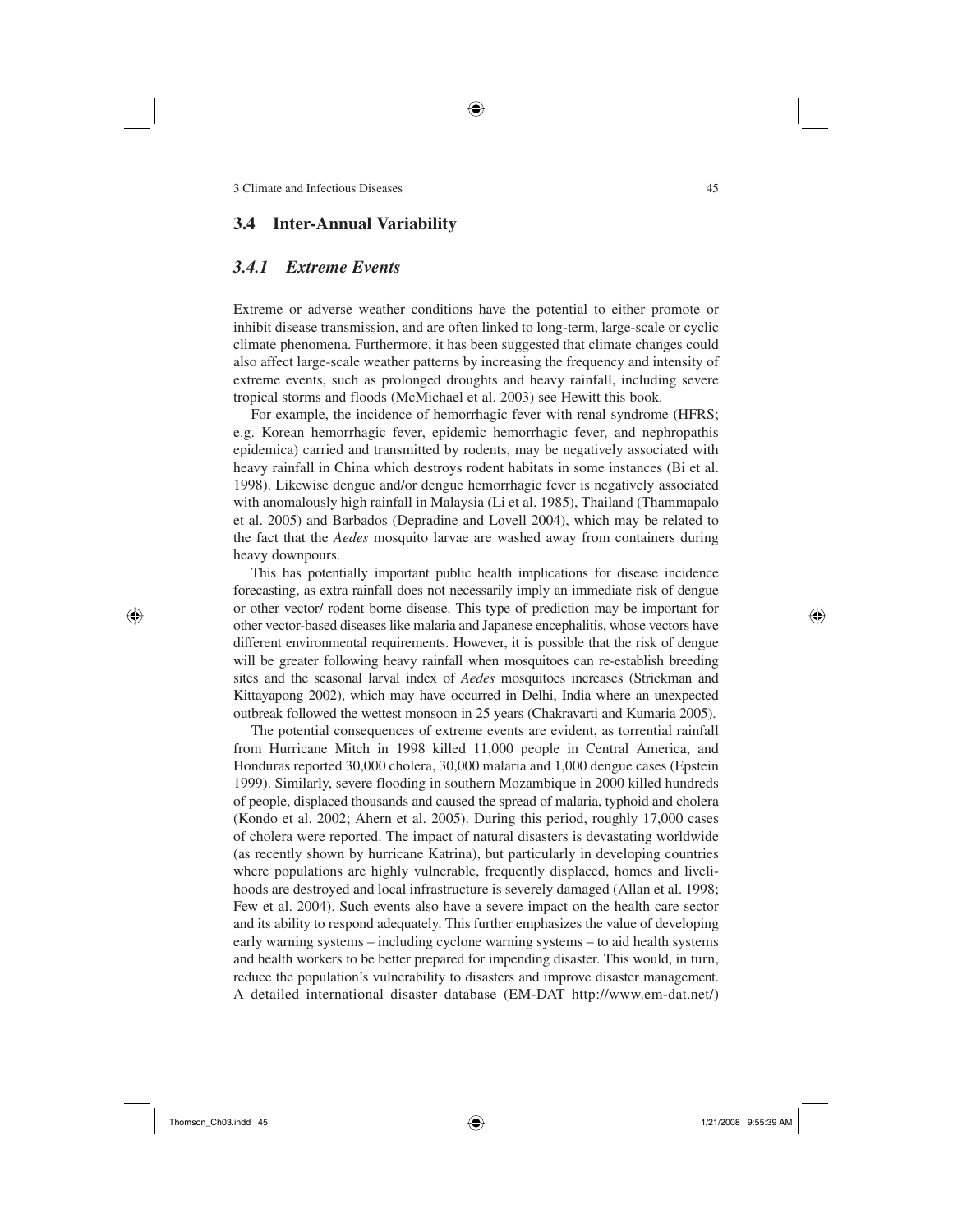collates data from various sources, and provides some insight into the magnitude of the effect and the economic losses that have occurred due to disasters over the past century (Ahern et al. 2005; EM-DAT 2005).

⊕

Climate-sensitive diseases frequently exhibit interannual variability associated with unusual weather conditions, which may recur periodically. It is useful for national health systems to be aware of the various interannual climatic patterns that could impact on disease patterns in their country. Gill (1936) was among the first to describe the varying temporal patterns of malaria in different regions of the world. Epidemics were noted to occur every 5 years in Sri Lanka, every 10 years in India (Punjab), every 11 years in Argentina and every 12 years in Algeria, and it was suggested that the 11 year sunspot cycle (or certain phases thereof) may be related to the epidemics in the latter three countries, as well as the great malaria epidemic in Mauritius in 1867. Similar trends were observed in East Africa and elsewhere with yellow fever outbreaks.

Seasonal climate anomalies result from complex interactions between the atmosphere and the underlying surfaces: that is, the world oceans and land surfaces. The atmosphere, which fluctuates very rapidly on a day-to-day basis (weather), is tied to the more slowly evolving components of the earth system, which are capable of exerting a sustained influence on climate anomalies extending over a season or longer, far beyond the 1–2-week limit of deterministic predictability of the weather. The atmosphere is particularly sensitive to tropical sea surface temperature (SST) anomalies such as those that occur in association with the El Niño/Southern Oscillation (ENSO) (Goddard et al. 2001) but other phenomena may also be important. A range of indices are used to assess the links between large-scale climate fluctuations and disease incidence.

# *3.4.2 ENSO*

⊕

ENSO is the most commonly studied driver of cyclical climate phenomenon with regard to human disease (Kovats et al. 1999, 2003). It is characterized by exceptionally marked and prolonged warm periods of sea surface temperature (SST) that appear in the central and eastern equatorial Pacific Ocean every 3–7 years. Extreme phases of the ENSO phenomenon have been linked to precipitation anomalies in many areas of the world (Ropelewski and Halpert 1987). In some areas precipitation may increase during warm (El Niño) or cold (La Niña) ENSO events, while in others drought may be more likely. For example, in southern Africa droughts and drought disasters tend to occur in the December–March rainy season following the onset of an El Niño event (Thomson and Abayonmi 2003).

An El Niño event, or the impact of one a year later, correlates with increased malarial risks in Sri Lanka (1870–1945), India/Pakistan (1867–1943) (Bouma and van der Kaay 1996), Pakistan (1970–1993) (Bouma and van der Kaay 1994), India (Rajasthan) (1982–1992), Venezuela (1975–1990) (Bouma and Dye 1997) and Colombia (1960–1992) (Bouma et al. 1997, 2001). A large El Niño event in 1997/98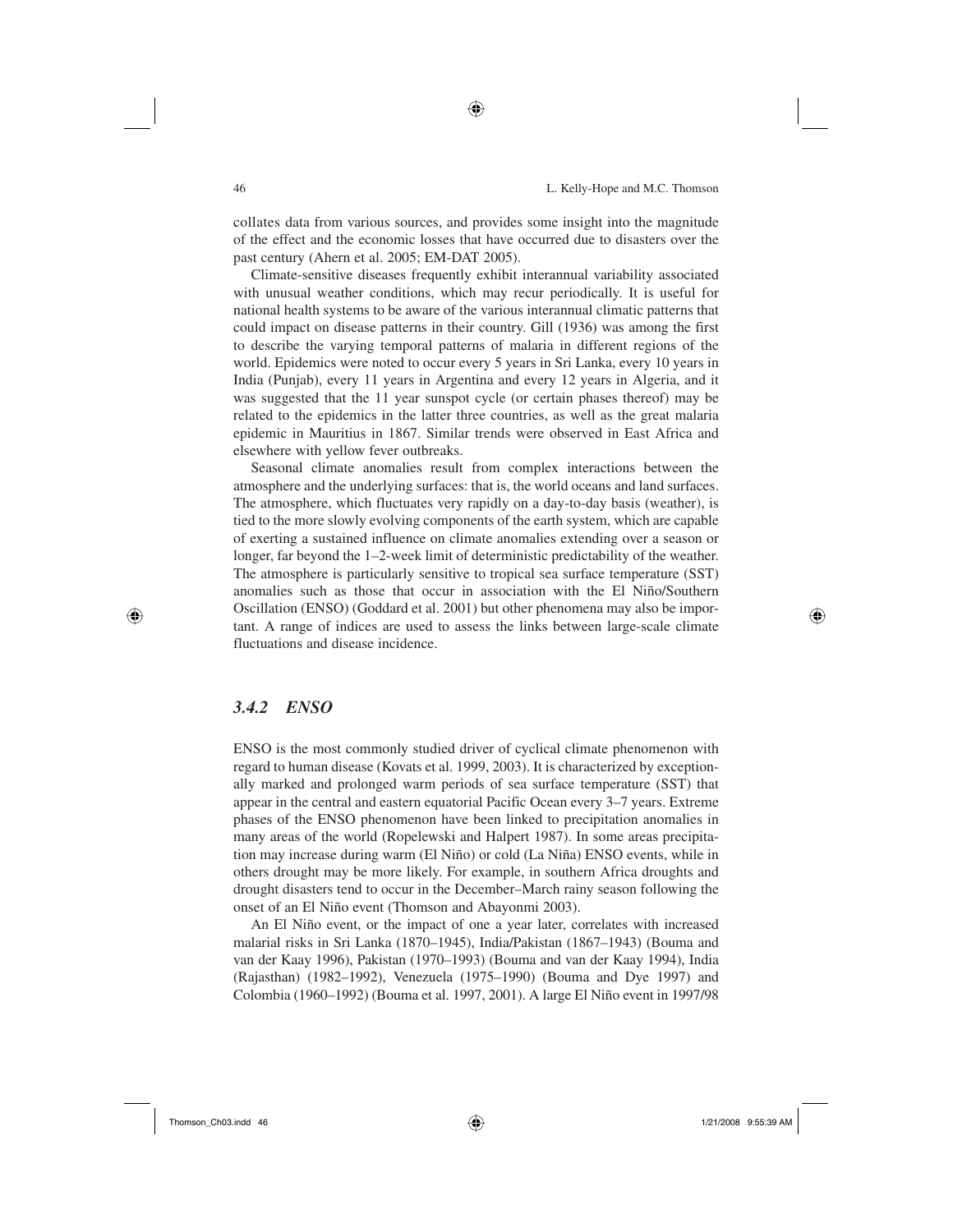led to widespread flooding in East Africa, and a sixfold increase in malaria in Kenya during the first 2 months of 1998, compared with 1997, which also coincided with outbreaks of Rift Valley fever and cholera (Allan et al. 1998; McLigeyo 1998; Linthicum et al. 1999). Significant El Niño associations have also been found with dengue outbreaks in Thailand (Cazelles et al. 2005), South Pacific (Hales et al. 1996, 1999) and South America (Gagnon et al. 2001), with Ross River virus disease in Australia (Woodruff et al. 2002) and with cholera in Bangladesh (Pascual et al. 2000; Rodo et al. 2002) and Peru (Speelmon et al. 2000; Lama et al. 2004). In South America, ENSO related flooding in the dry coastal region of north Peru was associated with a malaria epidemic, while drought conditions were important factors for malaria outbreaks in Columbia, Guyana and Venezuela (Gagnon et al. 2002)

⊕

Rather than relating ENSO events to particular outbreaks it may be more useful to use the underlying indices which determine an ENSO or similar event and thus provide a continuous indication of climate conditions. Numerous indices of the ENSO phenomenon have been derived, but a simple average of sea-surface temperatures (SSTs) over the area 5° N–5° S, 170°–120° W, known as the Niño 3.4 region (Barnston et al. 1997) is widely used because of its conceptual simplicity and ease of calculation. A relationship between the associated NINO 3 index and leishmaniasis in Brazil has been demonstrated (Franke et al. 2002b). Recently in Botswana, the NINO 3.4 index was significantly correlated with standardized malaria incidence anomalies (Thomson et al. 2005). The correlation of malaria anomalies with SST has been shown to be a regional phenomena (Mabaso et al. 2007b). These studies suggest the potential use of SSTs for disease forecasting through their influence on regional climate variability. Acquisition of climate datasets and the use of GIS and RS technology may enable research teams to develop more specific regional disease models, which could be used by the national health systems.

While SST patterns in the eastern equatorial pacific drive ENSO events variations in sea surface temperature elsewhere, e.g. the Western Indian Oceans are also important factors that drive climate variability, and are useful guides to predicting regional climate patterns and related diseases. In East Africa, outbreaks of Rift Valley fever have been associated with above-average rainfall and elevated SSTs in the western Indian Ocean and El Niño events in the Pacific (Linthicum et al. 1999). It is well understood that the interannual variability of Rift Valley fever in sheep and goats relates directly to *Aedes* mosquitoes that emerge from transovarially infected eggs found on the edges of *dambos* (depressions located in the valley bottoms of many headwater catchments) after periods of excessive rainfall and flooding (Linthicum et al. 1985). Humans may become infected with RVF through mosquito bites but are more commonly infected through contact with blood, body fluids or organs of infected animals or ingestion of raw milk. For some diseases it has been suggested that changes in SST may increase the risk of disease outbreaks directly. High SSTs during the 1991/92 El Niño may have contributed to the reemergence of cholera in Peru, and its subsequent spread across the South American subcontinent, affecting thousands of people (Colwell 1996). Correlations between SSTs in the Bay of Bengal and cholera cases in Dhaka have been observed (Lobitz et al. 2000).

⊕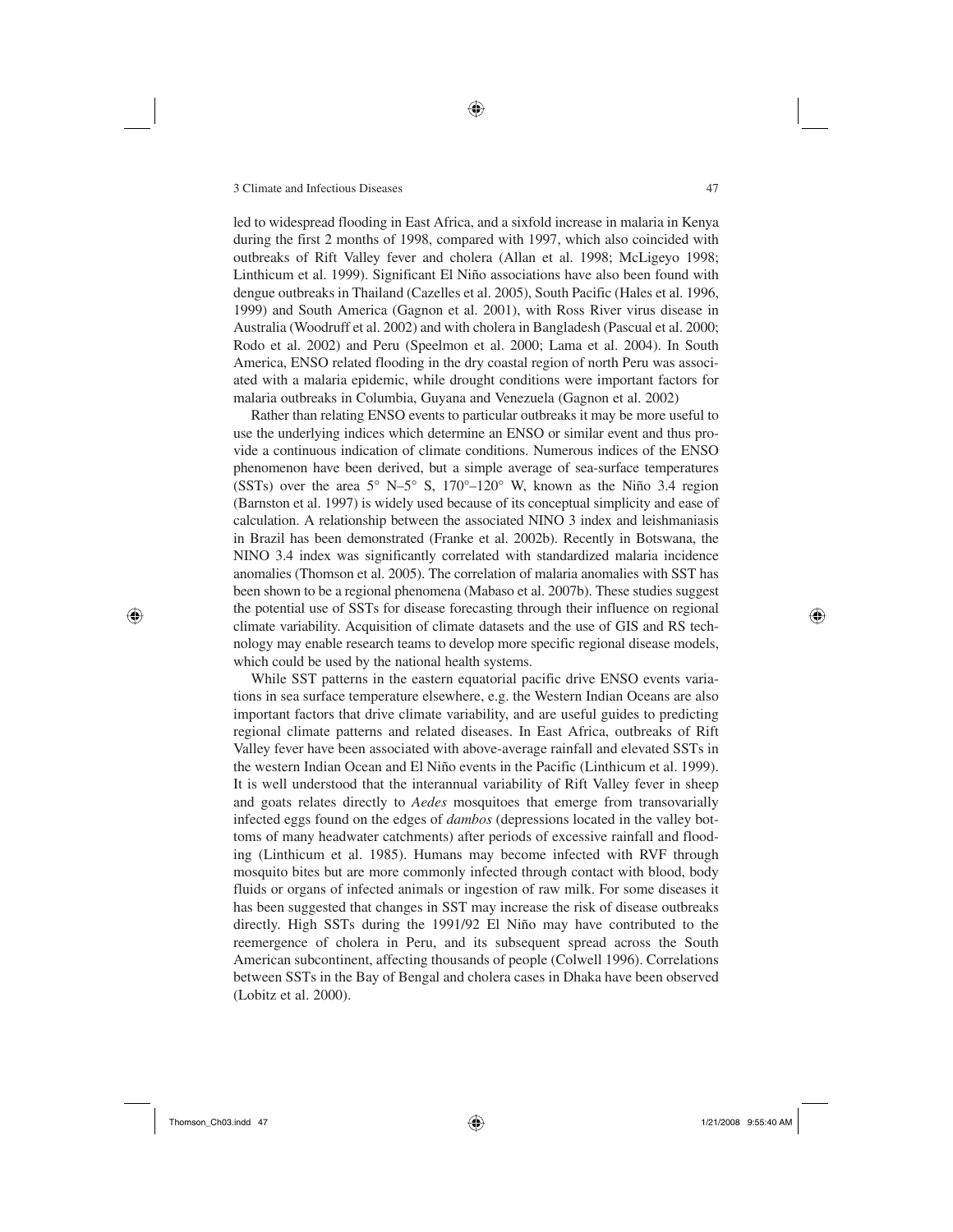Indices based on atmospheric phenomena have also be related to climate-sensitive disease outbreaks. One such index is the Southern Oscillation Index (SOI) which represents the atmospheric expression of ENSO, with records dating back to the late 19th century. Specifically, the SOI measures the normalized difference in sea level pressure between Tahiti and Darwin, Australia, and variations indicate changes in the locality of convective rainfall. Negative values of the SOI are associated with warmer than average sea surface temperatures in the central-eastern equatorial Pacific and a shift of convective rainfall from the Austral-Indonesian region to the central tropical Pacific, or El Niño conditions. Positive SOI values are associated with cooler than average sea temperatures and intensification of convective rainfall in the far western Pacific, or La Niña conditions.

⊕

An SOI analysis may also highlight differences between diseases. Such an analysis was conducted with data from China, where analysis of two decades of data on malaria and hemorrhagic fever with renal syndrome indicated that there were positive and negative associations, respectively, between the SOI and the monthly incidence of each disease (Bi et al. 2005).

Other indices of large-scale climate fluctuations include the Quasi-Biennial Oscillation (QBO) index (formally known as Singapore Winds), which was studied with regard to the Ross River virus disease incident in Australia, and was found to account for 77% of the disease variance in cases (Done et al. 2002).

# **3.5 Early Warning Systems**

While nature has conspired to limit our ability to forecast day-to-day weather, there exists a firm scientific basis for the prediction of seasonal mean climate anomalies (i.e., departures from normal of averages and other statistics of weather over a season or longer) largely based on our ability to monitor global SSTs, which, as we note above, constitute the primary forcing of seasonal climate variability (Stockdale et al. 1998; Goddard et al. 2001). The scientific basis for seasonal forecasting is described in detail by Mason (this book). Recently, a system for forecasting anomalously high and low malaria incidence anomalies using dynamically based seasonal-timescale ensemble predictions of climate has been reported (Thomson et al. 2006a). Several European models of the coupled ocean–atmosphere system are combined into a multi-model ensemble forecast system and successfully applied to the prediction of malaria risk in Botswana, where links between malaria and climate variability are well established (Thomson et al. 2005). The practical application of this work in Southern Africa has been documented (Connor and Mantilla, this volume; Connor et al. 2007). What characterizes this approach is that climate forecasting and monitoring is integrated into an early warning system which includes vulnerability assessment and routine case surveillance. The monitoring component is supported by a web-based tool provides timely alerts to control programs and international organizations (i.e. Roll Back Malaria partners) about increased epidemic risks in Africa (Anon 2002; Grover-Kopec et al. 2005).

⊕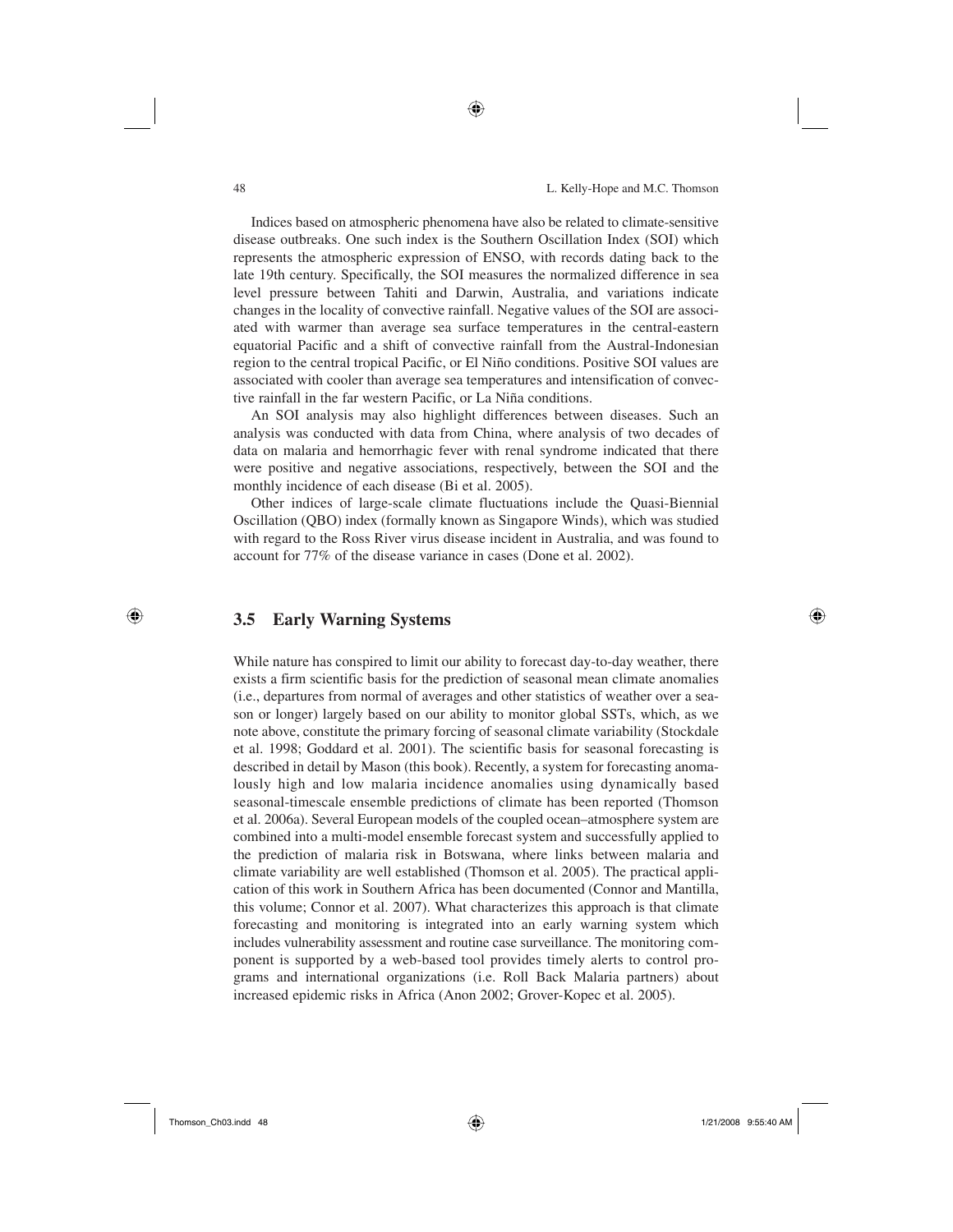An early warning system based on this approach has recently been developed in Eritrea for operational use (Ceccato et al. 2008). Eritrea has two distinct rainy seasons in different parts of the country. The seasonal forecasting skill from Global Circulation Models was low for both seasons with the exception of the June–July– August season on the Eastern border. For epidemic control, shorter range warning based on remotely sensed rainfall estimates (rain gauge data are too few) and an enhanced epidemic early detection system were recommended. The Highland Malaria Project (HIMAL) is another initiative being developed for the early warning and detection of epidemics, using weather monitoring and a network of sentinel sites in four pilot districts of Kenya and Uganda (Abeku et al. 2004).

⊕

Although these computer-based tools are currently limited to organizations with advanced technological resources, these approaches will become increasingly more commonplace, as developing countries attain requisite computer hardware and software tools, access to the internet and staff are trained in appropriate methodologies and tools.

Other examples of early warning systems include 'The Global Emerging Infections System' run by the US Department of Defense (DoD-GEIS 2005). In collaboration with NASA, a system was designed for predicting Rift Valley fever in East Africa, based on a combination of warmer-than-normal equatorial Pacific Ocean temperatures associated with El Niño and rising SSTs in the western equatorial Indian Ocean. Outgoing Longwave Radiation (OLR) anomalies and increases in the normalized vegetation index (NDVI) A recent advance in this area of enquiry has been detailed evidence of the high level of predictability of NDVI following the East African Short rains from global climate models (Indeje et al. 2006).

Although this system provides no information on the size of the impending epidemic the spatial risk maps produced by this process, once validated, could help identify high-risk locations, which in turn could lead to domestic animal vaccinations and the implementation of appropriate interventions such as mosquito control programs and public health. Monthly risk maps are available through the internet (DoD-GEIS 2005). A recent survey of the literature (published and grey) (Savory et al. 2006) has shown that recent epidemics of meningococcal meningitis in Africa largely fall within the risk areas identified in a previous study from a climate–landcover derived spatial risk model (Molesworth et al. 2003).

One important reason for the limited number of early warning systems is the fact that many epidemic prone countries lack good epidemiological surveillance systems to enable early detection and provide the baseline data to improve the understanding of the drivers of epidemics (Cox and Abeku 2007).

Several smaller scale (national and subnational) studies have developed early warning indices or models based on weather factors, seasonal trends and past disease cases. For example, studies have been conducted on malaria in Ethiopia (Abeku et al. 2002; Teklehaimanot et al. 2004a, b), dengue in Thailand (Bartley et al. 2002), Ross River virus disease in Australia (Gatton et al. 2005), meningitis in Mali (Sultan et al. 2005) and on cholera in Bangladesh (Koelle et al. 2005a). The advantage of these smaller studies is that they may provide more specific localized information. These studies use a range of climate indicators and statistical methods,

⊕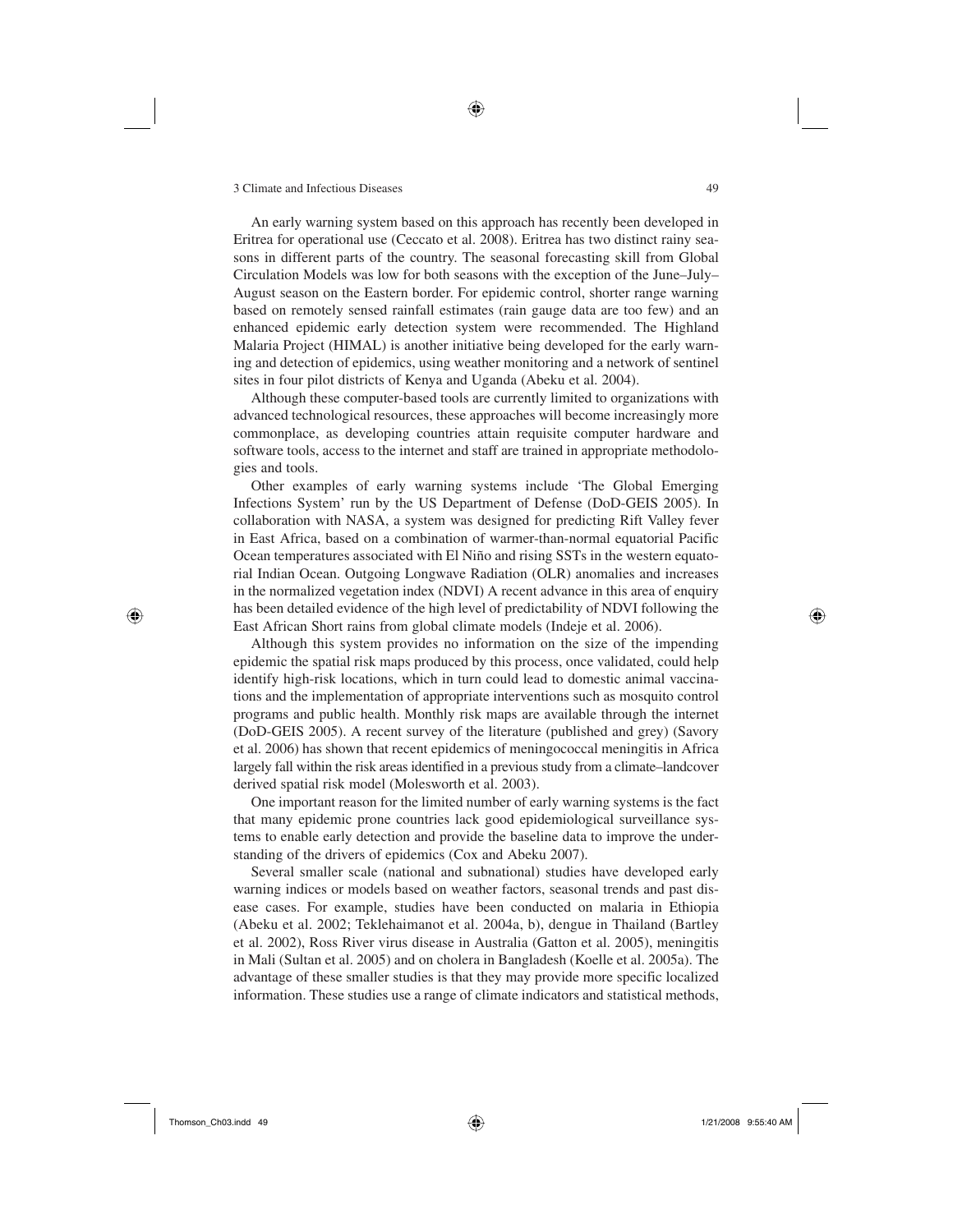⊕

and provide a framework for future studies. The scale of the study is secondary to the availability and utility of an appropriate seasonal reference tool to predict any impending disease risk.

# **3.6 Trends**

Longer-term trends in health data may be caused by a number of drivers including 'climate shifts' (used here to describe changes in the climate which occur abruptly over the period of a decade or two or as significant trends). The best example is that of the Sahelian drought during which the region lost approximately 30% of its annual rainfall over a 30-year period. Such shifts in climate may have profound effects on the spatial and temporal distribution of climate-sensitive diseases (Thomson et al. 2004b).

In the Gambia, several studies have suggested that the epidemiological course of malaria is slowly displaying more epidemic and unstable patterns, possibly owing to the shorter rainy seasons associated with the protracted Sahelian drought, with devastating consequences on the acquisition of childhood immunity (Brewster and Greenwood 1993). In Rwanda, an upsurge in malaria during the late 1980s was linked to enhanced transmission resulting from increased trend in temperature and rainfall (Loevinsohn 1994). In Pakistan, the climate records gathered since 1876 showed mean increases in temperature by 1.5–2°C during November and December, October rainfall, and mean humidity (since 1950) (Bouma et al. 1996). It was suggested that these changes rendered climate conditions more favorable for malaria transmission, and may account for the increase in the number of malaria cases during the mid-1990s.

The potential impact of climate changes over longer time-frames on climatesensitive diseases remains uncertain (McMichael et al. 2003). However, it is hypothesized that global warming and associated temperature increases will expand the geographical and temporal ranges, and thus the prevalence of these diseases (Epstein 2001, 2002, 2005). Most vulnerable to these changes are vector-borne diseases such as malaria, dengue, leishmaniasis and schistosomiasis, because of the climate dependencies of the vectors such as mosquitoes, flies and snails (Patz et al. 2005) and in particular the important role of temperature in the disease transmission dynamics. Although there has been much discussion in the literature regarding the importance of climate change as a driver of recent epidemics in the East Africa highlands (Hay et al. 2002a; Patz et al. 2002; Pascual et al. 2006) there is a general consensus that malaria is among the most sensitive diseases to such changes. Indeed, small increases in temperature have a disproportionate effect on malaria infection risk, especially in fringe communities where malaria is unstable or epidemic in nature. Mathematical modeling suggest an increase in the number of people at risk to malaria as a direct consequence of climate change is highly probable (McMichael et al. 2003) although human factors are likely to play a dominant role in many areas of the world. The risk of contracting other diseases will certainly change, and in some cases increase, as suggested in a recent study in China, which determined that an average temperature increase of 1°C over the last 30 years in

⊕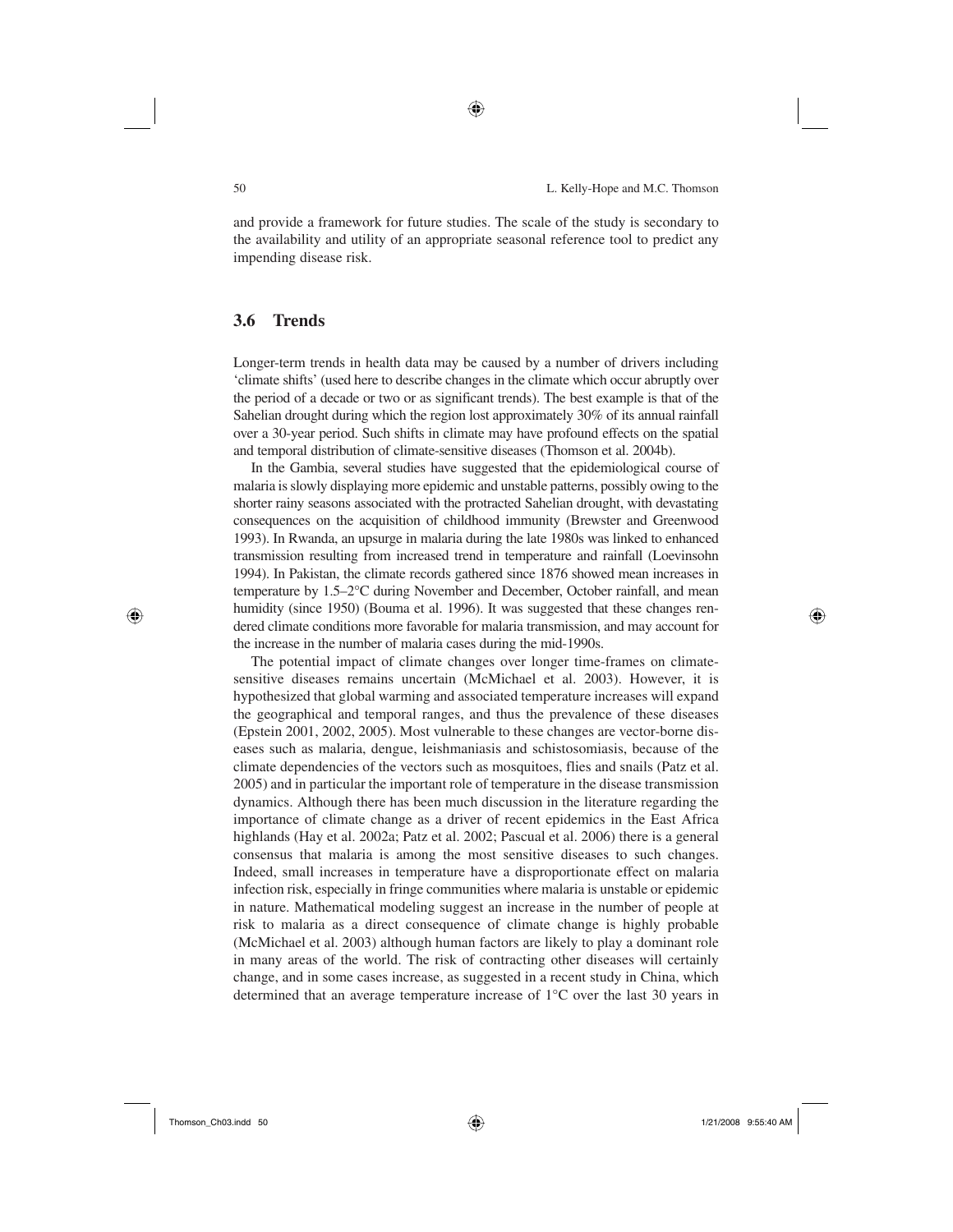January would put at risk an additional 20.7 million people for contracting schistosomiasis (Yang et al. 2005b).

⊕

As pointed out by Cazelles and Hales (2006) a major consideration in the analysis of health and climate data over long time periods (especially in the context of a changing climate) is the potential nonstationarity of the relationship including (a) nonstationarity of the *average*, leading to a trend in the observed time series (b) nonstationarity of the v*ariance*, including changes in dominant periodic components over time, and (c) nonstationarity of the relationships between several observed signals. This has important public health implications as nonstationarity associated with climate change may limit the opportunity to create forecasting models based robust relationships between climate drivers and health outcomes.

# **3.7 Other Factors**

Much of the impact of climate on disease transmission is mediated through the impact of climatic factors on the environment including creation of breeding sites (flooding) and landcover (vector or animal reservoir habitat). For example, high malaria in India has been attributed to a high water table, soil type, irrigation and water quality (Srivastava et al. 1999). In Belize, high malaria outbreaks have been linked to vegetation and its proximity to rivers (Hakre et al. 2004). In Uganda, land use change may alter malaria transmission rates by modifying temperature in a highland region (Lindblade et al. 2000), while in Asia rice cultivation and pig breeding have increased the spread of Japanese encephalitis. In Africa, livestock movements have been linked to the dissemination of Rift Valley fever (Chevalier et al. 2004) and the prevalence of schistosomiasis to local water development and dam construction (Ernould et al. 1999). These examples highlight the likelihood that climate-sensitive diseases are complex and influenced by a multitude of auxiliary factors that interact to promote disease infectivity and transmission. Other non-climatic factors controlling disease status are also important, and although not highlighted in this chapter, should be considered. Climate is but one aspect of the spatial and temporal variability of climate-sensitive diseases. Infectious diseases typically possess a complex aetiology, and are likely caused and propagated by many different processes. Social, biological and economic factors such as population immunity, local topography, population migration, urbanization, land use patterns, housing conditions, health service provision, drug resistance and mosquito control measures also may act as important drivers in disease transmission.

# **3.8 Conclusion**

This review highlights the range of studies conducted on climate and 20 infectious diseases of major public health importance. The literary gaps are highlighted in the accompanying Table 3.1, and demonstrate that malaria and dengue are the most ⊕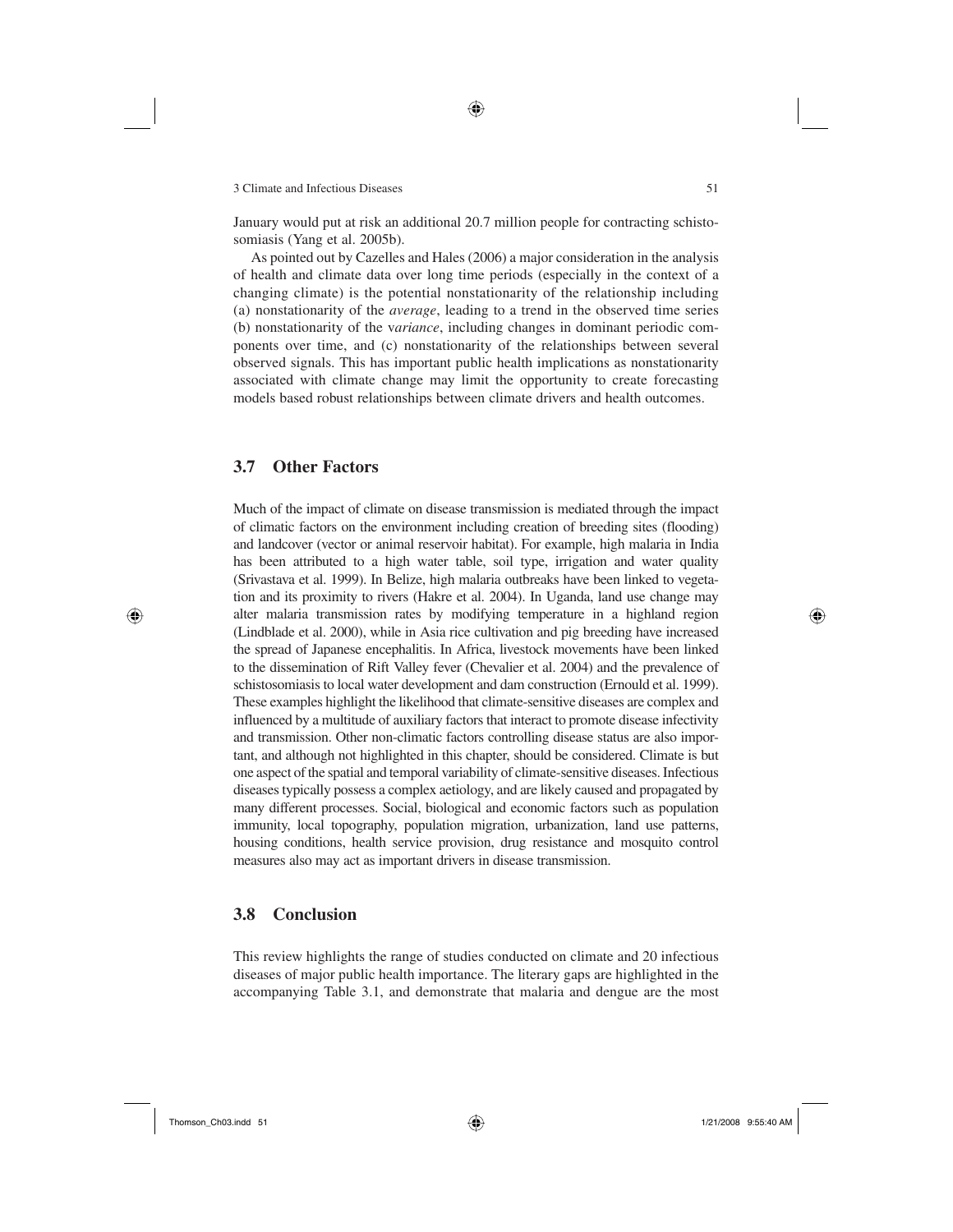researched of the infectious diseases, with a variety of studies conducted on different continents at different times. Studies on chronic diseases were more focused on spatial patterns, with regard to climatic factors, while acute diseases tended to be studied with respect to seasonality and interannual variability. Few studies examined seasonal climate forecasts or climate shifts, which may be related to the lack of high resolution long-term disease datasets necessary for such studies. The studies cited come from many countries, however, mostly only 1–3 reports of the 20 diseases investigated come from the same country. The countries with the broadest range of diseases studied included India (malaria, dengue, Japanese encephalitis, trachoma, rotavirus), Kenya (malaria, trypanosomiasis, Rift Valley fever, trachoma, rotavirus) and Brazil (malaria, schistosomiasis, leishmaniasis, yellow fever, rotavirus). The 20 diseases chosen highlights those climate-sensitive diseases that are high-level health care concerns, and are highly prevalent in many countries. Prioritizing diseases (listing 1–5 most prevalent/burdensome) may help national health systems to focus on improving data collection, defining diseases and identifying interventions and cures.

⊕

In general, very little research on climate and disease published in English in peer review journals has been conducted in the countries with the highest numbers of child deaths (India, Nigeria, China, Pakistan and the Democratic Republic of Congo), especially under-five mortality rates (Sierra Leone, Niger, Angola, Afghanistan, Liberia) (Black et al. 2003). If MDGs are to be met, then these countries should be the focus of future research, interventions, health worker training and infrastructure development. For those countries in where natural or political disasters have created a state of emergency or regions emerging from periods of political instability, where rapid progress must be made to re-establish health services then predictive studies in neighboring countries, and extrapolations may help to identify high risk locations and times, and facilitate the appropriate health care via NGOs, for example (Thomson et al. 1999). Although this review elucidates many disease-specific gaps, it helps to define areas in need of future research and how climate analysis or tools may aid this endeavor. For example, very little information is documented on cholera climate interactions outside of Asia (Griffith et al. 2006) although recent studies from West Africa indicate that regional climate variability may be a driver (de Magny et al. 2006; Constantin et al. 2006). This disease is of particular concern on the continent, since over 90% of the cases reported to WHO occur in Africa. Whilst it is difficult to collect accurate data, especially when most cases are from epidemics occurring from natural disasters and/or political instability, retrospective analysis of selected outbreaks and meteorological data may highlight putative climatic risk factors. Furthermore, we have restricted this review to 20 climate-sensitive diseases, but other disease such as Chagas disease (American trypanosomiasis), Crimean-Congo hemorrhagic fever, tick-borne encephalitis, shigellosis, typhoid and influenza should also be considered in future climate-related studies of disease.

Understanding the effects of weather and climate variability and change on the epidemiology of infectious diseases is important for planning specific disease related interventions and monitoring their impact. Specifically, climate information

⊕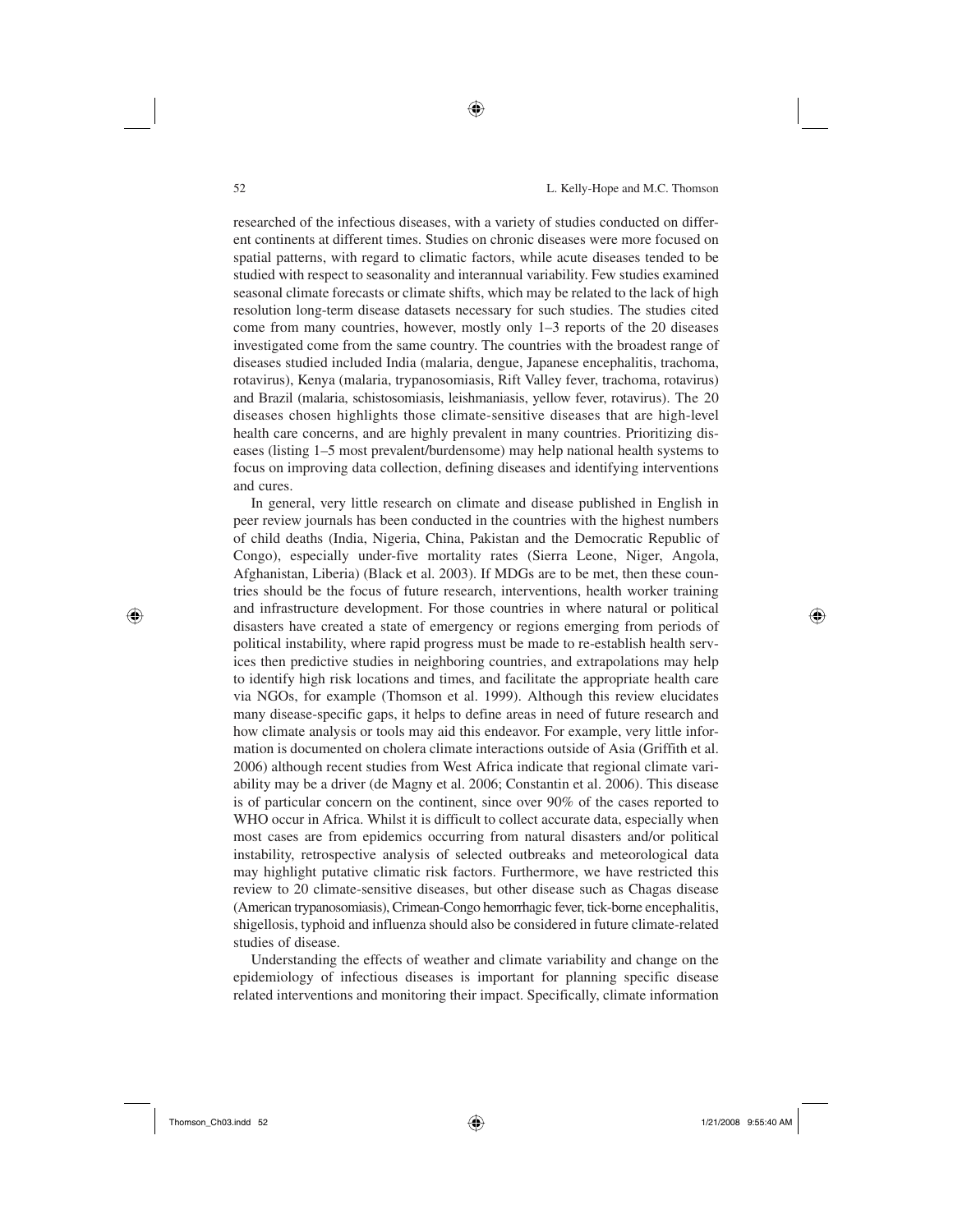can help national health systems to define where, when and who is the most at-risk. It is essential, however, that more 'ground truth' epidemiological time series data is collected. Without these 'standardized' data sets an understanding of basic epidemiology and associated risk factors is limited. As part of international initiatives and elimination programs, baseline and monitoring data are now being collected for diseases such as malaria, schistosomiasis, lymphatic filariasis, onchocerciasis, trypanosomiasis and trachoma in many regions of the world in order to assess the burden of disease and the impact of interventions. Similar datasets are needed to aid in the control of many other diseases. It is also important that while these datasets are utilized for programmatic operational research purposes on the one hand they are available for local decision making on the other (Macfarlane et al. 2007). For this to be possible methodologies and tools should be designed that are appropriate for local and regional use and capacity to use these must be developed throughout the health sector and with appropriate partners. Since the climate and environmental information required for such studies comes from outside of the health sector, it is essential that sustainable multi-sectoral collaborations be established. Overcoming current constraints to such partnerships (IRI 2006) is a pre-requisite for moving forward.

⊕

**Acknowledgements** This paper was funded in part by a grant/cooperative agreement from the National Oceanic and Atmospheric Administration (NOAA), contract number NA07GP0213 with the Trustees of Columbia University. The views expressed herein are those of the authors and do not necessarily reflect the views of NOAA or any of its sub-agencies. Comments on earlier drafts by L. Goddard and S.J. Connor and assistance with formatting and proof reading by M. Hellmuth and M. Salgado are gratefully acknowledged.

# **References**

⊕

- Abeku, T. A., S. J. de Vlas, G. Borsboom, A. Teklehaimanot, A. Kebede, D. Olana, G. J. van Oortmarssen and J. D. Habbema (2002). "Forecasting malaria incidence from historical morbidity patterns in epidemic-prone areas of Ethiopia: a simple seasonal adjustment method performs best." *Tropical Medicine and International Health* **7**(10): 851–857.
- Abeku, T. A., G. J. van Oortmarssen, G. Borsboom, S. J. de Vlas and J. D. Habbema (2003). "Spatial and temporal variations of malaria epidemic risk in Ethiopia: factors involved and implications." *Acta Tropica* **87**(3): 331–340.
- Abeku, T. A., S. I. Hay, S. Ochola, P. Langi, B. Beard, S. J. de Vlas and J. Cox (2004). "Malaria epidemic early warning and detection in African highlands." *Trends in Parasitology* **20**(9): 400–405.
- Afari, E. A., T. Nakano, F. Binka, S. Owusu-Agyei and J. Asigbee (1993). "Seasonal characteristics of malaria infection in under-five children of a rural community in southern Ghana." *West African Journal of Medicine* **12**(1): 39–42.
- Ahern, M., R. S. Kovats, P. Wilkinson, R. Few and F. Matthies (2005). "Global health impacts of floods: epidemiologic evidence." *Epidemiological Review* **27**: 36–46.
- Ahmed, M. U., S. Urasawa, K. Taniguchi, T. Urasawa, N. Kobayashi, F. Wakasugi, A. I. Islam and H. A. Sahikh (1991). "Analysis of human rotavirus strains prevailing in Bangladesh in relation to nationwide floods brought by the 1988 monsoon." *Journal of Clinical Microbiology* **29**(10): 2273–2279.
- Akenji, T. N., N. N. Ntonifor, H. K. Kimbi, E. L. Abongwa, J. K. Ching, M. B. Ndukum, D. N. Anong, A. Nkwescheu, M. Songmbe, M. G. Boyo, K. N. Ndamukong and V. P. Titanji (2005).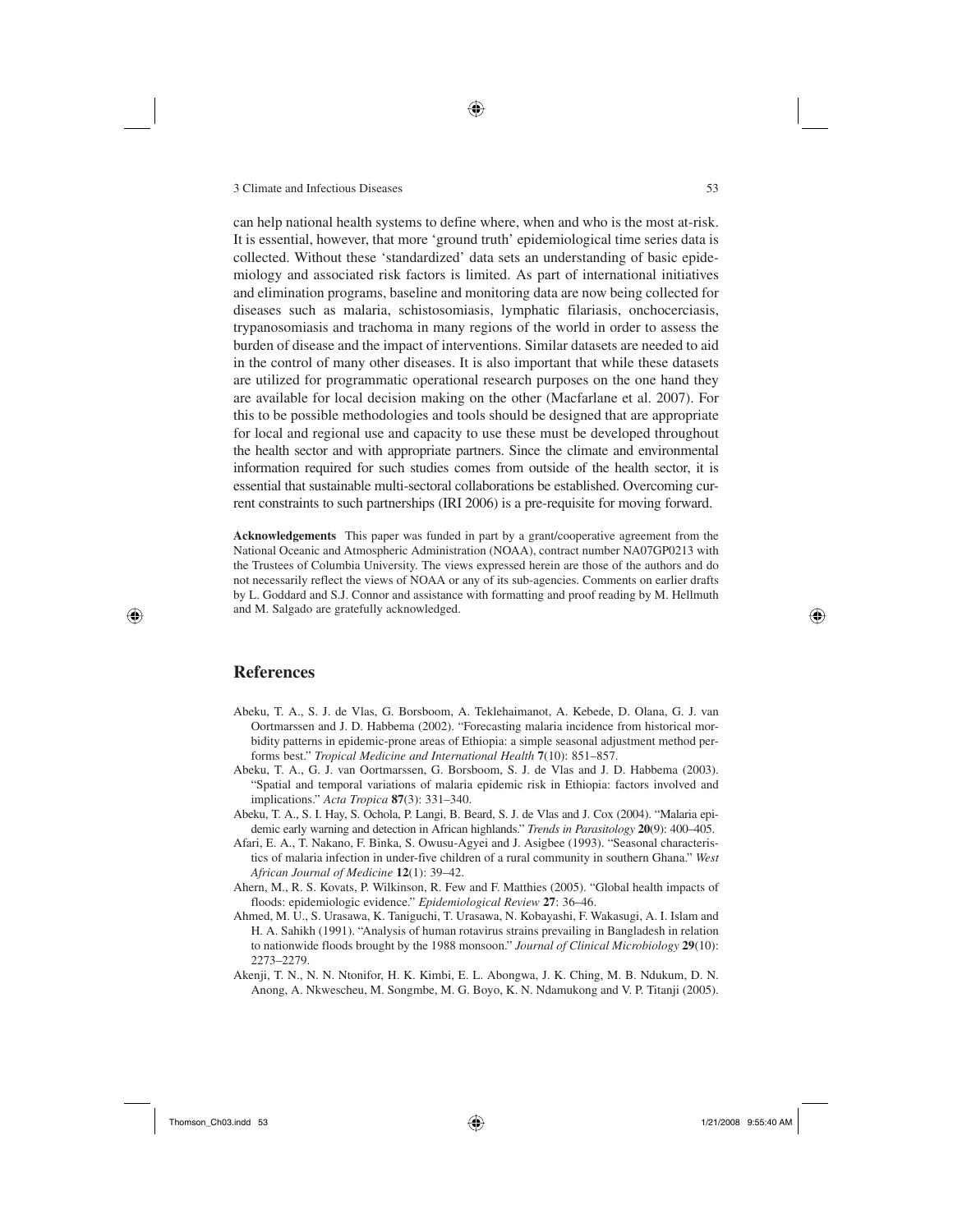"The epidemiology of malaria in Bolifamba, a rural community on the eastern slopes of Mount Cameroon: seasonal variation in the parasitological indices of transmission." *Annals of Tropical Medicine and Parasitology* **99**(3): 221–227.

⊕

- Akhtar, R. and A. J. McMichael (1996). "Rainfall and malaria outbreaks in western Rajasthan." *The Lancet* **348**(9039): 1457–1458.
- Al-Nakib, W., I. L. Chrystie, J. E. Banatvala and F. Al-Sayegh (1980). "Rotavirus and non-bacterial infantile gastroenteritis in Kuwait." *International Journal of Epidemiology* **9**(4): 355–359.

Allan, R., S. Nam and L. Doull (1998). "MERLIN and malaria epidemic in north-east Kenya." *The Lancet* **351**(9120): 1966–1967.

- Almendares, J., M. Sierra, P. K. Anderson and P. R. Epstein (1993). "Critical regions, a profile of Honduras." *The Lancet* **342**(8884): 1400–1402.
- Amin, M. M. M., A. M. Z. Hussain, M. Murshed, I. A. Chowdhury, S. Mannan, S. A. Chowdhuri and D. Banu (1999). "Sero-diagnosis of dengue infections by haemagglutination inhibition Test (HI) in suspected cases in Chittagong, Bangladesh." *Dengue Bulletin* **23**: 34–38.
- Anon (1994). "Rapid assessment of vectorborne diseases during the Midwest flood United States, 1993." *Morbidiy and Mortality Weekly Report* **43**(26): 481–483.
- Anon (1999). "El Nino and associated outbreaks of severe malaria in highland populations in Irian Jaya, Indonesia: a review and epidemiological perspective." *Southeast Asian Journal of Tropical Medicine and Public Health* **30**(4): 608–619.
- Anon (2002). "Web-based tool for early warning of malaria epidemics in Africa: monitoring current rainfall anomalies in zones at epidemic risk." *Weekly Epidemiological Record* **77**(32): 276.
- Anon (2004). "Informed choices for attaining the Millennium Development Goals: towards an international cooperative agenda for health-systems research." *The Lancet* **364**(9438): 997–1003.
- Anyamba, A., K. J. Linthicum and C. J. Tucker (2001). "Climate-disease connections: Rift Valley Fever in Kenya." *Cadernos de Saude Publica* **17(Suppl)**: 133–140.
- Anyamba, A., K. J. Linthicum, R. Mahoney, C. J. Tucker and P. W. Kelley (2002). "Mapping potential risk of Rift Valley fever outbreaks in African savannas using vegetation index time series data." *Photogrammetric Engineering and Remote Sensing* **68**(2): 137–145.
- Armah, G. E., J. A. Mingle, A. K. Dodoo, A. Anyanful, R. Antwi, J. Commey and F. K. Nkrumah (1994). "Seasonality of rotavirus infection in Ghana." *Annals of Tropical Paediatrics* **14**(3): 223–229.
- Baird, J. K., S. Owusu Agyei, G. C. Utz, K. Koram, M. J. Barcus, T. R. Jones, D. J. Fryauff, F. N. Binka, S. L. Hoffman and F. N. Nkrumah (2002). "Seasonal malaria attack rates in infants and young children in northern Ghana." *American Journal of Tropical Medicine and Hygiene* **66**(3): 280–286.
- Barbazan, P., S. Yoksan and J. P. Gonzalez (2002). "Dengue hemorrhagic fever epidemiology in Thailand: description and forecasting of epidemics." *Microbes Infect* **4**(7): 699–705.
- Barker, C. M., W. K. Reisen and V. L. Kramer (2003). "California state Mosquito-Borne Virus Surveillance and Response Plan: a retrospective evaluation using conditional simulations." *American Journal of Tropical Medicine and Hygiene* **68**(5): 508–518.
- Barnston, A. G., M. Chelliah and S. B. Goldenberg (1997). "Documentation of a highly ENSOrelated SST region in the equatorial Pacific." *Atmosphere-Ocean* **35**(3): 367–383.
- Barrera, R., N. Delgado, M. Jimenez and S. Valero (2002). "Eco-epidemiological factors associated with hyperendemic dengue hemorrhagic fever in Maracay city, Venezuela." *Dengue Bulletin* **26**: 84–95.
- Bartley, L. M., C. A. Donnelly and G. P. Garnett (2002). "The seasonal pattern of dengue in endemic areas: mathematical models of mechanisms." *Transactions of the Royal Society of Tropical Medicine and Hygiene* **96**(4): 387–397.
- Bavia, M. E., L. F. Hale, J. B. Malone, D. H. Braud and S. M. Shane (1999). "Geographic information systems and the environmental risk of schistosomiasis in Bahia, Brazil." *American Journal of Tropical Medicine and Hygiene* **60**(4): 566–572.

⊕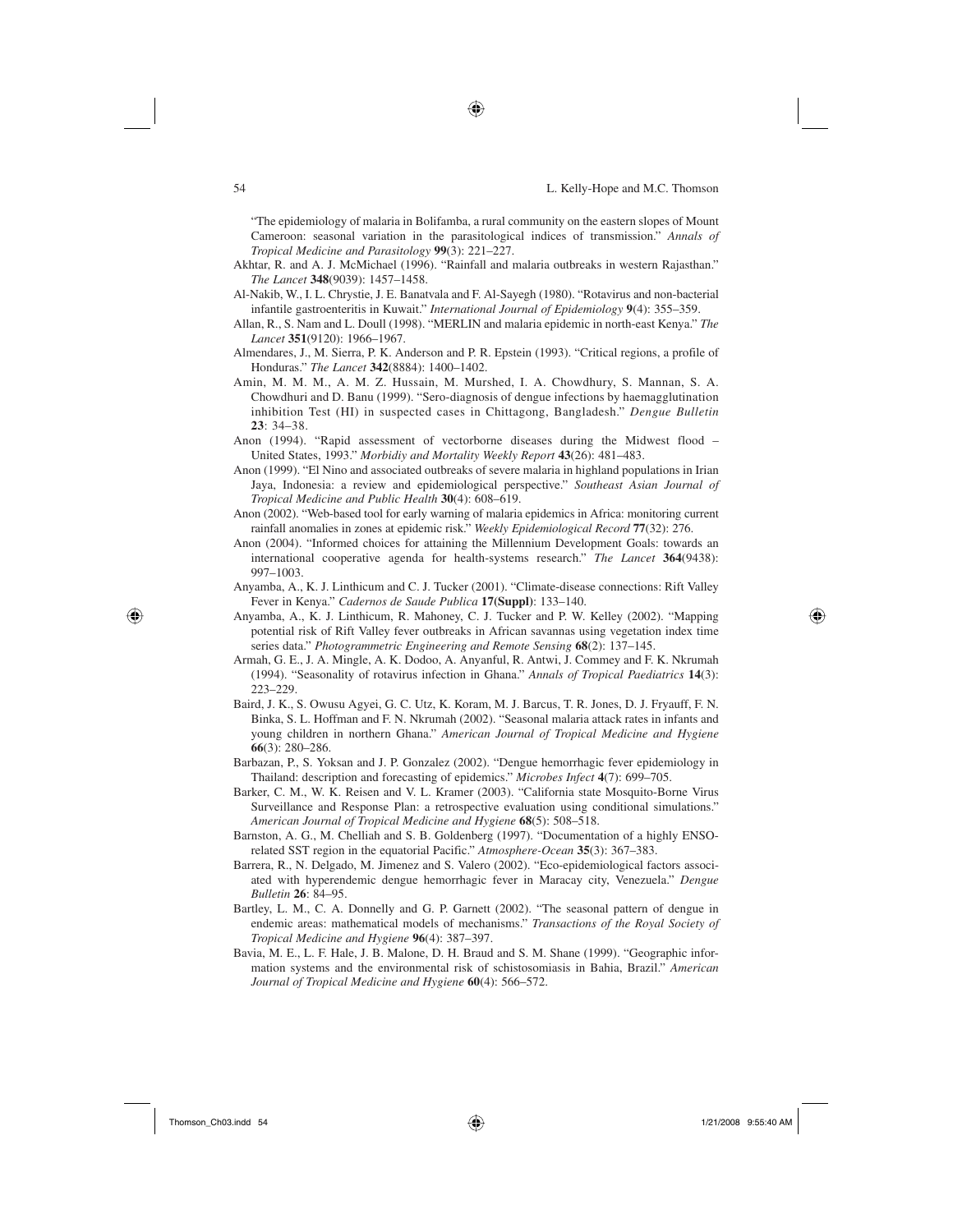Bavia, M. E., J. B. Malone, L. Hale, A. Dantas, L. Marroni and R. Reis (2001). "Use of thermal and vegetation index data from earth observing satellites to evaluate the risk of schistosomiasis in Bahia, Brazil." *Acta Tropica* **79**(1): 79–85.

⊕

- Bavia, M. E., D. D. Carneiro, C. Gurgel Hda, C. Madureira Filho and M. G. Barbosa (2005). "Remote Sensing and Geographic Information Systems and risk of American visceral leishmaniasis in Bahia, Brazil." *Parassitologia* **47**(1): 165–169.
- Belcher, D. W., F. K. Wurapa, W. B. Ward and I. M. Lourie (1975). "Guinea worm in southern Ghana: its epidemiology and impact on agricultural productivity." *American Journal of Tropical Medicine and Hygiene* **24**(2): 243–249.
- Ben Salah, A. B., R. Ben Ismail, F. Amri, S. Chlif, F. Ben Rzig, H. Kharrat, H. Hadhri, M. Hassouna and K. Dellagi (2000). "Investigation of the spread of human visceral leishmaniasis in central Tunisia." *Transactons of the Royal Society of Tropical Medicine and Hygiene* **94**(4): 382–386.
- Besancenot, J. P., M. Boko and P. C. Oke (1997). "Weather conditions and cerebrospinal meningitis in Benin (Gulf of Guinea, West Africa)." *European Journal of Epidemiology* **13**(7): 807–815.
- Bi, P. and K. A. Parton (2003). "El Nino and incidence of hemorrhagic fever with renal syndrome in China." *JAMA* **289**(2): 176–177.
- Bi, P., X. Wu, F. Zhang, K. A. Parton and S. Tong (1998). "Seasonal rainfall variability, the incidence of hemorrhagic fever with renal syndrome, and prediction of the disease in low-lying areas of China." *American Journal of Epidemiology* **148**(3): 276–281.
- Bi, P., S. Tong, K. Donald, K. Parton and J. Ni (2002). "Climatic, reservoir and occupational variables and the transmission of haemorrhagic fever with renal syndrome in China." *International Journal of Epidemiology* **31**(1): 189–193.
- Bi, P., S. Tong, K. Donald, K. A. Parton and J. Ni (2003a). "Climate variability and transmission of Japanese encephalitis in eastern China." *Vector Borne Zoonotic Disease* **3**(3): 111–115.
- Bi, P., S. Tong, K. Donald, K. A. Parton and J. Ni (2003b). "Climatic variables and transmission of malaria: a 12-year data analysis in Shuchen County, China." *Public Health Reports* **118**(1): 65–71.
- Bi, P., K. A. Parton and S. Tong (2005). "El Nino-Southern Oscillation and vector-borne diseases in Anhui, China." *Vector Borne Zoonotic Disease* **5**(2): 95–100.
- Bittencourt, J. A., E. Arbo, A. S. Malysz, R. Oravec and C. Dias (2000). "Seasonal and age distribution of rotavirus infection in Porto Alegre–Brazil." *Brazilian Journal of Infectious Disease* **4**(6): 279–283.
- Black, R. E., S. S. Morris and J. Bryce (2003). "Where and why are 10 million children dying every year?" *The Lancet* **361**(9376): 2226–2234.
- Bodker, R., J. Akida, D. Shayo, W. Kisinza, H. A. Msangeni, E. M. Pedersen and S. W. Lindsay (2003). "Relationship between altitude and intensity of malaria transmission in the Usambara Mountains, Tanzania." *Journal of Medical Entomology* **40**(5): 706–717.
- Botto, C., E. Escalona, S. Vivas-Martinez, V. Behm, L. Delgado and P. Coronel (2005). "Geographical patterns of onchocerciasis in southern Venezuela: relationships between environment and infection prevalence." *Parassitologia* **47**(1): 145–150.
- Bouma, M. J. (2003). "Methodological problems and amendments to demonstrate effects of temperature on the epidemiology of malaria. A new perspective on the highland epidemics in Madagascar, 1972–89." *Transactions of the Royal Society of Tropical Medicine and Hygiene* **97**(2): 133–139.
- Bouma, M. J. and C. Dye (1997). "Cycles of malaria associated with El Nino in Venezuela." *JAMA* **278**(21): 1772–1774.
- Bouma, M. J. and H. J. van der Kaay (1994). "Epidemic malaria in India and the El Nino southern oscillation." *The Lancet* **344**(8937): 1638–1639.
- Bouma, M. J. and H. J. van der Kaay (1996). "The El Nino Southern Oscillation and the historic malaria epidemics on the Indian subcontinent and Sri Lanka: an early warning system for future epidemics?" *Tropical Medicine and International Health* **1**(1): 86–96.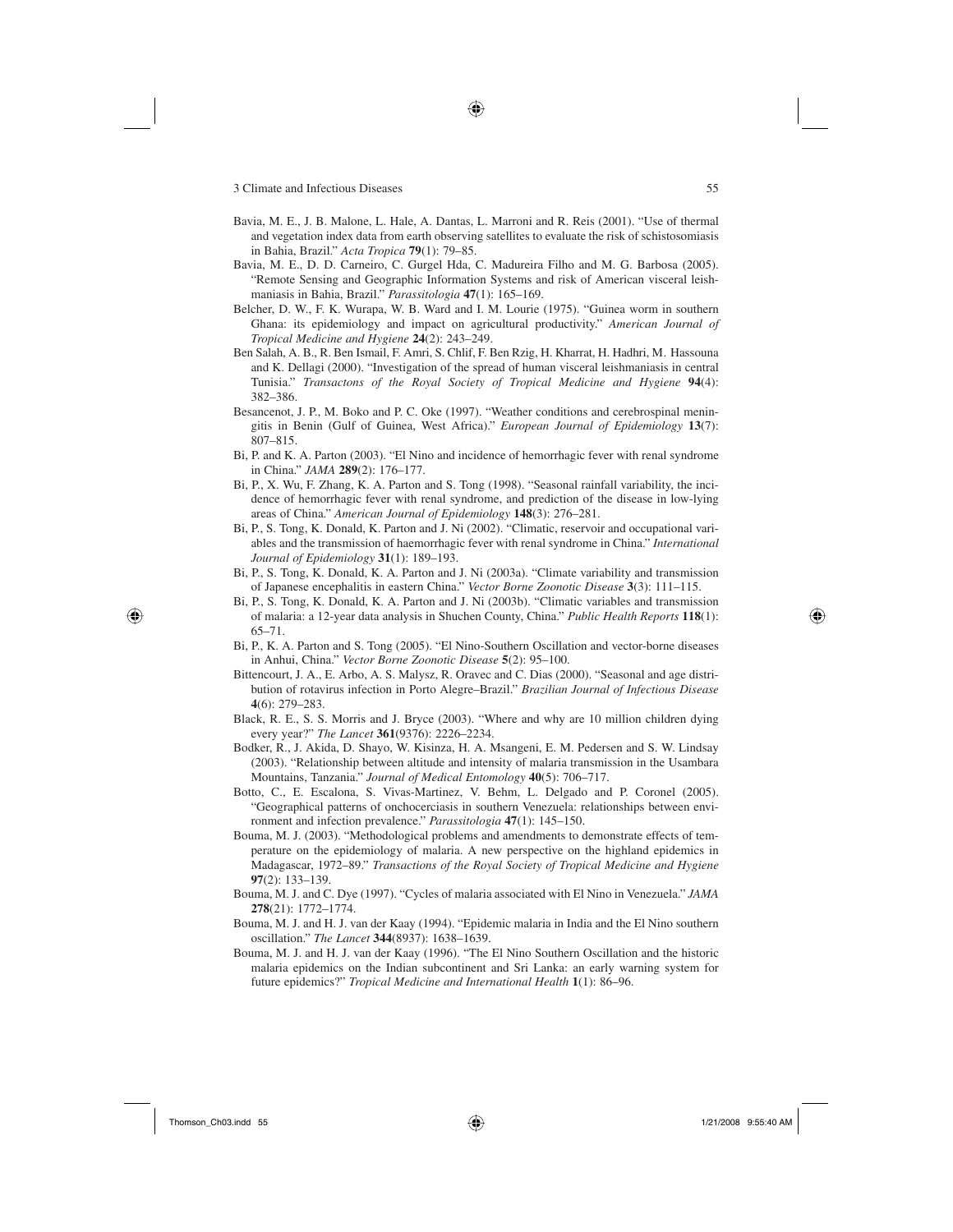Bouma, M. J., C. Dye and H. J. van der Kaay (1996). "Falciparum malaria and climate change in the northwest frontier province of Pakistan." *American Journal of Epidemiology* **55**(2): 131–137.

⊕

- Bouma, M. J., G. Poveda, W. Rojas, D. Chavasse, M. Quinones, J. Cox and J. Patz (1997). "Predicting high-risk years for malaria in Colombia using parameters of El Nino Southern Oscillation." *Tropical Medicine and International Health* **2**(12): 1122–1127.
- Bouvier, P., A. Rougemont, N. Breslow, O. Doumbo, V. Delley, A. Dicko, M. Diakite, A. Mauris and C. F. Robert (1997). "Seasonality and malaria in a west African village: does high parasite density predict fever incidence?" *American Journal of Epidemiology* **145**(9): 850–857.
- Brengues, J. (1975). La Filariiose de Bancroft en Afrique de L'Ouest. Paris, ORSTOM: 299.
- Brewster, D. R. and B. M. Greenwood (1993). "Seasonal variation of paediatric diseases in The Gambia, west Africa." *Annals of Tropical Paediatrics* **13**(2): 133–146.
- Brooker, S., S. I. Hay, W. Issae, A. Hall, C. M. Kihamia, N. J. Lwambo, W. Wint, D. J. Rogers and D. A. Bundy (2001). "Predicting the distribution of urinary schistosomiasis in Tanzania using satellite sensor data." *Tropical Medicine and International Health* **6**(12): 998–1007.
- Broom, A. K., M. D. Lindsay, A. J. Plant, A. E. Wright, R. J. Condon and J. S. Mackenzie (2002). "Epizootic activity of Murray Valley encephalitis virus in an aboriginal community in the southeast Kimberley region of Western Australia: results of cross-sectional and longitudinal serologic studies." *American Journal of Tropical Medicine and Hygiene* **67**(3): 319–323.
- Broom, A. K., M. D. Lindsay, A. E. Wright, D. W. Smith and J. S. Mackenzie (2003). "Epizootic activity of Murray Valley encephalitis and Kunjin viruses in an aboriginal community in the southeast Kimberley region of Western Australia: results of mosquito fauna and virus isolation studies." *American Journal of Tropical Medicine and Hygiene* **69**(3): 277–283.
- Burke, D., A. Carmichael and D. Focks (2001). Under the weather: climate, ecosystems, and infectious disease. Washington, DC, National Academy Press.
- Camargo, L. M., G. M. dal Colletto, M. U. Ferreira, M. Gurgel Sde, A. L. Escobar, A. Marques, H. Krieger, E. P. Camargo and L. H. da Silva (1996). "Hypoendemic malaria in Rondonia (Brazil, western Amazon region): seasonal variation and risk groups in an urban locality." *American Journal of Tropical Medicine and Hygiene* **55**(1): 32–38.
- Campagne, G., A. Schuchat, S. Djibo, A. Ousseini, L. Cisse and J. P. Chippaux (1999). "Epidemiology of bacterial meningitis in Niamey, Niger, 1981–96." *Bulletin of the World Health Organization* **77**(6): 499–508.
- Cazelles, B., M. Chavez, A. J. McMichael and S. Hales (2005). "Nonstationary influence of El Nino on the synchronous dengue epidemics in Thailand." *PLoS Medecine* **2**(4): e106.
- Cazelles, B., and S. Hales (2000). Climate cycles and forecasts of cutareous leishnanicesis, nonstationary vector-borne disease. *Plos Medicine* 3(8): e328. doi: 10/1371/journal. pmed.0030328
- Ceccato, P., T. Ghebremeskel, M. Jaiteh, P. M. Graves, M. Levy, S. Ghebreselassie, A. Ogbamariam, A. G. Barnston, M. Bell, J. Del Corral, S. J. Connor, I. Fesseha, E. P. Brantly, M. C. Thomson, Malaria Stratification, climate and epidemic early warning in Eritrea. *American Journal of Tropical Medicine* (2008).
- Cedeno, J. E. M. (1986). "Rainfall and flooding in the Guayas river basin and its effects on the incidence of malaria 1982–1985." *Disasters* **10**: 107–111.
- Chakravarti, A. and R. Kumaria (2005). "Eco-epidemiological analysis of dengue infection during an outbreak of dengue fever, India." *Virology Journal* **2**: 32.
- Chaves, L. F. and M. Pascual (2007). "Climate cycles and forecasts of cutaneous leishmaniasis, a nonstationary vector-borne disease (vol 3, pg 1320, 2006)." *Plos Medicine* **4**(3): 602–602.
- Chavez, M. R. C., V. P. Sedas, E. O. Borunda and F. L. Reynoso (2005). "Influence of water temperature and salinity on seasonal occurrences of Vibrio cholerae and enteric bacteria in oysterproducing areas of Veracruz, Mexico." *Marine Pollution Bulletin* **50**(12): 1641–1648.
- Cheesbrough, J. S., A. P. Morse and S. D. Green (1995). "Meningococcal meningitis and carriage in western Zaire: a hypoendemic zone related to climate?" *Epidemiology and Infection* **114**(1): 75–92.
- Chen, H. X. and F. X. Qiu (1993). "Epidemiologic surveillance on the hemorrhagic fever with renal syndrome in China." *Chinese Medical Journal (Engl)* **106**(11): 857–863.

⊕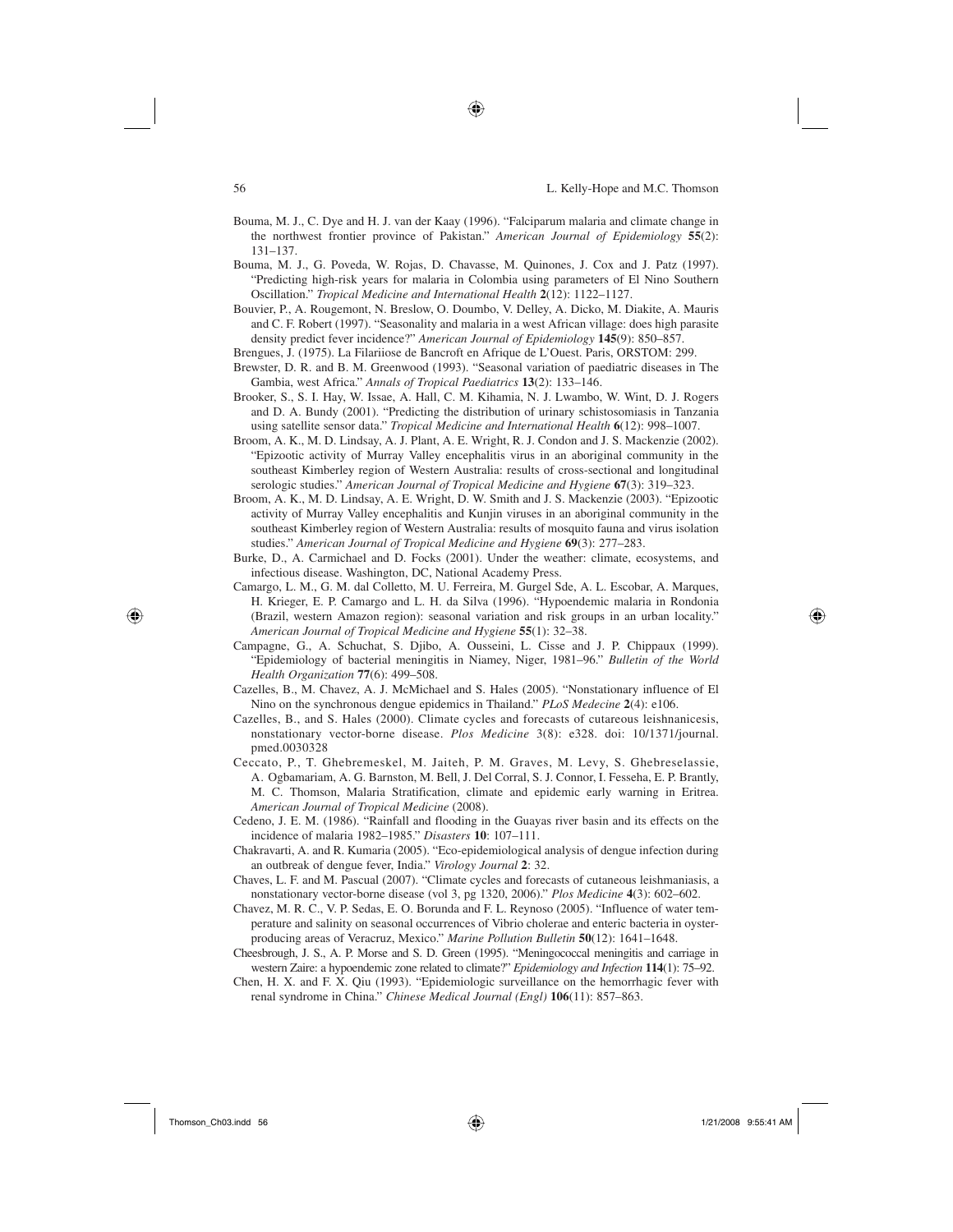Chen, H. X. and F. X. Qiu (1994). "Studies on the environment structure of natural nidi and epidemic areas of hemorrhagic fever with renal syndrome in China." *Chinese Medical Journal (Engl)* **107**(2): 107–112.

⊕

- Chevalier, V., S. de la Rocque, T. Baldet, L. Vial and F. Roger (2004). "Epidemiological processes involved in the emergence of vector-borne diseases: West Nile fever, Rift Valley fever, Japanese encephalitis and Crimean-Congo haemorrhagic fever." *Revue Scientifique et Technique* **23**(2): 535–555.
- Christophers, S. R. (1911). "Malaria in the Punjab." *Scientific Memoirs by the Officers of the Medical and Sanitary Departments of the Government of India* **46**.
- Coiro, J. R., M. M. Bendati, A. J. de Almeida Neto, C. F. Heuser and V. L. Vasconcellos (1983). "Rotavirus infection in Brazilian children with acute enteritis: a seasonal variation study." *American Journal of Tropical Medicine and Hygiene* **32**(5): 1186–1188.
- Colwell, R. R. (1996). "Global climate and infectious disease: the cholera paradigm." *Science* **274**(5295): 2025–2031.
- Connor, S. J., P. Ceccato, T. Dinku, J. Omumbo, E. Grover-Kopec and M. C. Thomson, (2006) Using Climate Information for Improved Health in Africa: Relevance, Constraints and Opportunities. *Geospatial Health* **1**: 17–36.
- Connor, S. J., J. Da Silva and S. Katikiti (2007). Malaria control in Southern Africa. *Climate Risk Management in Africa: Learning from Practice*. M. E. Hellmuth, A. Moorhead, M. C. Thomson and J. Williams (eds). New York, International Research Institute for Climate and Society (IRI), Columbia University, p. 116.
- Constantin, G., M. De, J. F. Guegan, M. Petit and B. Cazelles (2006). "Regional-scale synchrony of cholera epidemics in western Africa with climate variability." *Epidemiology* **17**(6): S207–S207.
- Cook, S. M., R. I. Glass, C. W. LeBaron and M. S. Ho (1990). "Global seasonality of rotavirus infections." *Bulletin of the World Health Organization* **68**(2): 171–177.
- Cooper, S. N. (1964). "Trachoma A bio-meteorological approach." *Journal of the All India Ophthalmoological Society* **12**: 50–58.
- Cordova, S. P., D. W. Smith, A. K. Broom, M. D. Lindsay, G. K. Dowse and M. Y. Beers (2000). "Murray Valley encephalitis in Western Australia in 2000, with evidence of southerly spread." *Communicable Disease Intelligence* **24**(12): 368–372.
- Corwin, A. L., R. P. Larasati, M. J. Bangs, S. Wuryadi, S. Arjoso, N. Sukri, E. Listyaningsih, S. Hartati, R. Namursa, Z. Anwar, S. Chandra, B. Loho, H. Ahmad, J. R. Campbell and K. R. Porter (2001). "Epidemic dengue transmission in southern Sumatra, Indonesia." *Transactions of the Royal Society of Tropical Medicine and Hygiene* **95**(3): 257–265.
- Corwin, A. L., D. Subekti, N. C. Sukri, R. J. Willy, J. Master, E. Priyanto and K. Laras (2005). "A large outbreak of probable rotavirus in Nusa Tenggara Timur, Indonesia." *American Journal of Tropical Medicine and Hygiene* **72**(4): 488–494.
- Cox, J., and J.A. Abeku (2007). Early warning systems for malaria in Africa: from blueprint to practice. Trends in Parasitology 23: 243–246.
- Craig, M. H., R. W. Snow and D. le Sueur (1999). "A climate-based distribution model of malaria transmission in sub-Saharan Africa." *Parasitology Today* **15**(3): 105–111.
- Craig, M. H., I. Kleinschmidt, J. B. Nawn, D. Le Sueur and B. L. Sharp (2004). "Exploring 30 years of malaria case data in KwaZulu-Natal, South Africa: Part I. The impact of climatic factors." *Tropical Medicine and International Health* **9**(12): 1247–1257.
- Cross, E. R., C. Sheffield, R. Perrine and G. Pazzaglia (1984). "Predicting areas endemic for schistosomiasis using weather variables and a Landsat data base." *Military Medicine* **149**(10): 542–544.
- Cunin, P., M. C. Fonkoua, B. Kollo, B. A. Bedifeh, P. Bayanak and P. M. Martin (2003). "Serogroup A Neisseria meningitidis outside meningitis belt in southwest Cameroon." *Emerging Infectious Diseases* **9**(10): 1351–1353.
- Cunliffe, N. A., P. E. Kilgore, J. S. Bresee, A. D. Steele, N. Luo, C. A. Hart and R. I. Glass (1998). "Epidemiology of rotavirus diarrhoea in Africa: a review to assess the need for rotavirus immunization." *Bulletin of the World Health Organization* **76**(5): 525–537.

⊕

 $T_{\text{hombon\_Ch03.indd}}$  57 Thomson\_Ch03.indd 57 Thomson\_Ch03.indd 57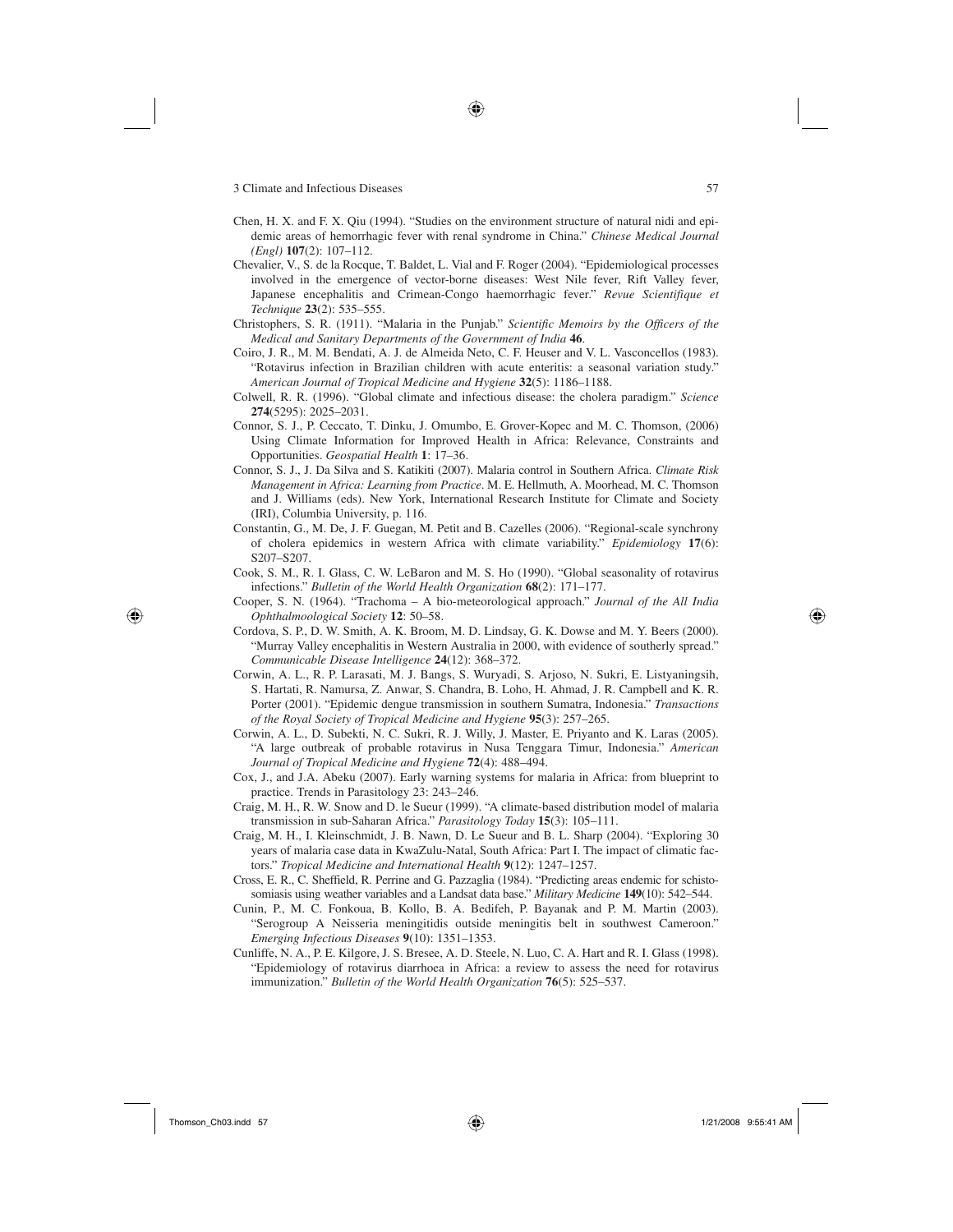Cvjetanovic, B., B. Grab and K. Uemura (1978). "Dynamics of acute bacterial diseases. Epidemiological models and their application in public health. Part II. Epidemiological models of acute bacterial diseases." *Bulletin of the World Health Organization* **56(Suppl 1)**: 25–143.

⊕

- da Rosa e Silva, M. L., F. G. Naveca and I. Pires de Carvalho (2001). "Epidemiological aspects of rotavirus infections in Minas Gerais, Brazil." *Brazilian Journal of Infectious Disease* **5**(4): 215–222.
- DaSilva, J., B. Garanganga, V. Teveredzi, S. M. Marx, S. J. Mason and S. J. Connor (2004). "Improving epidemic malaria planning, preparedness and response in Southern Africa: Report on the 1st Southern African Regional Epidemic Outlook Forum, Harare, Zimbabwe, 26–29 September, 2004." *Malaria Journal* **3**(1): 37.
- Davies, F. G., K. J. Linthicum and A. D. James (1985). "Rainfall and epizootic Rift Valley fever." *Bulletin of the World Health Organization* **63**(5): 941–943.
- de Magny, G. C., B. Cazelles and J. F. Guegan (2006). "Cholera threat to humans in Ghana is influenced by both global and regional climatic variability." *Ecohealth* **3**(4): 223–231.
- Depradine, C. and E. Lovell (2004). "Climatological variables and the incidence of Dengue fever in Barbados." *International Journal of Environmental Health Research* **14**(6): 429–441.
- Dicko, A., C. Mantel, B. Kouriba, I. Sagara, M. A. Thera, S. Doumbia, M. Diallo, B. Poudiougou, M. Diakite and O. K. Doumbo (2005). "Season, fever prevalence and pyrogenic threshold for malaria disease definition in an endemic area of Mali." *Tropical Medicine and International Health* **10**(6): 550–556.
- DoD-GEIS (2005). Climate and Disease Connections: Rift Valley Fever Monitor. Department of Defense, Global Emerging Infections System.
- Done, S. J., N. J. Holbrook and P. J. Beggs (2002). "The Quasi-Biennial Oscillation and Ross River virus incidence in Queensland, Australia." *International Journal of Biometeorology* **46**(4): 202–227.
- Elfadil, A. A., K. A. Hasab-Allah and O. M. Dafa-Allah (2006). "Factors associated with Rift Valley fever in south-west Saudi Arabia." *Revue Scientifique Et Technique-Office International Des Epizooties* **25**(3): 1137–1145.
- Elnaiem, D. E., J. Schorscher, A. Bendall, V. Obsomer, M. E. Osman, A. M. Mekkawi, S. J. Connor, R. W. Ashford and M. C. Thomson (2003). "Risk mapping of visceral leishmaniasis: the role of local variation in rainfall and altitude on the presence and incidence of kala-azar in eastern Sudan." *American Journal of Tropical Medicine and Hygiene* **68**(1): 10–17.
- EM-DAT (2005). The International Disaster Database.
- Epstein, P. R. (1999). "Climate and health." *Science* **285**(5426): 347–348.
- Epstein, P. R. (2001). "Climate change and emerging infectious diseases." *Microbes Infect* **3**(9): 747–754.
- Epstein, P. R. (2002). "Climate change and infectious disease: stormy weather ahead?" *Epidemiology* **13**(4): 373–375.
- Epstein, P. R. (2005). "Climate change and human health." *New England Journal of Medicine* **353**(14): 1433–1436.
- Ernould, J. C., K. Ba and B. Sellin (1999). "The impact of the local water-development programme on the abundance of the intermediate hosts of schistosomiasis in three villages of the Senegal River delta." *Annals of Tropical Medicine and Parasitology* **93**(2): 135–145.
- Few, R., M. Ahern, F. Matthies and S. Kovats (2004). Floods, health and climate change: a strategic review. *Tyndall Centre Working Paper No. 63*, Tyndall Centre for Climate Change Research.
- Franco, A. A., A. D. Fix, A. Prada, E. Paredes, J. C. Palomino, A. C. Wright, J. A. Johnson, R. McCarter, H. Guerra and J. G. Morris, Jr. (1997). "Cholera in Lima, Peru, correlates with prior isolation of Vibrio cholerae from the environment." *American Journal of Epidemiology* **146**(12): 1067–1075.
- Franke, C. R., C. Staubach, M. Ziller and H. Schluter (2002a). "Trends in the temporal and spatial distribution of visceral and cutaneous leishmaniasis in the state of Bahia, Brazil, from 1985 to 1999." *Transactions of the Royal Society of Tropical Medicine and Hygiene* **96**(3): 236–241.

⊕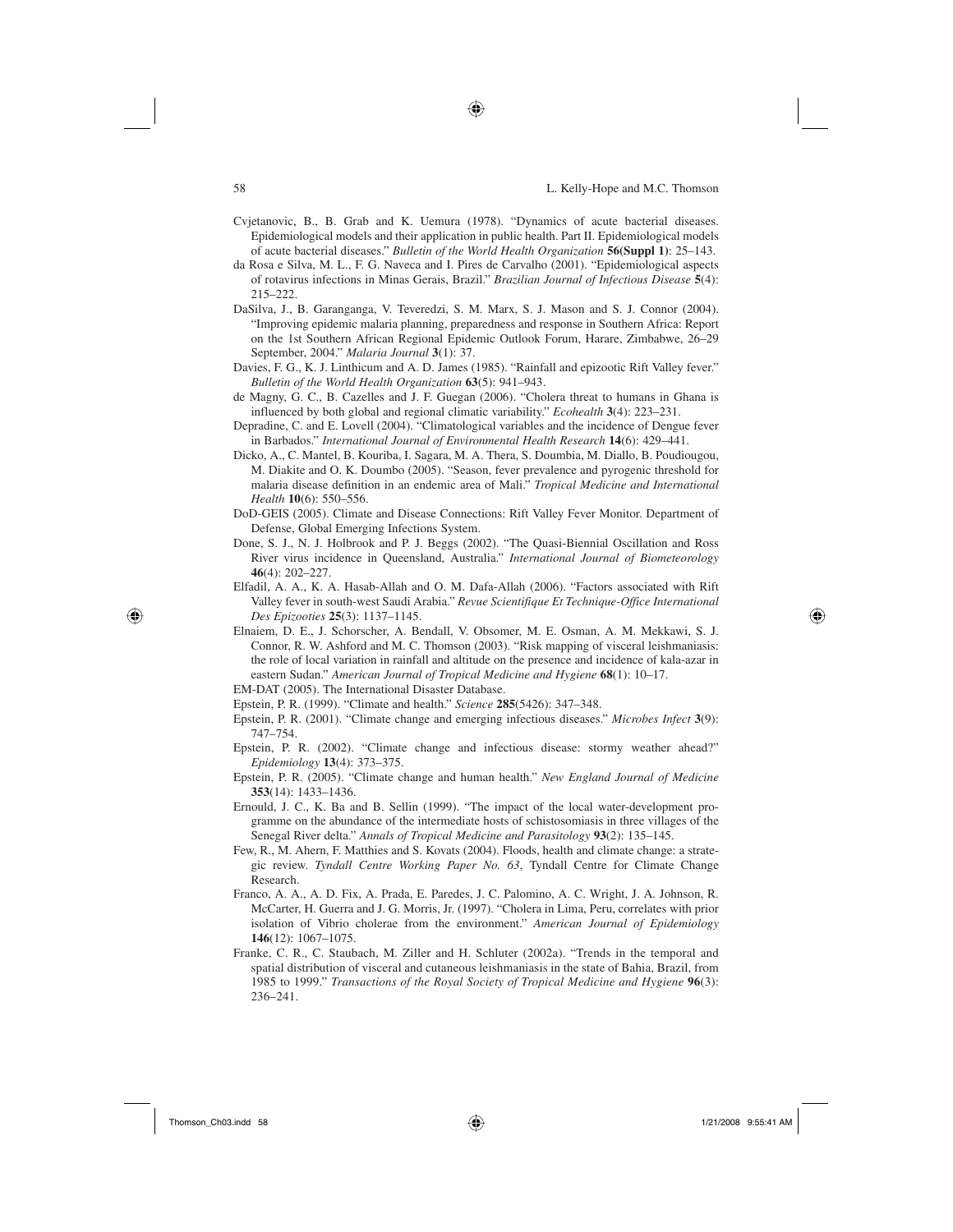Franke, C. R., M. Ziller, C. Staubach and M. Latif (2002b). "Impact of the El Nino/Southern Oscillation on visceral leishmaniasis, Brazil." *Emerging Infectious Diseases* **8**(9): 914–917.

⊕

- Fun, B. N., L. Unicomb, Z. Rahim, N. N. Banu, G. Podder, J. Clemens, F. P. Van Loon, M. R. Rao, A. Malek and S. Tzipori (1991). "Rotavirus-associated diarrhea in rural Bangladesh: two-year study of incidence and serotype distribution." *Journal of Clinical Microbiology* **29**(7): 1359–1363.
- Gagnon, A. S., A. B. G. Bush and K. E. Smoyer-Tomic (2001). "Dengue epidemics and the El Niño Southern Oscillation." *Climate Research* **19** 35–43.
- Gagnon, A. S., K. E. Smoyer-Tomic and A. B. Bush (2002). "The El Nino southern oscillation and malaria epidemics in South America." *International Journal of Biometeorology* **46**(2): 81–89.
- Gatton, M. L., B. H. Kay and P. A. Ryan (2005). "Environmental predictors of Ross River virus disease outbreaks in Queensland, Australia." *American Journal of Tropical Medicine and Hygiene* **72**(6): 792–799.
- Gebre-Michael, T., J. B. Malone and K. McNally (2005). "Use of Geographic Information Systems in the development of prediction models for onchocerciasis control in Ethiopia." *Parassitologia* **47**(1): 135–144.
- Giha, H. A., S. Rosthoj, D. Dodoo, L. Hviid, G. M. Satti, T. Scheike, D. E. Arnot and T. G. Theander (2000). "The epidemiology of febrile malaria episodes in an area of unstable and seasonal transmission." *Transactions of the Royal Society of Tropical Medicine and Hygiene* **94**(6): 645–651.
- Gill, C. A. (1921). "The role of meteorology in malaria." *Indian Journal of Medical Research* **8**: 633–693.
- Gill, C. A. (1923). "The prediction of malaria epidemics." *Indian Journal of Medical Research* **10**: 1136–1143.
- Gill, C. A. (1936). "Some points in the epidemiology of malaria arising out of the study of the malaria epidemic in Ceylon in 1934–35." *Transactions of the Royal Society of Tropical Medicine and Hygiene* **5**: 427–466.
- Girgis, N. I., J. E. Sippel, M. E. Kilpatrick, W. R. Sanborn, I. A. Mikhail, E. Cross, M. W. Erian, Y. Sultan and Z. Farid (1993). "Meningitis and encephalitis at the Abbassia Fever Hospital, Cairo, Egypt, from 1966 to 1989." *American Journal of Tropical Medicine and Hygiene* **48**(1): 97–107.
- Goddard, L., S. J. Mason, S. E. Zebiak, C. F. Ropelewski, R. Basher and M. A. Cane (2001). "Current approaches to seasonal-to-interannual climate predictions." *International Journal of Climatology* **21**(9): 1111–1152.
- Gomez, C., A. J. Rodriguez-Morales and C. Franco-Paredes (2006). "Impact of climate variability in the occurrence of leishmaniasis in Bolivia." *American Journal of Tropical Medicine and Hygiene* **75**(5): 42–42.
- Gomwalk, N. E., L. T. Gosham and U. J. Umoh (1990). "Rotavirus gastroenteritis in pediatric diarrhoea in Jos, Nigeria." *Journal of Tropical Paediatrics* **36**(2): 52–55.
- Gomwalk, N. E., U. J. Umoh, L. T. Gosham and A. A. Ahmad (1993). "Influence of climatic factors on rotavirus infection among children with acute gastroenteritis in Zaria, northern Nigeria." *Journal of Tropical Paediatrics* **39**(5): 293–297.
- Greenwood, B. M., A. K. Bradley, P. G. Cleland, M. H. Haggie, M. Hassan-King, L. S. Lewis, J. T. Macfarlane, A. Taqi, H. C. Whittle, A. M. Bradley-Moore and Q. Ansari (1979). "An epidemic of meningococcal infection at Zaria, Northern Nigeria. 1. General epidemiological features." *Transactions of the Royal Society of Tropical Medicine and Hygiene* **73**(5): 557–562.
- Greenwood, B. M., I. S. Blakebrough, A. K. Bradley, S. Wali and H. C. Whittle (1984). "Meningococcal disease and season in sub-Saharan Africa." *The Lancet* **1**(8390): 1339–1342.
- Greenwood, B. M., A. K. Bradley and R. A. Wall (1985). "Meningococcal disease and season in sub-Saharan Africa." *The Lancet* **2**(8459): 829–830.

⊕

Greenwood, B. M., A. K. Bradley, A. M. Greenwood, P. Byass, K. Jammeh, K. Marsh, S. Tulloch, F. S. Oldfield and R. Hayes (1987). "Mortality and morbidity from malaria among children in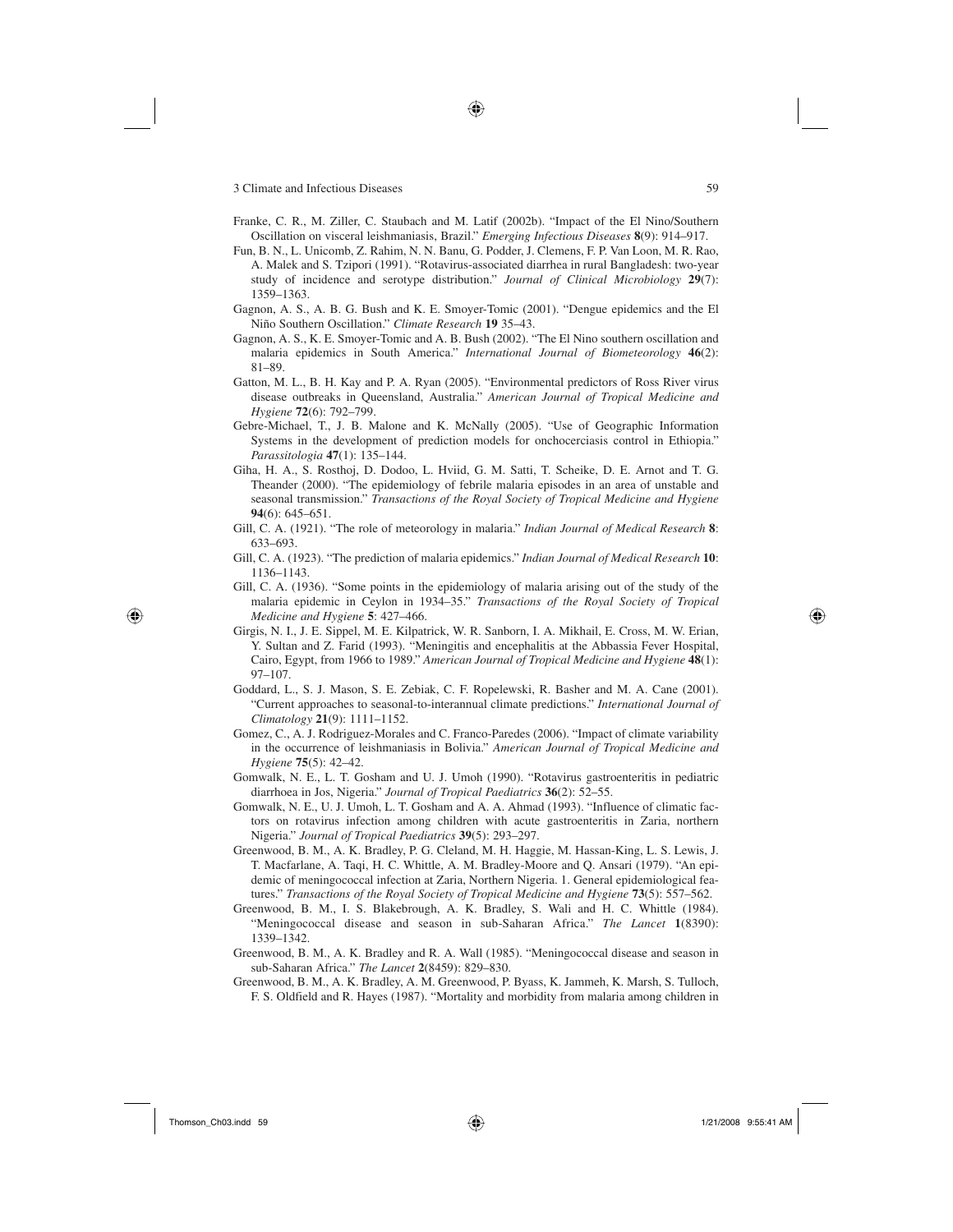a rural area of The Gambia, West Africa." *Transactions of the Royal Society of Tropical Medicine and Hygiene* **81**(3): 478–486.

⊕

- Griffith, D. C., L. A. Kelly-Hope and M. A. Miller (2006). "Review of reported cholera outbreaks worldwide, 1995–2005." *American Journal of Tropical Medicine and Hygiene* **75**(5): 973–977.
- Grover-Kopec, E., M. Kawano, R. W. Klaver, B. Blumenthal, P. Ceccato and S. J. Connor (2005). "An online operational rainfall-monitoring resource for epidemic malaria early warning systems in Africa." *Malaria Journal* **4**(1): 6.
- Gupta, R. (1996). "Correlation of rainfall with upsurge of malaria in Rajasthan." *Journal of the Association of Physicians of India* **44**(6): 385–389.
- Gupta, U. C. and V. V. Preobragenski (1964). "Trachoma in India: Endemicity and Epidemiological Study." *Journal of the All-India Ophthalmological Society* **12**: 39–49.
- Guthmann, J. P., A. Llanos-Cuentas, A. Palacios and A. J. Hall (2002). "Environmental factors as determinants of malaria risk. A descriptive study on the northern coast of Peru." *Tropical Medicine and International Health* **7**(6): 518–525.
- Gyapong, J. O., M. Gyapong and S. Adjei (1996). "The epidemiology of acute adenolymphangitis due to lymphatic filariasis in northern Ghana." *American Journal of Epidemiology* **54**(6): 591–595.
- Gyapong, J. O., D. Kyelem, I. Kleinschmidt, K. Agbo, F. Ahouandogbo, J. Gaba, G. Owusu-Banahene, S. Sanou, Y. K. Sodahlon, G. Biswas, O. O. Kale, D. H. Molyneux, J. B. Roungou, M. C. Thomson and J. Remme (2002). "The use of spatial analysis in mapping the distribution of bancroftian filariasis in four West African countries." *Annals of Tropical Medicine and Parasitology* **96**(7): 695–705.
- Haberberger, R. L. J., E. Fox, P. Asselin, Y. Said-Salah, S. Martinez and E. A. Abbatte (1990). "Is Djibouti too hot and too humid for meningococci?" *Transactions of the Royal Society of Tropical Medicine and Hygiene* **84**(4): 588.
- Haffejee, I. E. and A. Moosa (1990). "Rotavirus studies in Indian (Asian) South African infants with acute gastro-enteritis: II. Clinical aspects and outcome." *Annals of Tropical Paediatrics* **10**(3): 245–254.
- Haines, A. and J. A. Patz (2004). "Health effects of climate change." *JAMA* **291**(1): 99–103.
- Hakre, S., P. Masuoka, E. Vanzie and D. R. Roberts (2004). "Spatial correlations of mapped malaria rates with environmental factors in Belize, Central America." *International Journal of Health Geography* **3**(1): 6.
- Hales, S., P. Weinstein and A. Woodward (1996). "Dengue fever epidemics in the South Pacific: driven by El Nino Southern Oscillation?" *The Lancet* **348**(9042): 1664–1665.
- Hales, S., P. Weinstein, Y. Souares and A. Woodward (1999). "El Nino and the dynamics of vectorborne disease transmission." *Environmental Health Perspectives* **107**(2): 99–102.
- Hales, S., N. de Wet, J. Maindonald and A. Woodward (2002). "Potential effect of population and climate changes on global distribution of dengue fever: an empirical model." *The Lancet* **360**(9336): 830–834.
- Hanlon, P., L. Hanlon, V. Marsh, P. Byass, F. Shenton, R. C. Sanders, M. Hassan-King and B. M. Greenwood (1987). "Epidemiology of rotavirus in a periurban Gambian community." *Annals of Tropical Paediatrics* **7**(4): 238–243.
- Hansen, J. W., M. Dilley, L. Goddard, E. Ebrahimian and P. Ericksen (2004). Climate Variability and the Millennium Development Goal Hunger Target. New York, The Earth Institute, Columbia University.
- Harley, D. O. and P. Weinstein (1996). "The Southern Oscillation Index and Ross river virus outbreaks." *Medical Journal of Australia* **165**(9): 531–532.
- Hassan, A. N., L. R. Beck and S. Dister (1998a). "Prediction of villages at risk for filariasis transmission in the Nile Delta using remote sensing and geographic information system technologies." *Journal of the Egyptian Society for Parasitology* **28**(1): 75–87.
- Hassan, A. N., S. Dister and L. Beck (1998b). "Spatial analysis of lymphatic filariasis distribution in the Nile Delta in relation to some environmental variables using geographic information system technology." *Journal of the Egyptian Society for Parasitology* **28**(1): 119–131.

⊕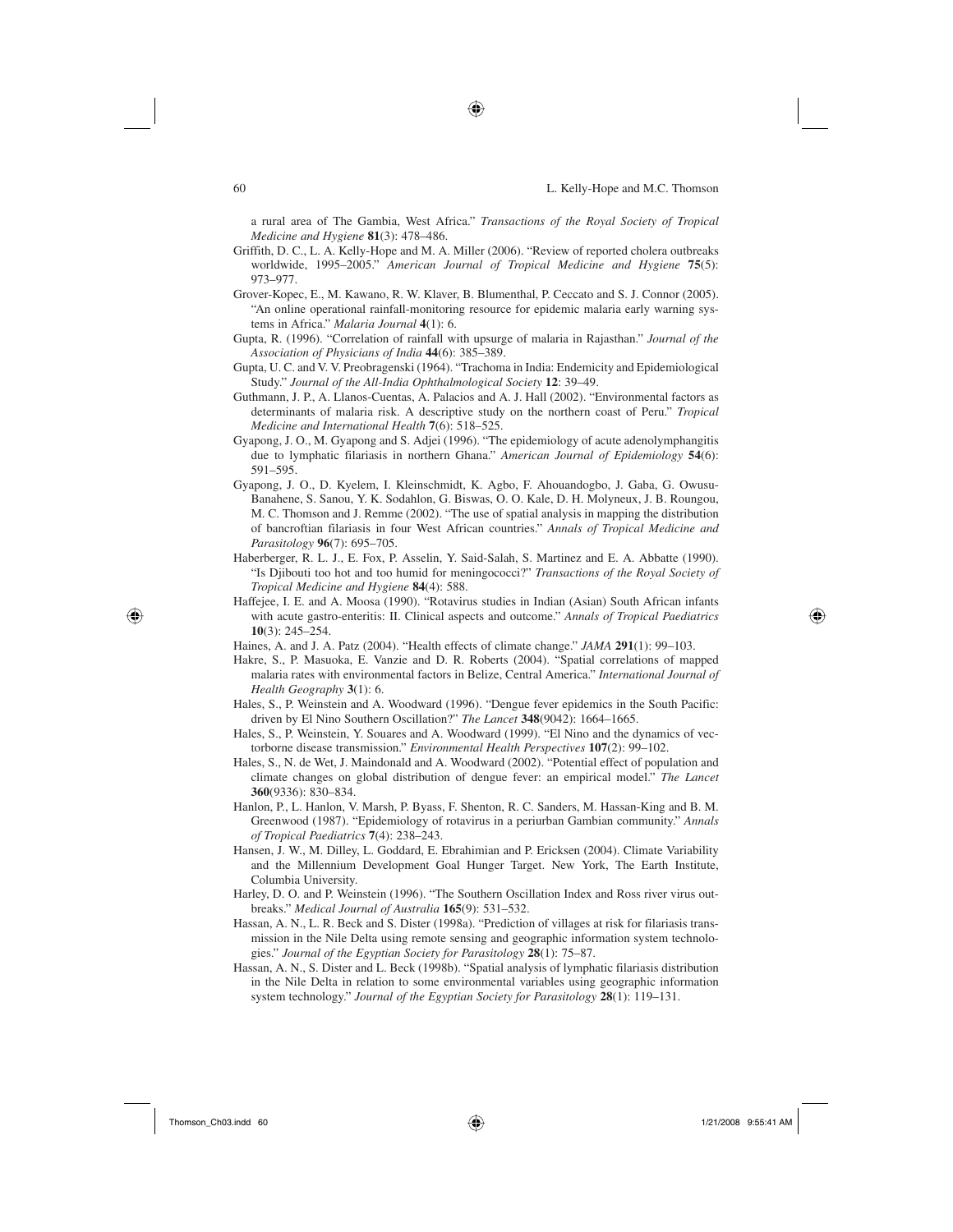Hay, S. I., M. F. Myers, D. S. Burke, D. W. Vaughn, T. Endy, N. Ananda, G. D. Shanks, R. W. Snow and D. J. Rogers (2000). "Etiology of interepidemic periods of mosquito-borne disease." *Proceedings of the National Accademy of Sciences of the USA* **97**(16): 9335–9339.

⊕

- Hay, S. I., D. J. Rogers, G. D. Shanks, M. F. Myers and R. W. Snow (2001). "Malaria early warning in Kenya." *Trends in Parasitology* **17**(2): 95–99.
- Hay, S. I., D. J. Rogers, S. E. Randolph, D. I. Stern, J. Cox, G. D. Shanks and R. W. Snow (2002a). "Hot topic or hot air? Climate change and malaria resurgence in East African highlands." *Trends in Parasitology* **18**(12): 530–534.
- Hay, S. I., J. Cox, D. J. Rogers, S. E. Randolph, D. I. Stern, G. D. Shanks, M. F. Myers and R. W. Snow (2002b). "Climate change and the resurgence of malaria in the East African highlands." *Nature* **415**(6874): 905–909.
- Hendrickx, G., A. Napala, D. Rogers, P. Bastiaensen and J. Slingenbergh (1999). "Can remotely sensed meteorological data significantly contribute to reduce costs of tsetse surveys?" *Memórias do Instituto Oswaldo Cruz* **94**(2): 273–276.
- Hendrickx, G., A. Napala, J. H. Slingenbergh, R. De Deken, J. Vercruysse and D. J. Rogers (2000). "The spatial pattern of trypanosomosis prevalence predicted with the aid of satellite imagery." *Parasitology* **120**(2): 121–134.
- Hu, W., N. Nicholls, M. Lindsay, P. Dale, A. J. McMichael, J. S. Mackenzie and S. Tong (2004). "Development of a predictive model for ross river virus disease in Brisbane, Australia." *American Journal of Tropical Medicine and Hygiene* **71**(2): 129–137.
- Hunter, J. M. (1997). "Geographical patterns of guinea worm infestation in Ghana: an historical contribution." *Social Science and Medicine* **44**(1): 103–122.
- Huq, A., R. B. Sack, A. Nizam, I. M. Longini, G. B. Nair, A. Ali, J. G. J. Morris, M. N. Khan, A. K. Siddique, M. Yunus, M. J. Albert, D. A. Sack and R. R. Colwell (2005). "Critical factors influencing the occurrence of Vibrio cholerae in the environment of Bangladesh." *Applied Environmental Microbiology* **71**(8): 4645–4654.
- Hurtado-Diaz, M., H. Riojas-Rodriguez, S. Rothenberg, H. Gomez-Dantes and E. Cifuentes (2006). "Impact of climate variability on the incidence of dengue in Mexico." *Epidemiology* **17**(6): S207–S207.
- Ijaz, M. K., S. Alharbi, S. A. Uduman, Y. Cheema, M. M. Sheek-Hussen, A. R. Alkhair, A. G. Shalabi, S. S. Ijaz, S. A. Bin-Othman, S. A. Sattar and L. F. Liddle (1994). "Seasonality and prevalence of rotavirus in Al-Ain, United Arab Emirates." *Clinical and Diagnostic Virology* **2**(6): 323–329.
- Indeje, M., M. N. Ward, L. J. Ogallo, G. Davies, M. Dilley and A. Anyamba (2006). "Predictabiity of the Normalized Difference Vegetation Index." *Journal of Climate* 19(9): 1673–1687.
- IPCC (Intergovernmental Panel on Climate Change) (2001). IPCC Third Assessment Report – Climate Change 2001: Working Groups II: impacts, adaptation, and vulnerability. J. J. McCarthy, O. F. Canziani, N. A. Leary, D. J. Dokken and K. S. White (eds). Geneva, World Meteorological Office (WMO) and United Nations Environment Programme (UNEP).
- IRI (2005) Sustainable development in Africa: is the climate right? New York, The International Research Institute for Climate Prediction, Colombia University.
- IRI (2006) A Gap Analysis for the implementation of the Global Climate Observing System Programme in Africa. New York, The International Research Institute for Climate and Society, Colombia University.
- Julvez, J., J. Mouchet, A. Michault, A. Fouta and M. Hamidine (1997). "The progress of malaria in sahelian eastern Niger. An ecological disaster zone." *Bulletin de la Societe Pathologique Exotica* **90**(2): 101–104.
- Kabatereine, N. B., S. Brooker, E. M. Tukahebwa, F. Kazibwe and A. W. Onapa (2004). "Epidemiology and geography of Schistosoma mansoni in Uganda: implications for planning control." *Tropical Medicine and International Health* **9**(3): 372–380.
- Kane, E. M., R. M. Turcios, M. L. Arvay, S. Garcia, J. S. Bresee and R. I. Glass (2004). "The epidemiology of rotavirus diarrhea in Latin America. Anticipating rotavirus vaccines." *Revista Panamericana de Salud Publica* **16**(6): 371–377.

⊕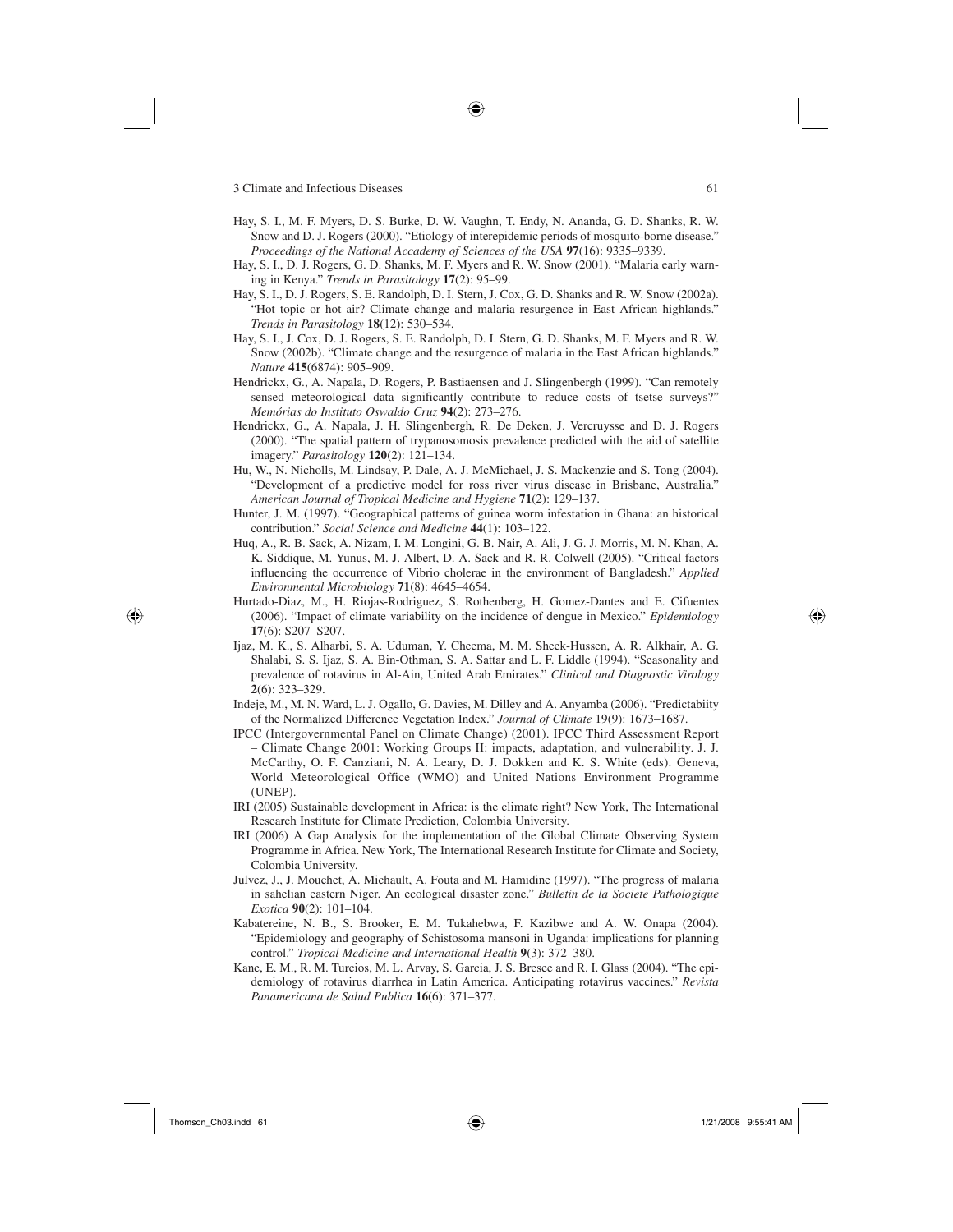Kanojia, P. C., P. S. Shetty and G. Geevarghese (2003). "A long-term study on vector abundance & seasonal prevalence in relation to the occurrence of Japanese encephalitis in Gorakhpur district, Uttar Pradesh." *Indian Journal of Medical Research* **117**: 104–110.

⊕

- Kelly-Hope, L. A., B. H. Kay, D. M. Purdie and G. M. Williams (2002). "The risk of Ross River and Barmah Forest virus disease in Queensland: implications for New Zealand." *Australia and New Zealand Journal of Public Health* **26**(1): 69–77.
- Kelly-Hope, L. A., D. M. Purdie and B. H. Kay (2004a). "Differences in climatic factors between Ross River virus disease outbreak and nonoutbreak years." *Journal of Medical Entomology* **41**(6): 1116–1122.
- Kelly-Hope, L. A., D. M. Purdie and B. H. Kay (2004b). "El Nino Southern Oscillation and Ross River virus outbreaks in Australia." *Vector Borne Zoonotic Disease* **4**(3): 210–213.
- Kelly-Hope, L. A., D. M. Purdie and B. H. Kay (2004c). "Ross River virus disease in Australia, 1886–1998, with analysis of risk factors associated with outbreaks." *Journal of Medical Entomology* **41**(2): 133–150.
- Kelly-Hope, L. A., P. Diggle, B. S. Rowlingson, J. O. Gyapong, D. Kyelem, M. Coleman, M. C. Thomson, V. Obsomer, S. W. Lindsay, J. Hemingway and D. Molyneux (2006). "Negative spatial association between lymphatic filariasis and malaria in West Africa." *Tropical Medicine and International Health* **11**(2): 1–7.
- Kilian, A. H., P. Langi, A. Talisuna and G. Kabagambe (1999). "Rainfall pattern, El Nino and malaria in Uganda." *Transactions of the Royal Society of Tropical Medicine and Hygiene* **93**(1): 22–23.
- King, R. J., D. H. Campbell-Lendrum and C. R. Davies (2004). "Predicting geographic variation in cutaneous leishmaniasis, Colombia." *Emerging Infectious Diseases* **10**(4): 598–607.
- Kleinschmidt, I., J. Omumbo, O. Briet, N. van de Giesen, N. Sogoba, N. K. Mensah, P. Windmeijer, M. Moussa and T. Teuscher (2001). "An empirical malaria distribution map for West Africa." *Tropical Medicine and International Health* **6**(10): 779–786.
- Koelle, K., M. Pascual and M. Yunus (2005a). "Pathogen adaptation to seasonal forcing and climate change." *Proceedings of Biological Sciences* **272**(1566): 971–977.
- Koelle, K., X. Rodo, M. Pascual, M. Yunus and G. Mostafa (2005b). "Refractory periods and climate forcing in cholera dynamics." *Nature* **436**(7051): 696–700.
- Kondo, H., N. Seo, T. Yasuda, M. Hasizume, Y. Koido, N. Ninomiya and Y. Yamamoto (2002). "Postflood–infectious diseases in Mozambique." *Prehospital Disaster Medecine* **17**(3): 126–133.
- Konno, T., H. Suzuki, N. Katsushima, A. Imai, F. Tazawa, T. Kutsuzawa, S. Kitaoka, M. Sakamoto, N. Yazaki and N. Ishida (1983). "Influence of temperature and relative humidity on human rotavirus infection in Japan." *Journal of Infectious Disease* **147**(1): 125–128.
- Koopman, J. S., D. R. Prevots, M. A. Vaca Marin, H. Gomez Dantes, M. L. Zarate Aquino, I. M. J. Longini and J. Sepulveda Amor (1991). "Determinants and predictors of dengue infection in Mexico." *American Journal of Epidemiology* **133**(11): 1168–1178.
- Koram, K. A., S. Owusu-Agyei, D. J. Fryauff, F. Anto, F. Atuguba, A. Hodgson, S. L. Hoffman and F. K. Nkrumah (2003). "Seasonal profiles of malaria infection, anaemia, and bednet use among age groups and communities in northern Ghana." *Tropical Medicine and International Health* **8**(9): 793–802.
- Kovats, R. S. (2000). "El Nino and human health." *Bulletin of the World Health Organization* **78**(9): 1127–1135.
- Kovats, R. S., M. J. Bouma and A. Haines (1999). El Nino and health. Geneva, World Health Organization: *WHO/SDE/PHE/99.4* 46.
- Kovats, R. S., M. J. Bouma, S. Hajat, E. Worrall and A. Haines (2003). "El Nino and health." *The Lancet* **362**(9394): 1481–1489.
- Kristensen, T. K., J. B. Malone and J. C. McCarroll (2001). "Use of satellite remote sensing and geographic information systems to model the distribution and abundance of snail intermediate hosts in Africa: a preliminary model for Biomphalaria pfeifferi in Ethiopia." *Acta Tropica* **79**(1): 73–78.
- Kuhn, K., D. Campbell-Lendrum, A. Haines and J. Cox (2005). Using climate to predict infectious disease epidemics. Geneva, World Health Organization: 54.

⊕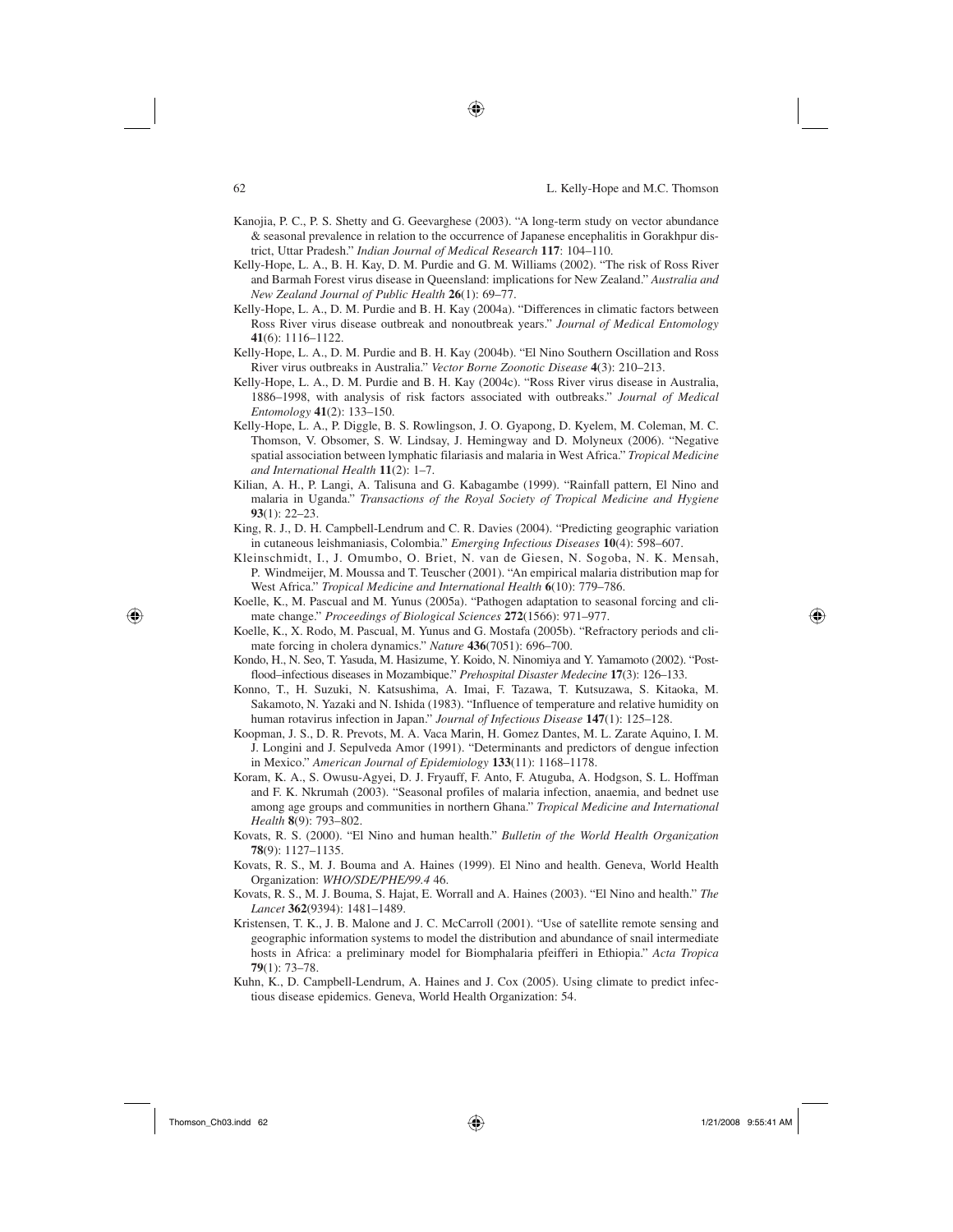Lama, J. R., C. R. Seas, R. Leon-Barua, E. Gotuzzo and R. B. Sack (2004). "Environmental temperature, cholera, and acute diarrhoea in adults in Lima, Peru." *Journal of Health, Population and Nutrition* **22**(4): 399–403.

⊕

- Lapeyssonnie, L. (1963). "Cerebrospinal meningitis in Africa." *Bulletin of the World Health Organization* **28(Suppl)**: 1–114.
- Le Sueur, D., F. Binka, C. Lengeler, D. De Savigny, B. Snow, T. Teuscher and Y. Toure (1997). "An atlas of malaria in Africa." *African Health* **19**(2): 23–24.
- Leonardo, L. R., P. T. Rivera, B. A. Crisostomo, J. N. Sarol, N. C. Bantayan, W. U. Tiu and N. R. Bergquist (2005). "A study of the environmental determinants of malaria and schistosomiasis in the Philippines using Remote Sensing and Geographic Information Systems." *Parassitologia* **47**(1): 105–114.
- Li, C. F., T. W. Lim, L. L. Han and R. Fang (1985). "Rainfall, abundance of Aedes aegypti and dengue infection in Selangor, Malaysia." *Southeast Asian Journal of Tropical Medicine and Public Health* **16**(4): 560–568.
- Lindblade, K. A., E. D. Walker, A. W. Onapa, J. Katungu and M. L. Wilson (1999). "Highland malaria in Uganda: prospective analysis of an epidemic associated with El Nino." *Transactions of the Royal Society of Tropical Medicine and Hygiene* **93**(5): 480–487.
- Lindblade, K. A., E. D. Walker, A. W. Onapa, J. Katungu and M. L. Wilson (2000). "Land use change alters malaria transmission parameters by modifying temperature in a highland area of Uganda." *Tropical Medicine and International Health* **5**(4): 263–274.
- Lindsay, S. W. and C. J. Thomas (2000). "Mapping and estimating the population at risk from lymphatic filariasis in Africa." *Transactions of the Royal Society of Tropical Medicine and Hygiene* **94**(1): 37–45.
- Lindsay, S. W., R. Bodker, R. Malima, H. A. Msangeni and W. Kisinza (2000). "Effect of 1997–98 El Nino on highland malaria in Tanzania." *The Lancet* **355**(9208): 989–990.
- Linthicum, K. J., F. G. Davies, A. Kairo and C. L. Bailey (1985). "Rift Valley fever virus (family Bunyaviridae, genus Phlebovirus). Isolations from Diptera collected during an inter-epizootic period in Kenya." *Journal of Hygiene (Lond)* **95**(1): 197–209.
- Linthicum, K. J., C. L. Bailey, F. G. Davies and C. J. Tucker (1987). "Detection of Rift Valley fever viral activity in Kenya by satellite remote sensing imagery." *Science* **235**(4796): 1656–1659.
- Linthicum, K. J., A. Anyamba, C. J. Tucker, P. W. Kelley, M. F. Myers and C. J. Peters (1999). "Climate and satellite indicators to forecast Rift Valley fever epidemics in Kenya." *Science* **285**(5426): 397–400.
- Lobitz, B., L. Beck, A. Huq, B. Wood, G. Fuchs, A. S. Faruque,. and R. Colwell (2000). "Climate and infectious disease: use of remote sensing for detection of Vibrio cholerae by indirect measurement." *Proceedings of the National Accademy of Sciences of the USA* **97**(4): 1438–1443.
- Loevinsohn, M. E. (1994). "Climatic warming and increased malaria incidence in Rwanda." *The Lancet* **343**(8899): 714–718.
- Mabaso, M. L., M. Craig, P. Vounatsou and T. Smith (2005). "Towards empirical description of malaria seasonality in southern Africa: the example of Zimbabwe." *Tropical Medicine and International Health* **10**(9): 909–918.
- Mabaso, M. L. H., M. Craig, A. Ross and T. Smith (2007a). "Environmental predictors of the seasonality of malaria transmission in Africa: The challenge." *American Journal of Tropical Medicine and Hygiene* **76**(1): 33–38.
- Mabaso, M. L. H., I. Kleinschmidt, B. Sharp and T. Smith (2007b). "El Nino Southern Oscillation (ENSO) and annual malaria incidence in Southern Africa." *Transactions of the Royal Society of Tropical Medicine and Hygiene* **101**(4): 326–330.
- Macfarlane, S.B., M. C. Thomson and C. L. AbouZahr (2007). Millennium: invest in country statistical systems *Nature* **446**, 974.
- Maelzer, D., S. Hales, P. Weinstein, M. Zalucki and A. Woodward (1999). "El Nino and arboviral disease prediction." *Environmental Health Perspectives* **107**(10): 817–818.
- Malone, J. B., O. K. Huh, D. P. Fehler, P. A. Wilson, D. E. Wilensky, R. A. Holmes and A. I. Elmagdoub (1994). "Temperature data from satellite imagery and the distribution of schistosomiasis in Egypt." *American Journal of Tropical Medicine and Hygiene* **50**(6): 714–722.

⊕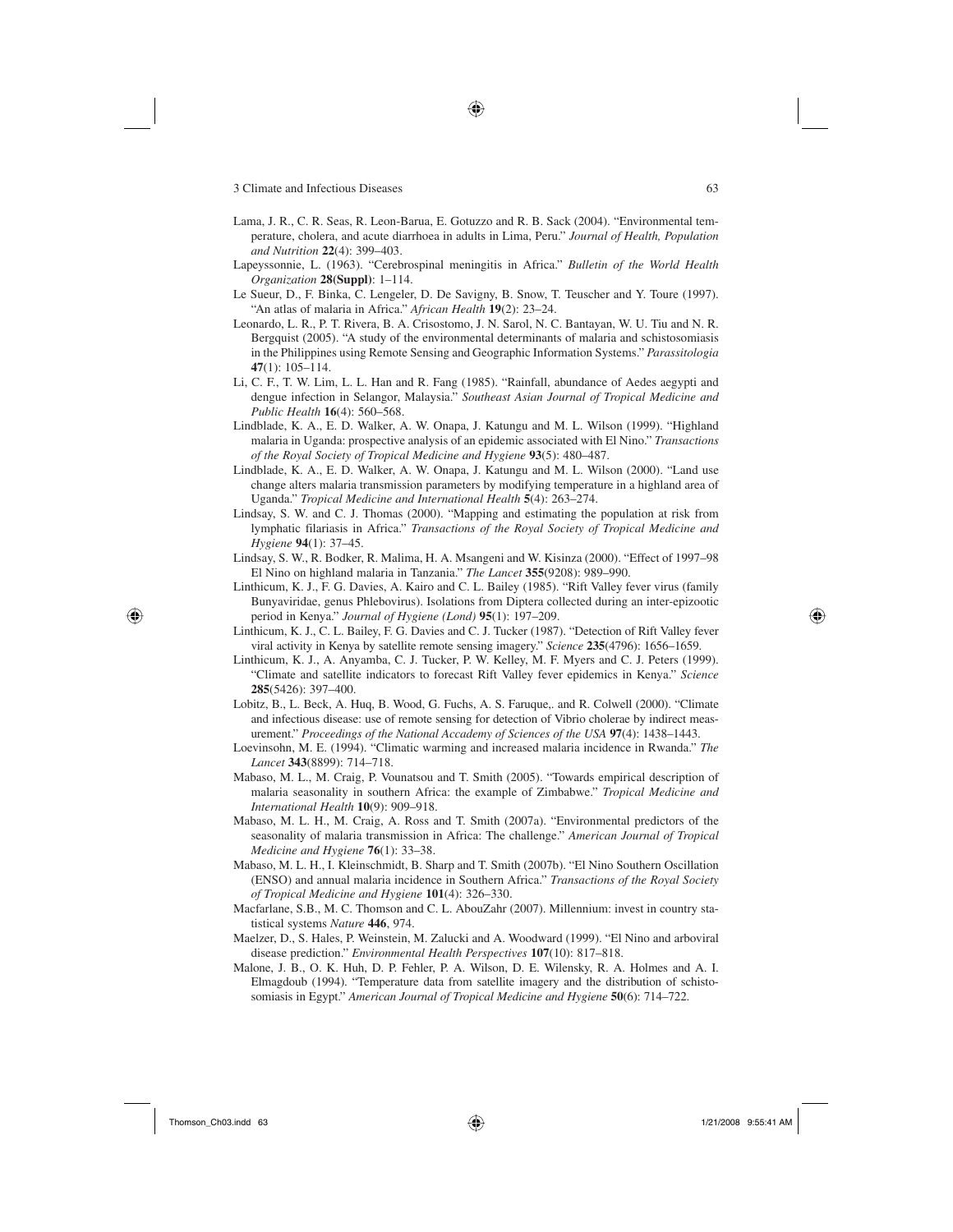MARA/ARMA (1998) Mapping Malaria Risk in Africa/Atlas du Risque de la Malaria en Afrique. Towards an atlas of malaria risk in Africa. First technical report of the MARA/ARMA collaboration. Durban, South Africa: MARA/ARMA, 1998. (http://www.mara.org.za/).

⊕

- Martins, L. M., J. M. Rebelo, M. C. dos Santos, J. M. Costa, A. R. da Silva and L. A. Ferreira (2004). "Eco-epidemiology of cutaneous leishmaniasis in Buriticupu, Amazon region of Maranhao State, Brazil, 1996–1998." *Cadernos de Saude Publica* **20**(3): 735–743.
- Mathur, K. K., G. Harpalani, N. L. Kalra, G. G. Murthy and M. V. Narasimham (1992). "Epidemic of malaria in Barmer district (Thar desert) of Rajasthan during 1990." *Indian Journal of Malariology* **29**(1): 1–10.
- McLigeyo, S. O. (1998). "Recent infectious disease outbreaks in Kenya: have we been caught unaware?" *East African Medical Journal* **75**(2): 61–62.
- McMichael, A. J., D. H. Campbell-Lendrum, C. F. Corvalan,., K. L. Ebi, A. Githeko, J. D. Scheraga and A. Woodward (2003). *Climate change and human health – risks and responses*. Geneva, World Health Organization.
- Molesworth, A. M., M. H. Djingary and M. C. Thomson (2001). "Seasonality of meningococcal disease in Niger, West Africa: a preliminary investigation." *GEOMED '99*: 92–97.
- Molesworth, A. M., L. E. Cuevas, S. J. Connor, A. P. Morse and M. C. Thomson (2003). "Environmental risk and meningitis epidemics in Africa." *Emerging Infectious Diseases* **9**(10): 1287–1293.
- Molyneux, D. H. (2004). ""Neglected" diseases but unrecognised successes–challenges and opportunities for infectious disease control." *The Lancet* **364**(9431): 380–383.
- Molyneux, D. H., P. J. Hotez and A. Fenwick (2005). "Rapid-impact interventions": how a policy of integrated control for Africa's neglected tropical diseases could benefit the poor." *PLoS Med* **2**(11): e336.
- Moreira, C. J. E. (1986). "Rainfall and flooding in the Guayas river basin and its effects on the incidence of malaria 1982–1985." *Disasters* **10**(2): 107–111.
- Mpabalwani, M., H. Oshitani, F. Kasolo, K. Mizuta, N. Luo, N. Matsubayashi, G. Bhat, H. Suzuki and Y. Numazaki (1995). "Rotavirus gastro-enteritis in hospitalized children with acute diarrhoea in Zambia." *Annals of Tropical Paediatrics* **15**(1): 39–43.
- Mulic, R. and D. Ropac (2002). "Epidemiologic characteristics and military implications of hemorrhagic fever with renal syndrome in Croatia." *Croatian Medical Journal* **43**(5): 581–586.
- Mulic, R., D. Ropac, Z. Gizdic and N. Sikic (2003). "[What is new in the epidemiologic characteristics of hemorrhagic fever with renal syndrome in Croatia?]." *Acta Medica Croatica* **57**(5): 399–405.
- Munyekenye, O. G., A. K. Githeko, G. Zhou, E. Mushinzimana, N. Minakawa and G. Yan (2005). "Plasmodium falciparum spatial analysis, western Kenya highlands." *Emerging Infectious Diseases* **11**(10): 1571–1577.
- Mutanda, L. N., S. N. Kinoti, W. Gemert and E. O. Lichenga (1984). "Age distribution and seasonal pattern of rotavirus infection in children in Kenya." *Journal of Diarrhoeal Disease Research* **2**(3): 147–150.
- Nacher, M., B. Carme, D. Sainte Marie, P. Couppie, E. Clyti, P. Guibert and R. Pradinaud (2001). "Seasonal fluctuations of incubation, healing delays, and clinical presentation of cutaneous leishmaniasis in French Guiana." *Journal of Parasitology* **87**(6): 1495–1498.
- Nacher, M., P. Couppie, B. Carme, E. Clyti, D. Sainte Marie, P. Guibert and R. Pradinaud (2002). "Influence of meteorological parameters on the clinical presentation of cutaneous leishmaniasis in French Guiana and on the efficacy of pentamidine treatment of the disease." *Annals of Tropical Medicine and Parasitology* **96**(8): 773–780.
- Nacher, M., V. I. Carrara, E. Ashley, R. McGready, R. Hutagalung, J. V. Nguen, K. L. Thwai, S. Looareesuwan and F. Nosten (2004a). "Seasonal variation in hyperparasitaemia and gametocyte carriage in patients with Plasmodium falciparum malaria on the Thai-Burmese border." *Transactions of the Royal Society of Tropical Medicine and Hygiene* **98**(5): 322–328.
- Nacher, M., V. I. Carrara, R. McGready, E. Ashley, J. V. Nguen, K. L. Thwai, S. Looareesuwan and F. Nosten (2004b). "Seasonal fluctuations in the carriage of Plasmodium vivax gametocytes in Thailand." *Annals of Tropical Medicine and Parasitology* **98**(2): 115–120.

⊕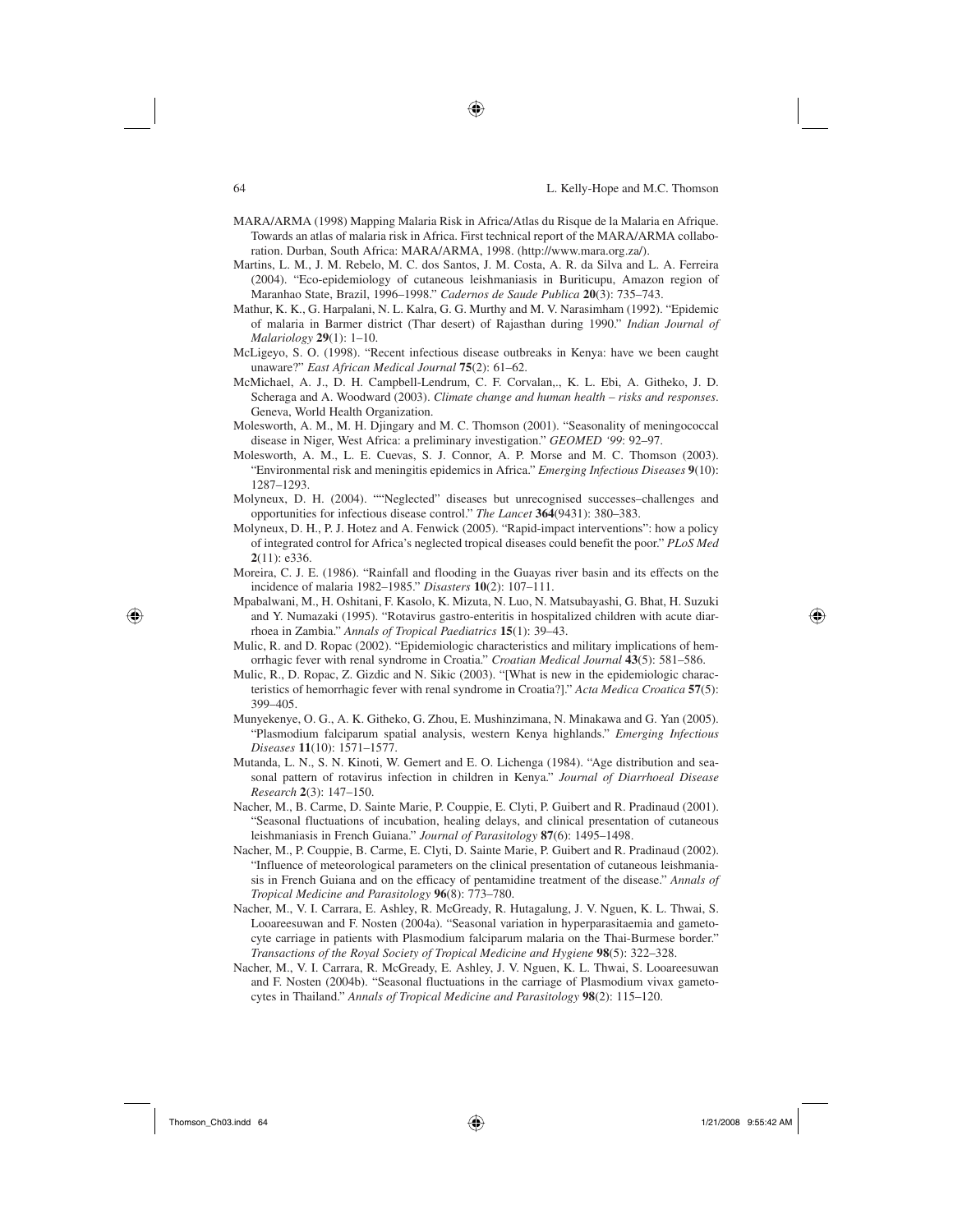Nakhapakorn, K. and N. K. Tripathi (2005). "An information value based analysis of physical and climatic factors affecting dengue fever and dengue haemorrhagic fever incidence." *International Journal of Health Geographics* **4**: 13.

⊕

- Ndiaye, O., J. Y. Hesran, J. F. Etard, A. Diallo, F. Simondon, M. N. Ward and V. Robert (2001). "Climate variability and number of deaths attributable to malaria in the Niakhar area, Senegal, from 1984 to 1996." *Sante* **11**(1): 25–33.
- Neronov, V. V. and S. M. Malkhazova (1999). "Relationship between zoonotic cutaneous leishmaniasis morbidity in the Murgab oasis and hydrometeorological factors." *Meditsinskaia parazitologiia i parazitarnye bolezni* October–December (4): 22–26.
- Nihei, N., Y. Hashida, M. Kobayashi and A. Ishii (2002). "Analysis of malaria endemic areas on the Indochina Peninsula using remote sensing." *Japanese Journal of Infectious Disease* **55**(5): 160–166.
- Nurgaleeva, R. G., N. M. Mustafin, A. G. Stepanenko and T. I. Savinova (1988). "Effect of weather conditions in an epidemic season on the nature of the morbidity of hemorrhagic fever with renal syndrome." *Zhurnal Mikrobiologii, Epidemiologii, Immunobiologii* (3): 40–44.
- Nwoke, B. E., C. O. Onwuliri and G. O. Ufomadu (1992). "Onchocerciasis in Plateau State; Nigeria: ecological background, local disease perception & treatment; and vector/parasite dynamics." *Journal of Hygiene, Epidemiology, Microbiology and Immunology* **36**(2): 153–160.
- Odiit, M., P. R. Bessell, E. M. Fevre, T. Robinson, J. Kinoti, P. G. Coleman, S. C. Welburn, J. McDermott and M. E. Woolhouse (2005). "Using remote sensing and geographic information systems to identify villages at high risk for rhodesiense sleeping sickness in Uganda." *Transactions of the Royal Society of Tropical Medicine and Hygiene* **100**(4): 354–362.
- Odongo-Aginya, E., G. Ssegwanyi, P. Kategere and P. C. Vuzi (2005). "Relationship between malaria infection intensity and rainfall pattern in Entebbe peninsula, Uganda." *African Health Sciences* **5**(3): 238–245.
- Okuno, T., P. T. Tseng, S. T. Hsu, C. T. Huang and C. C. Kuo (1975). "Japanese encephalitis surveillance in China (Province of Taiwan) during 1968–1971. I. Geographical and seasonal features of case outbreaks." *Japanese Journal of Medical Science and Biology* **28**(5–6): 235–253.
- Olaleye, O. D., O. Tomori, M. A. Ladipo and H. Schmitz (1996). "Rift Valley fever in Nigeria: infections in humans." *Revue Scientifique et Technique* **15**(3): 923–935.
- Omumbo, J. A., S. I. Hay, C. A. Guerra and R. W. Snow (2004). "The relationship between the Plasmodium falciparum parasite ratio in childhood and climate estimates of malaria transmission in Kenya." *Malaria Journal* **3**: 17.
- Omumbo, J. A., C. A. Guerra, S. I. Hay and R. W. Snow (2005a). "The influence of urbanisation on measures of Plasmodium falciparum infection prevalence in East Africa." *Acta Tropica* **93**(1): 11–21.
- Omumbo, J. A., S. I. Hay, R. W. Snow, A. J. Tatem and D. J. Rogers (2005b). "Modeling malaria risk in East Africa at high-spatial resolution." *Tropical Medicine and International Health* **10**(6): 557–566.
- Organization, P. A. H. (1998). Health Impacts of the Southern Oscillation (El Nino). PAHO, Washington DC.
- Pascual, M., X. Rodo, S. P. Ellner, R. Colwell and M. J. Bouma (2000). "Cholera dynamics and El Nino-Southern Oscillation." *Science* **289**(5485): 1766–1769.
- Pascual, M., J. A. Ahumada, L. F. Chaves, X. Rodó X, and M. Bouma (2006) Malaria resurgence in the East African highlands: Temperature trends revisited. *Proceedings of the National Academy of Sciences* USA **103**: 5829–5834.
- Patz, J., M. Hulme, C. Rosenzweig, T. Mitchell, R. Goldberg, A. Githeko, S. Lele, A. McMichael and D. Le Sueur (2002). "Climate change: Regional warming and malaria resurgence." *Nature* **415**(6874): 905–909.
- Patz, J. A., D. Campbell-Lendrum, T. Holloway and J. A. Foley (2005). "Impact of regional climate change on human health." *Nature* **438**(7066): 310–317.

⊕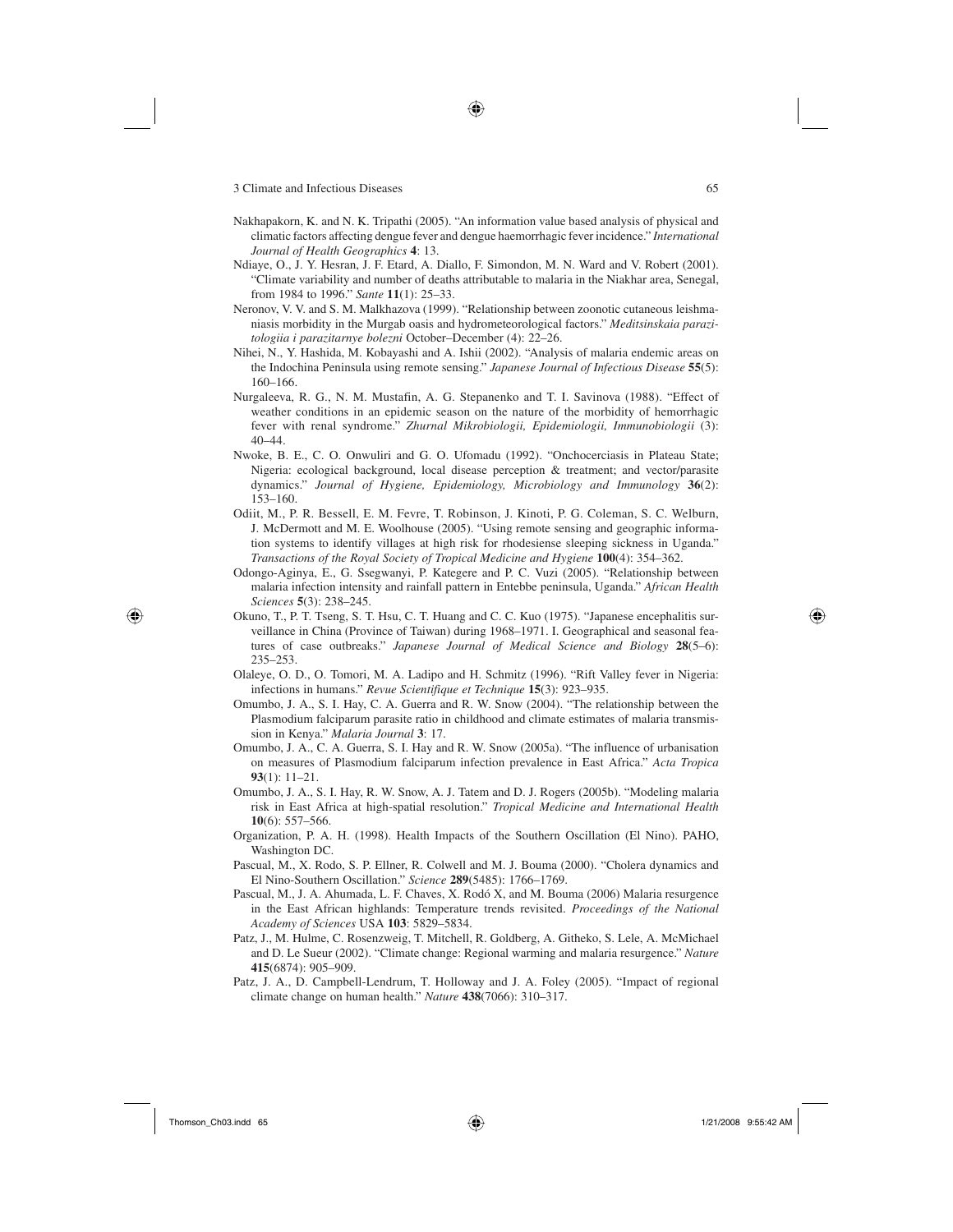Peterson, A. T., C. Martinez-Campos, Y. Nakazawa and E. Martinez-Meyer (2005). "Time-specific ecological niche modeling predicts spatial dynamics of vector insects and human dengue cases." *Transactions of the Royal Society of Tropical Medicine and Hygiene* **99**(9): 647–655.

⊕

- Phukan, A. C., D. K. Patgiri,. and J. Mahanta (2003). "Rotavirus associated acute diarrhoea in hospitalized children in Dibrugarh, north-east India." *Indian Journal of Pathology and Microbiology* **46**(2): 274–278.
- Phukan, A. C., P. K. Borah and J. Mahanta (2004). "Japanese encephalitis in Assam, northeast India." *Southeast Asian Journal of Tropical Medicine and Public Health* **35**(3): 618–622.
- Poveda, G., W. Rojas, M. L. Quinones, I. D. Velez, R. I. Mantilla, D. Ruiz, J. S. Zuluaga and G. L. Rua (2001). "Coupling between annual and ENSO timescales in the malaria-climate association in Colombia." *Environmental Health Perspectives* **109**(5): 489–493.
- Ram, S., S. Khurana, S. B. Khurana, S. Sharma, D. V. Vadehra and S. Broor (1990). "Bioecological factors and rotavirus diarrhoea." *Indian Journal of Medical Research* **91**: 167–170.
- Ramasamy, R., M. S. Ramasamy, D. A. Wijesundera, A. P. Wijesundera, I. Dewit, C. Ranasinghe, K. A. Srikrishnaraj and C. Wickremaratne (1992). "High seasonal malaria transmission rates in the intermediate rainfall zone of Sri Lanka." *Annals of Tropical Medicine and Parasitology* **86**(6): 591–600.
- Raso, G., B. Matthys, E. K. N'Goran, M. Tanner, P. Vounatsou and J. Utzinger (2005). "Spatial risk prediction and mapping of Schistosoma mansoni infections among schoolchildren living in western Cote d'Ivoire." *Parasitology* **131**(Pt 1): 97–108.
- Rodo, X., M. Pascual, G. Fuchs and A. S. Faruque (2002). "ENSO and cholera: a nonstationary link related to climate change?" *Proceedings of the National Accademy of Sciences of the USA* **99**(20): 12901–12906.
- Rogers, D. (1991). "Satellite imagery, tsetse and trypanosomiasis in Africa." *Preventive Veterinary Medicine* **11**(3–4): 210–220.
- Rogers, D. J. (2000). "Satellites, space, time and the African trypanosomiases." *Advances in Parasitology* **47**: 129–171.
- Rogers, D. J. and B. G. Williams (1993). "Monitoring trypanosomiasis in space and time." *Parasitology* **106(Suppl)**: S77–92.
- Ropelewski, C. F. and M. S. Halpert (1987). "Global and regional scale precipitation patterns associated with the El Niño/Southern Oscillation." *Monthly Weather Review* **115**: 1606–1626.
- Rosenberg, R., R. G. Andre and S. Ketrangsee (1990). "Seasonal fluctuation of Plasmodium falciparum gametocytaemia." *Transactions of the Royal Society of Tropical Medicine and Hygiene* **84**(1): 29–33.
- Sachs, J. D. (2004). "Health in the developing world: achieving the Millennium Development Goals." *Bulletin of the World Health Organization* **82**(12): 947–949; discussion 950–2.
- Sachs, J. D. and J. W. McArthur (2005). "The Millennium Project: a plan for meeting the Millennium Development Goals." *The Lancet* **365**(9456): 347–353.
- Salim, A. R. and H. A. Sheikh (1975). "Trachoma in the Sudan. An epidemiological study." *British Journal of Ophthalmology* **59**(10): 600–604.
- Sarkies, J. W. (1967). "Dust and the incidence of severe trachoma." *British Journal of Ophthalmology* **51**(2): 97–100.
- Savory, E. C., L. E. Cuevas, M. A. Yassin, C. A. Hart, A. M. Molesworth and M. C. Thomson, M.C. (2006) Evaluation of the meningitis epidemics risk model in Africa. *Epidemiology and Infection* **14**: 1–13.
- Schemann, J. F., D. Sacko, D. Malvy, G. Momo, L. Traore, O. Bore, S. Coulibaly and A. Banou (2002). "Risk factors for trachoma in Mali." *International Journal of Epidemiology* **31**(1): 194–201.
- Schreiber, K. V. (2001). "An investigation of relationships between climate and dengue using a water budgeting technique." *International Journal of Biometeorology* **45**(2): 81–89.
- Schwab, L., R. J. Whitfield, D. Ross-Degnan, P. Steinkuller and J. Swartwood (1995). "The epidemiology of trachoma in rural Kenya. Variation in prevalence with lifestyle and environment. Study Survey Group." *Ophthalmology* **102**(3): 475–482.

⊕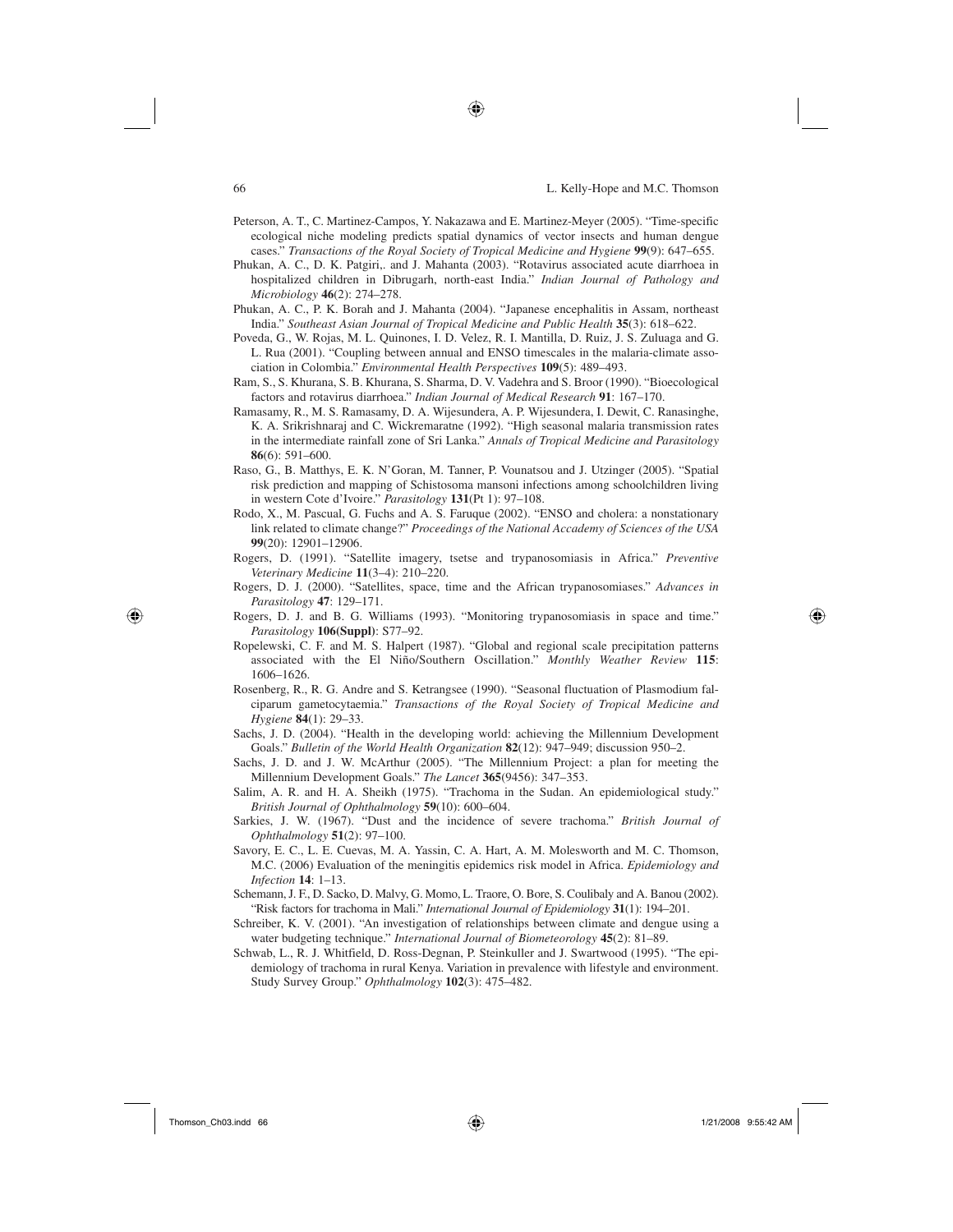Shaman, J., J. F. Day and M. Stieglitz (2004). "The spatial-temporal distribution of drought, wetting, and human cases of St. Louis encephalitis in southcentral Florida." *American Journal of Tropical Medicine and Hygiene* **71**(3): 251–261.

⊕

- Shanks, G. D., S. I. Hay, D. I. Stern, K. Biomndo and R. W. Snow (2002). "Meteorologic influences on Plasmodium falciparum malaria in the Highland Tea Estates of Kericho, Western Kenya." *Emerging Infectious Diseases* **8**(12): 1404–1408.
- Singh, N. and V. P. Sharma (2002). "Patterns of rainfall and malaria in Madhya Pradesh, central India." *Annals of Tropical Medicine and Parasitology* **96**(4): 349–359.
- Siziya, S., T. E. Watts and P. R. Mason (1997). "Malaria in Zimbabwe: comparisons of IFAT levels, parasite and spleen rates among high, medium and lower altitude areas and between dry and rainy seasons." *Central African Medical Journal* **43**(9): 251–254.
- Skalova, R. (1984). "Epidemiology of meningococcal meningitis in Sahel and Mongolia." *Infection* **12(Suppl 1)**: S35–43.
- Small, J., S. J. Goetz and S. I. Hay (2003). "Climatic suitability for malaria transmission in Africa, 1911–1995." *Proceedings of the National Accademy of Sciences of the USA* **100**(26): 15341–15345.
- Snow, R. W., M. H. Craig, U. Deichmann and D. le Sueur (1999). "A preliminary continental risk map for malaria mortality among African children." *Parasitology Today* **15**(3): 99–104.
- Speelmon, E. C., W. Checkley, R. H. Gilman, J. Patz, M. Calderon and S. Manga (2000). "Cholera incidence and El Nino-related higher ambient temperature." *JAMA* **283**(23): 3072–3074.
- Srivastava, A., B. N. Nagpal, R. Saxena and V. P. Sharma (1999). "Geographic information system as a tool to study malaria receptivity in Nadiad Taluka, Kheda district, Gujarat, India." *Southeast Asian Journal of Tropical Medicine and Public Health* **30**(4): 650–656.
- Steele, A. D., J. J. Alexander and I. T. Hay (1986). "Rotavirus-associated gastroenteritis in black infants in South Africa." *Journal of Clinical Microbiology* **23**(5): 992–994.
- Steib, K. and P. Mayer (1988). "Epidemiology and vectors of Dracunculus medinensis in northwest Burkina Faso, West Africa." *Annals of Tropical Medicine and Parasitology* **82**(2): 189–199.
- Stensgaard, A., A. Jorgensen, N. B. Kabatereine, J. B. Malone and T. K. Kristensen (2005). "Modeling the distribution of Schistosoma mansoni and host snails in Uganda using satellite sensor data and Geographical Information Systems." *Parassitologia* **47**(1): 115–125.
- Stockdale, T. N., D. L. T. Anderson, J. O. S. Alves and M. A. Balmaseda (1998). "Global seasonal rainfall forecasts using a coupled ocean-atmosphere model." *Nature* **392**(6674): 370–373.
- Strickman, D. and P. Kittayapong (2002). "Dengue and its vectors in Thailand: introduction to the study and seasonal distribution of Aedes larvae." *American Journal of Tropical Medicine and Hygiene* **67**(3): 247–259.
- Sultan, B., K. Labadi, J. F. Guegan and S. Janicot (2005). "Climate drives the meningitis epidemics onset in West Africa." *PLoS Medecine* **2**(1): e6.
- Suwannee, A., K. Kaew Nualchawee, S. Murai, A. Eiumnoh and K. Honda (1997). *Application of remote sensing and geographic information system for vector-borne disease in humans through rice agro-ecosystem*. Asian Conference on Remote Sensing (cited In WHO publication: Using climate to predict infectious disease epidemics. 2005), Malaysia.
- Swaroop, S. (1946). "Forecasting of epidemic malaria in the Punjab, India." *American Journal of Tropical Medicine* **29**: 1–17.
- Tedesco, L. R. (1980). "Trachoma and environment in the Northern Territory of Australia." *Social Science and Medicine (Geogr)* **14**(2): 111–117.
- Teklehaimanot, H. D., M. Lipsitch, A. Teklehaimanot and J. Schwartz (2004a). "Weather-based prediction of Plasmodium falciparum malaria in epidemic-prone regions of Ethiopia I. Patterns of lagged weather effects reflect biological mechanisms." *Malaria Journal* **3**(1): 41.
- Teklehaimanot, H. D., J. Schwartz, A. Teklehaimanot and M. Lipsitch (2004b). "Weather-based prediction of Plasmodium falciparum malaria in epidemic-prone regions of Ethiopia II. Weather-based prediction systems perform comparably to early detection systems in identifying times for interventions." *Malaria Journal* **3**(1): 44.

⊕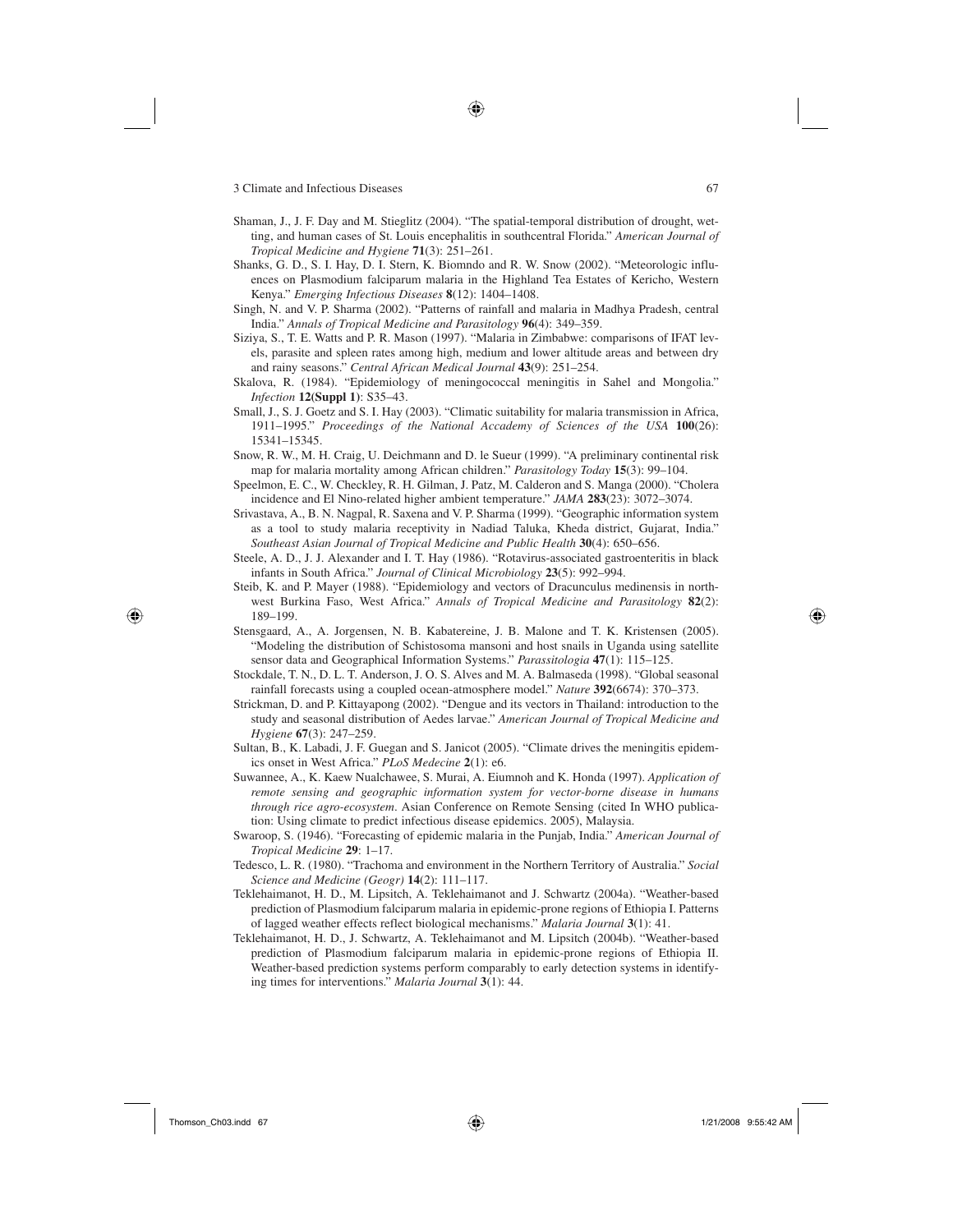Thammapalo, S., V. Chongsuwiwatwong, D. McNeil and A. Geater (2005). "The climatic factors influencing the occurrence of dengue hemorrhagic fever in Thailand." *Southeast Asian Journal of Tropical Medicine and Public Health* **36**(1): 191–196.

⊕

- Theander, T. G. (1998). "Unstable malaria in Sudan: the influence of the dry season. Malaria in areas of unstable and seasonal transmission. Lessons from Daraweesh." *Transactions of the Royal Society of Tropical Medicine and Hygiene* **92**(6): 589–592.
- Thiongane, Y. and V. Martin (2003). "Systeme sous regional d'alerte et de controle de la Fievre de la Valley du Rift (FVR) en Afrique de l'Oueste." *EMPRES/FAO Bulletin*: 7.
- Thompson, D. F., J. B. Malone, M. Harb, R. Faris, O. K. Huh, A. A. Buck and B. L. Cline (1996). "Bancroftian filariasis distribution and diurnal temperature differences in the southern Nile delta." *Emerging Infectious Diseases* **2**(3): 234–235.
- Thompson, R. A., J. Wellington de Oliveira Lima, J. H. Maguire, D. H. Braud and D. T. Scholl (2002). "Climatic and demographic determinants of American visceral leishmaniasis in northeastern Brazil using remote sensing technology for environmental categorization of rain and region influences on leishmaniasis." *American Journal of Tropical Medicine and Hygiene* **67**(6): 648–655.
- Thomson, M. C., J. B. Davies, R. J. Post, M. J. Bockarie, P. A. Beech Garwood and J. Kandeh (1996). "The unusual occurrence of savanna members of the Simulium damnosum species complex (Diptera: Simuliidae) in southern Sierra Leone in 1988." *Bulletin of Entomological Research* **86**(3): 271–280.
- Thomson, M.C., D. Elnaiem, S. J. Connor and R. W. Ashford (1999). Towards a kala azar risk map of Sudan: mapping the potential distribution of *Phlebotomus orientalis* using digital data of environmental variables. *Tropical Medicine and International Health*. **4**(2): 105–113.
- Thomson, M. C., K. Abayonmi, A. Barnston, M. Levy, and M. Dilley (2003) El Niño and drought in southern Africa. *The Lancet* **361**: 437–438.
- Thomson, M. C., V. Obsomer, J. Kamgno, J. Gardon, S. Wanji, I. Takougang, P. Enyong, J. H. Remme, D. H. Molyneux and M. Boussinesq (2004a). "Mapping the distribution of Loa loa in Cameroon in support of the African Programme for Onchocerciasis Control." *Filaria Journal* **3**(1): 7.
- Thomson, M. C., P. J. Erickson, A. Ben Mohamed and S. J. Connor (2004b). Chapter 13: Land use change and infectious disease in West Africa. *Ecosystems and Land Use Change* R. DeFries, G. Asner and R. Houghton (eds). Washington, DC., American Geophysical Union.
- Thomson, M. C., S. J. Mason, T. Phindela and S. J. Connor (2005). "Use of rainfall and sea surface temperature monitoring for malaria early warning in Botswana." *American Journal of Tropical Medicine and Hygiene* **73**(1): 214–221.
- Thomson, M. C., F. J. Doblas-Reyes, S. J. Mason, R. Hagedorn, S. J. Connor, T. Phindela, A. P. Morse and T. N. Palmer (2006a). "Malaria early warnings based on seasonal climate forecasts from multi-model ensembles." *Nature* **439**: 576–579.
- Thomson, M. C., A. M. Molesworth, M. H. Djingarey, K. R. Yameogo, F. Belanger, L. E. Cuevas (2006b) Potential of environmental models to predict meningitis epidemics in Africa. *Tropical Medicine & International Health* **11**(6): 773–780.
- Thonnon, J., M. Picquet, Y. Thiongane, M. Lo, R. Sylla and J. Vercruysse (1999). "Rift valley fever surveillance in the lower Senegal river basin: update 10 years after the epidemic." *Tropical Medicine and International Health* **4**(8): 580–585.
- Tong, S. and W. Hu (2001). "Climate variation and incidence of Ross river virus in Cairns, Australia: a time-series analysis." *Environmental Health Perspectives* **109**(12): 1271–1273.
- Tong, S., P. Bi, K. Parton, J. Hobbs and A. J. McMichael (1998). "Climate variability and transmission of epidemic polyarthritis." *The Lancet* **351**(9109): 1100.
- Tong, S., P. Bi, K. Donald and A. J. McMichael (2002). "Climate variability and Ross River virus transmission." *Journal of Epidemioly and Community Health* **56**(8): 617–621.
- Tong, S., W. Hu and A. J. McMichael (2004). "Climate variability and Ross River virus transmission in Townsville Region, Australia, 1985–1996." *Tropical Medicine and International Health* **9**(2): 298–304.

⊕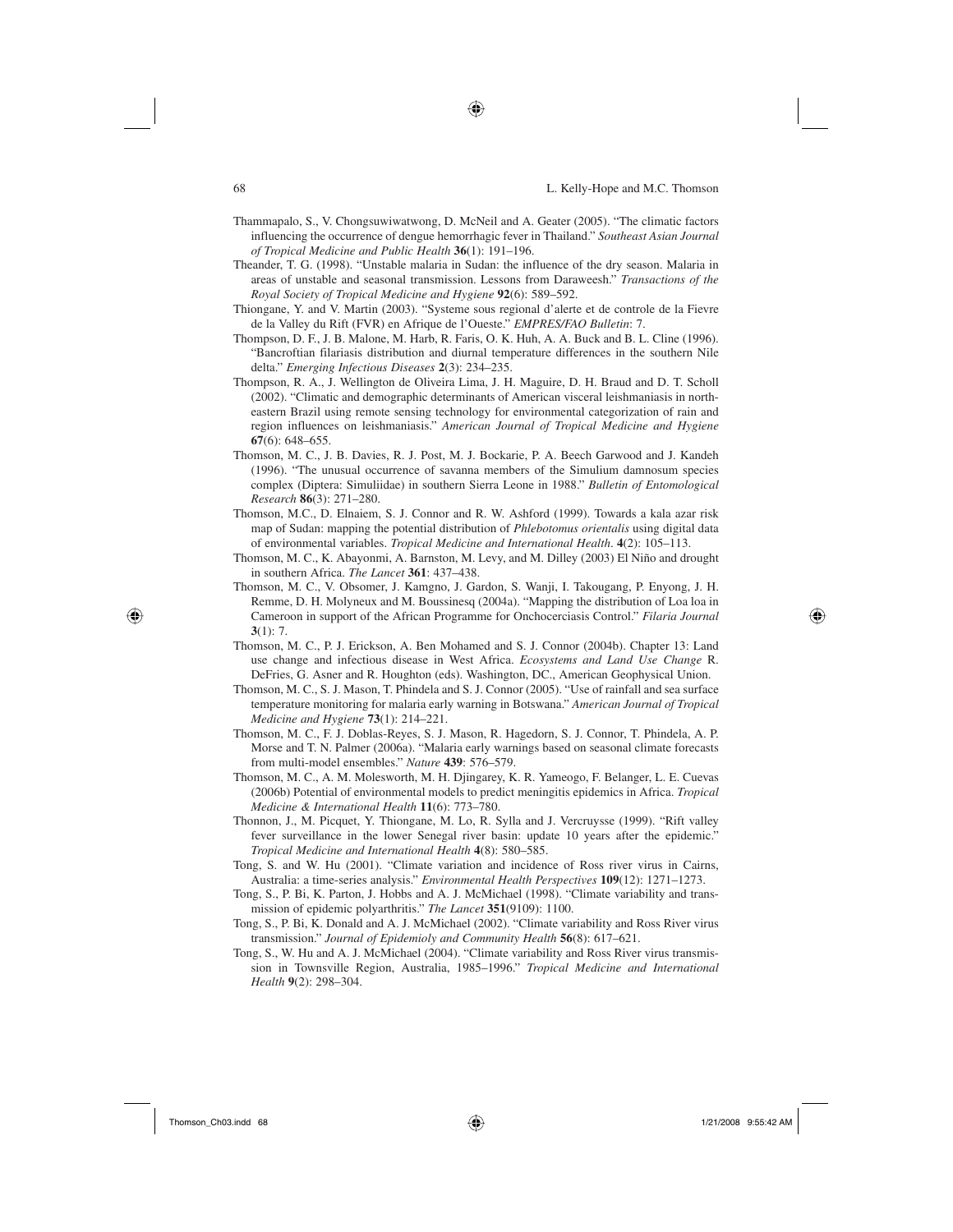Tong, S., W. Hu, N. Nicholls, P. Dale, J. S. MacKenzie, J. Patz and A. J. McMichael (2005). "Climatic, high tide and vector variables and the transmission of Ross River virus." *Internal Medecine Journal* **35**(11): 677–680.

⊕

- Traore-Lamizana, M., D. Fontenille, H. G. Zeller, M. Mondo, M. Diallo, F. Adam, M. Eyraud, A. Maiga and J. P. Digoutte (1996). "Surveillance for yellow fever virus in eastern Senegal during 1993." *Journal of Medical Entomology* **33**(5): 760–765.
- Trape, J. E. (1999). "Climate changes and infectious diseases: Malaria and tick-borne relapsing borreliosis." *Medecine et Maladies Infectieuses* **29**(5): 296–300.
- Travis, P., S. Bennett, A. Haines, T. Pang, Z. Bhutta, A. A. Hyder, N. R. Pielemeier, A. Mills and T. Evans (2004). "Overcoming health-systems constraints to achieve the Millennium Development Goals." *The Lancet* **364**(9437): 900–906.
- UN (United Nations) (2002). The Millennium Project. Investing in Development: A Practical Plan to Achieve the Millennium Development Goals.
- Uzun, S., C. Uslular, A. Yucel, M. A. Acar, M. Ozpoyraz and H. R. Memisoglu (1999). "Cutaneous leishmaniasis: evaluation of 3,074 cases in the Cukurova region of Turkey." *British Journal of Dermatology* **140**(2): 347–3450.
- Valencia Tellería, A. (1986). "Health consequences of floods in Bolivia in 1982." *Disasters* **10**(2): 88–106.
- Van Der Hoek, W., F. Konradsen, P. H. Amerasinghe, D. Perera, M. K. Piyaratne and F. P. Amerasinghe (2003). "Towards a risk map of malaria for Sri Lanka: the importance of house location relative to vector breeding sites." *International Journal of Epidemiology* **32**(2): 280–285.
- van der Kolk, M., A. E. Tebo, H. Nimpaye, D. N. Ndombol, R. W. Sauerwein and W. M. Eling (2003). "Transmission of Plasmodium falciparum in urban Yaounde, Cameroon, is seasonal and age-dependent." *Transactions of the Royal Society of Tropical Medicine and Hygiene* **97**(4): 375–379.
- Vasconcelos, P. F., Z. G. Costa, E. S. Travassos Da Rosa, E. Luna, S. G. Rodrigues, V. L. Barros, J. P. Dias, H. A. Monteiro, O. F. Oliva, H. B. Vasconcelos, R. C. Oliveira, M. R. Sousa, J. Barbosa Da Silva, A. C. Cruz, E. C. Martins and J. F. Travassos Da Rosa (2001). "Epidemic of jungle yellow fever in Brazil, 2000: implications of climatic alterations in disease spread." *Journal of Medical Virology* **65**(3): 598–604.
- Vasconcelos, P. F., S. G. Rodrigues, N. Degallier, M. A. Moraes, J. F. da Rosa, E. S. da Rosa, B. Mondet, V. L. Barros and A. P. da Rosa (1997). "An epidemic of sylvatic yellow fever in the southeast region of Maranhao State, Brazil, 1993–1994: epidemiologic and entomologic findings." *American Journal of Tropical Medicine and Hygiene* **57**(2): 132–137.
- Vittor, A. Y., R. H. Gilman, J. Tielsch, G. Glass, T. Shields, W. S. Lozano, V. Pinedo-Cancino and J. A. Patz (2006). "The effect of deforestation on the human-biting rate of Anopheles Darlingi, the primary vector of Falciparum Malaria in the Peruvian Amazon." *American Journal of Tropical Medicine and Hygiene* **74**(1): 3–11.
- Wanji, S., N. Tendongfor, M. Esum, S. N. Atanga and P. Enyong (2003). "Heterogeneity in the prevalence and intensity of loiasis in five contrasting bioecological zones in Cameroon." *Transactions of the Royal Society of Tropical Medicine and Hygiene* **97**(2): 183–7.
- Wanji, S., N. Tendongfor, M. Esum, S. S. Yundze, M. J. Taylor and P. Enyong (2005). "Combined utilisation of Rapid Assessment Procedures for Loiasis (RAPLOA) and Onchocerciasis (REA) in rain forest villages of Cameroon." *Filaria Journal* **4**(1): 2.
- Wellde, B. T., D. A. Chumo, M. J. Reardon, D. Waema, D. H. Smith, W. C. Gibson, L. Wanyama and T. A. Siongok (1989). "Epidemiology of Rhodesian sleeping sickness in the Lambwe Valley, Kenya." *Annals of Tropical Medicine and Parasitology* **83(Suppl 1)**: 43–62.
- Werneck, G. L. and J. H. Maguire (2002). "Spatial modeling using mixed models: an ecologic study of visceral leishmaniasis in Teresina, Piaui State, Brazil." *Cad Saude Publica* **18**(3): 633–637.
- Whelan, P. I., S. P. Jacups, L. Melville, A. Broom, B. J. Currie, V. L. Krause, B. Brogan, F. Smith and P. Porigneaux (2003). "Rainfall and vector mosquito numbers as risk indicators for mosquito-borne disease in central Australia." *Communicable Disease Intellegence* **27**(1): 110–116.

⊕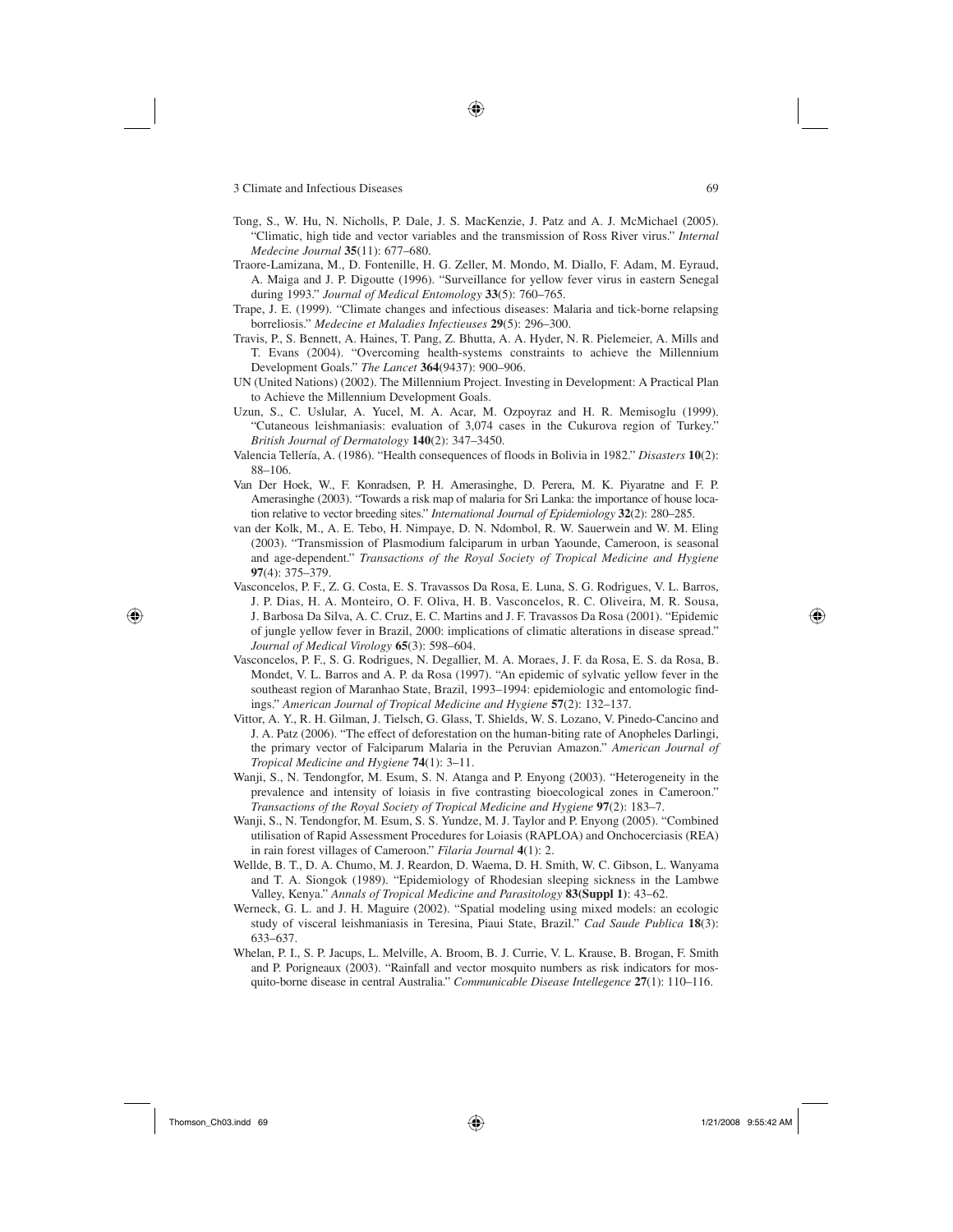Woodruff, R. E., C. S. Guest, M. G. Garner, N. Becker, J. Lindesay, T. Carvan and K. Ebi (2002). "Predicting Ross River virus epidemics from regional weather data." *Epidemiology* **13**(4): 384–393.

⊕

- WHO (World Health Organization) (1999). Infectious Disease Report. Geneva, WHO.
- WHO (World Health Organization) (2001). Macroeconomics and Health. Geneva, WHO.
- WHO (World Health Organization) (2004). Using climate to predict infectious disease outbreaks: a review. C. D. S. a. Response. Geneva, WHO.
- Wu, P. C., H. J. Su, C. Y. Lin, S. C. Lung, H. R. Guo and J. G. Lay (2006). "The effects of temperature and recovery of vector on the spatial distribution of dengue fever occurrences in Taiwan." *Epidemiology* **17**(6): S206–S206.
- Wyss, K. (2004). "An approach to classifying human resources constraints to attaining healthrelated Millennium Development Goals." *Human Resources and Health* **2**(1): 11.
- Yacob, K. B. M. and S. Swaroop (1945). "Investigation of the long-term periodicity in the incidence of epidemic malaria in the Punjab" *Journal of the Malaria Institute India* **6**: 39–51.
- Yacob, K. B. M. and S. Swaroop (1946). "Malaria and rainfall in the Punjab" *Journal of the Malaria Institute India* **6**: 273–284.
- Yang, G., X. Zhou, J. B. Malone, J. C. McCarroll, T. Wang, J. Liu, Q. Gao, X. Zhang, Q. Hong and L. Sun (2002). "GIS prediction model of malaria transmission in Jiangsu province." *Zhonghua Yu Fang Yi Xue Za Zhi* **36**(2): 103–105.
- Yang, G. J., P. Vounatsou, X. N. Zhou, M. Tanner and J. Utzinger (2005a). "A Bayesian-based approach for spatio-temporal modeling of county level prevalence of Schistosoma japonicum infection in Jiangsu province, China." *International Journal of Parasitology* **35**(2): 155–162.
- Yang, G. J., P. Vounatsou, X. N. Zhou, M. Tanner and J. Utzinger (2005b). "A potential impact of climate change and water resource development on the transmission of Schistosoma japonicum in China." *Parassitologia* **47**(1): 127–134.
- Yang, G. J., P. Vounatsou, X. N. Zhou, J. Utzinger and M. Tanner (2005c). "A review of geographic information system and remote sensing with applications to the epidemiology and control of schistosomiasis in China." *Acta Tropica* **96**(2–3): 117–129.
- Zhou, X. N., J. B. Malone, T. K. Kristensen and N. R. Bergquist (2001). "Application of geographic information systems and remote sensing to schistosomiasis control in China." *Acta Tropica* **79**(1): 97–106.
- Zhou, G., N. Minakawa, A. K. Githeko and G. Yan (2004). "Association between climate variability and malaria epidemics in the East African highlands." *Proceedings of the National Academy of Sciences of the USA* **101**(8): 2375–2380.
- Zhou, G., N. Minakawa, A. K. Githeko and G. Yan (2005). "Climate variability and malaria epidemics in the highlands of East Africa." *Trends in Parasitology* **21**(2): 54–56.

Thomson\_Ch03.indd 70 Thomson\_Ch03.indd 1/21/2008 9:55:42 AM 1/21/2008

⊕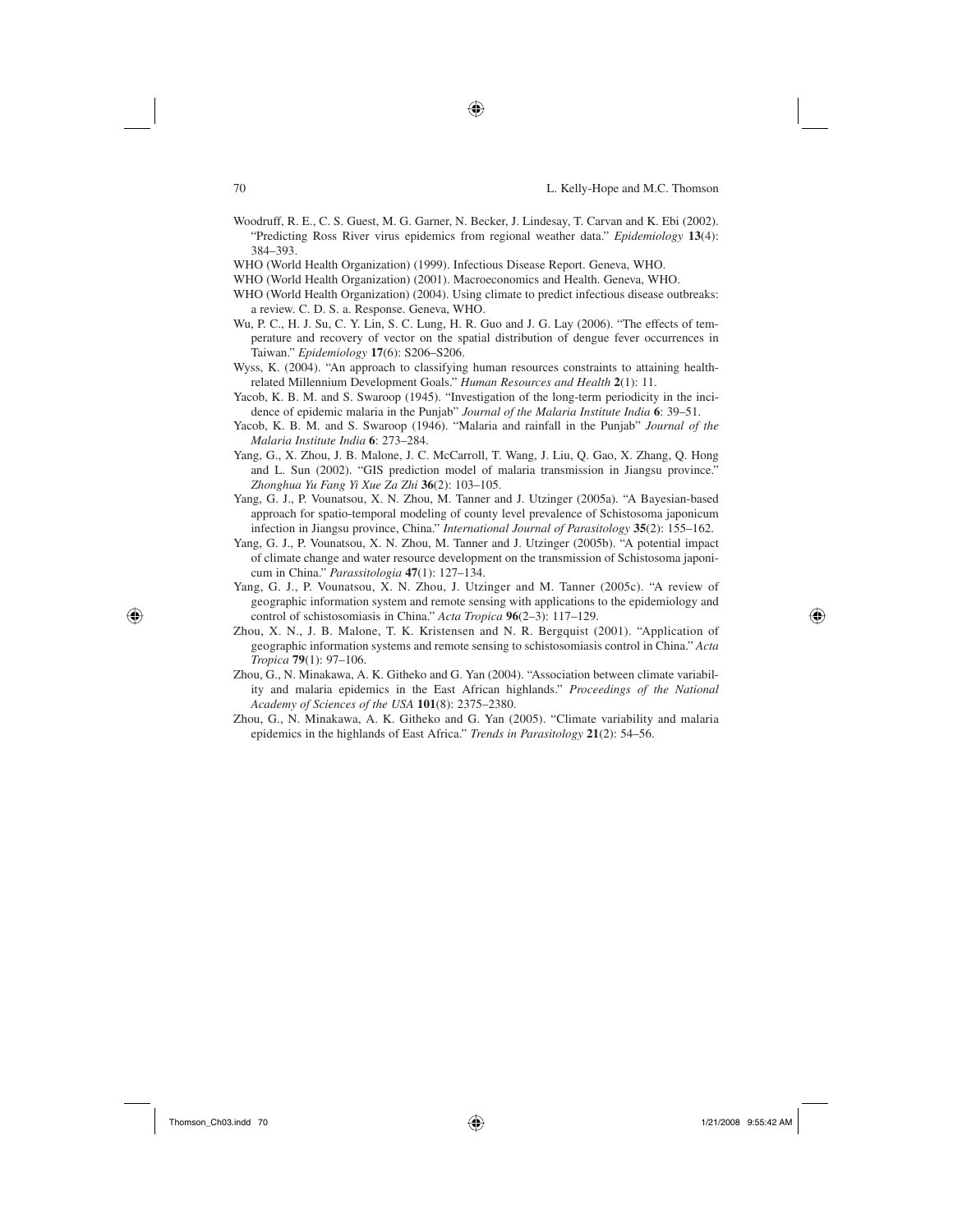# **Chapter 4 Integration of Seasonal Forecasts into Early Warning Systems for Climate-Sensitive Diseases such as Malaria and Dengue**

⊕

Stephen J. Connor<sup>1, \*</sup> and Gilma C. Mantilla<sup>2</sup>

**Abstract** Effective prevention and control of epidemics has been a key element of global, regional and national disease control policies for many years. Epidemics are by their nature abnormal events and will clearly challenge the normal routine approaches to control and provision of treatment. Epidemics are caused by unusual changes in the existing equilibrium between the human host, the pathogen and its vector. While the level of risk may be exacerbated by social factors, climate variability plays an important role and indeed it is most often abnormality in meteorological and environmental conditions that 'triggers' epidemics of the climate sensitive diseases.

Malaria and dengue are considered climate-sensitive diseases and in recent years there have been attempts to develop and test integrated early warning systems which seek to provide advance warning of changes in epidemic risk, through incremental indicators that allow control services greater opportunity to plan, choose and implement more timely and focused response in the areas affected. This paper uses the example of malaria early warning system applications in Southern Africa to illustrate the elements of the system, evidence of its potential benefits, including the control options it may provide and some of the current challenges and opportunities for its broader implementation in Africa and elsewhere.

**Keywords** Malaria, dengue, seasonal forecast, early warning system, climate variability, climate change, global warming

⊕

<sup>1</sup> International Research Institute for Climate and Society, The Earth Institute, Columbia University, New York, USA

<sup>2</sup> National Institute of Health, Ministry of Social Protection, Bogota, Colombia

<sup>\*</sup>Corresponding author: Tel: + 1 845 680 4458; fax: + 1 845 680 4864; e-mail: sjconnor@iri. columbia.edu

M. C. Thomson et al. (eds.), *Seasonal Forecasts, Climatic Change and Human Health*. 71 © Springer Science + Business Media B.V. 2008